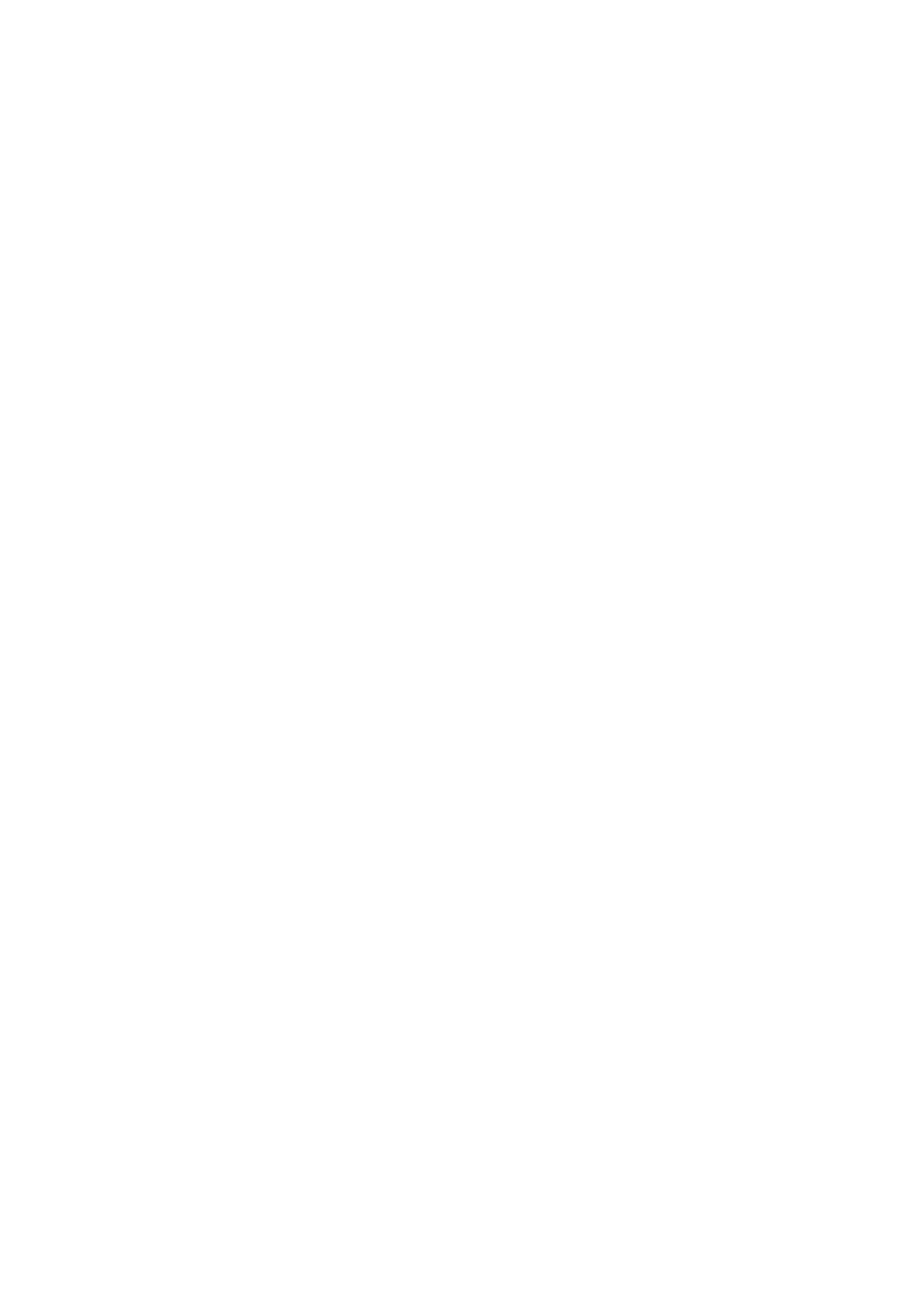# **Contents**

|   | 1 Introduction        | 5  |  |
|---|-----------------------|----|--|
|   | 2 Conversion          | 9  |  |
|   | 3 The Power of Lambda | 17 |  |
|   | 4 Reduction           | 23 |  |
|   | 5 Type Assignment     | 33 |  |
| 6 | <b>Extensions</b>     | 41 |  |
|   | 7 Reduction Systems   | 47 |  |
|   | Bibliography          |    |  |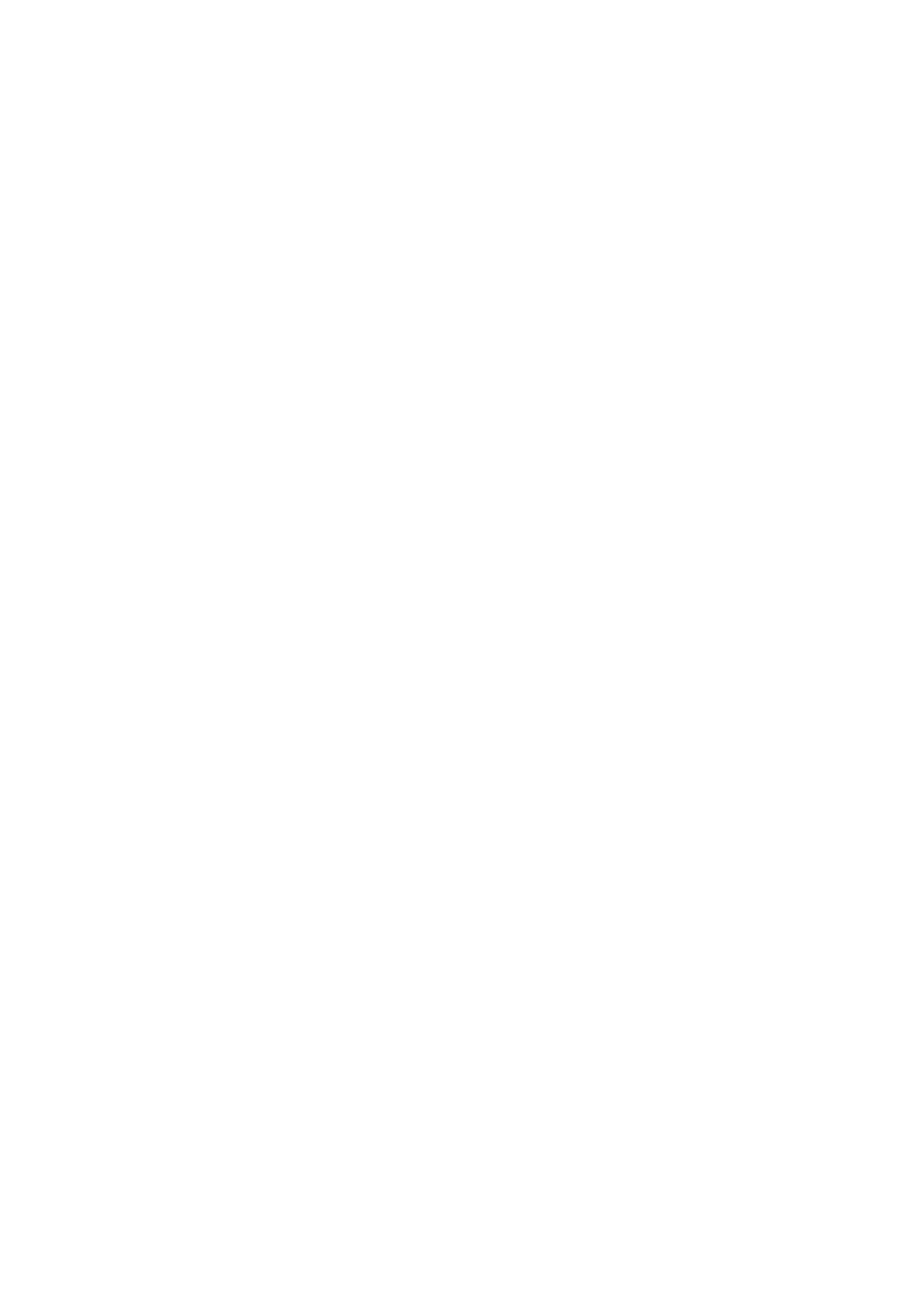## Chapter 1

# Introduction

### Some history

Leibniz had as ideal the following.

(1) Create a 'universal language' in which all possible problems can be stated.

(2) Find a decision method to solve all the problems stated in the universal language.

If one restricts oneself to mathematical problems, point (1) of Leibniz' ideal is fulfilled by taking some form of set theory formulated in the language of first order predicate logic. This was the situation after Frege and Russell (or Zermelo).

Point (2) of Leibniz' ideal became an important philosophical question. 'Can one solve all problems formulated in the universal language?' It seems not, but it is not clear how to prove that. This question became known as the Entscheidungsproblem.

In 1936 the Entscheidungsproblem was solved in the negative independently by Alonzo Church and Alan Turing. In order to do so, they needed a formalisation of the intuitive notion of 'decidable', or what is equivalent 'computable'. Church and Turing did this in two different ways by introducing two models of computation.

(1) Church (1936) invented a formal system called the lambda calculus and defined the notion of computable function via this system.

(2) Turing (1936/7) invented a class of machines (later to be called Turing machines) and defined the notion of computable function via these machines.

Also in 1936 Turing proved that both models are equally strong in the sense that they define the same class of computable functions (see Turing (1937)).

Based on the concept of a Turing machine are the present day Von Neumann computers. Conceptually these are Turing machines with random access registers. Imperative programming languages such as Fortran, Pascal etcetera as well as all the assembler languages are based on the way a Turing machine is instructed: by a sequence of statements.

Functional programming languages, like Miranda, ML etcetera, are based on the lambda calculus. An early (although somewhat hybrid) example of such a language is Lisp. Reduction machines are specifically designed for the execution of these functional languages.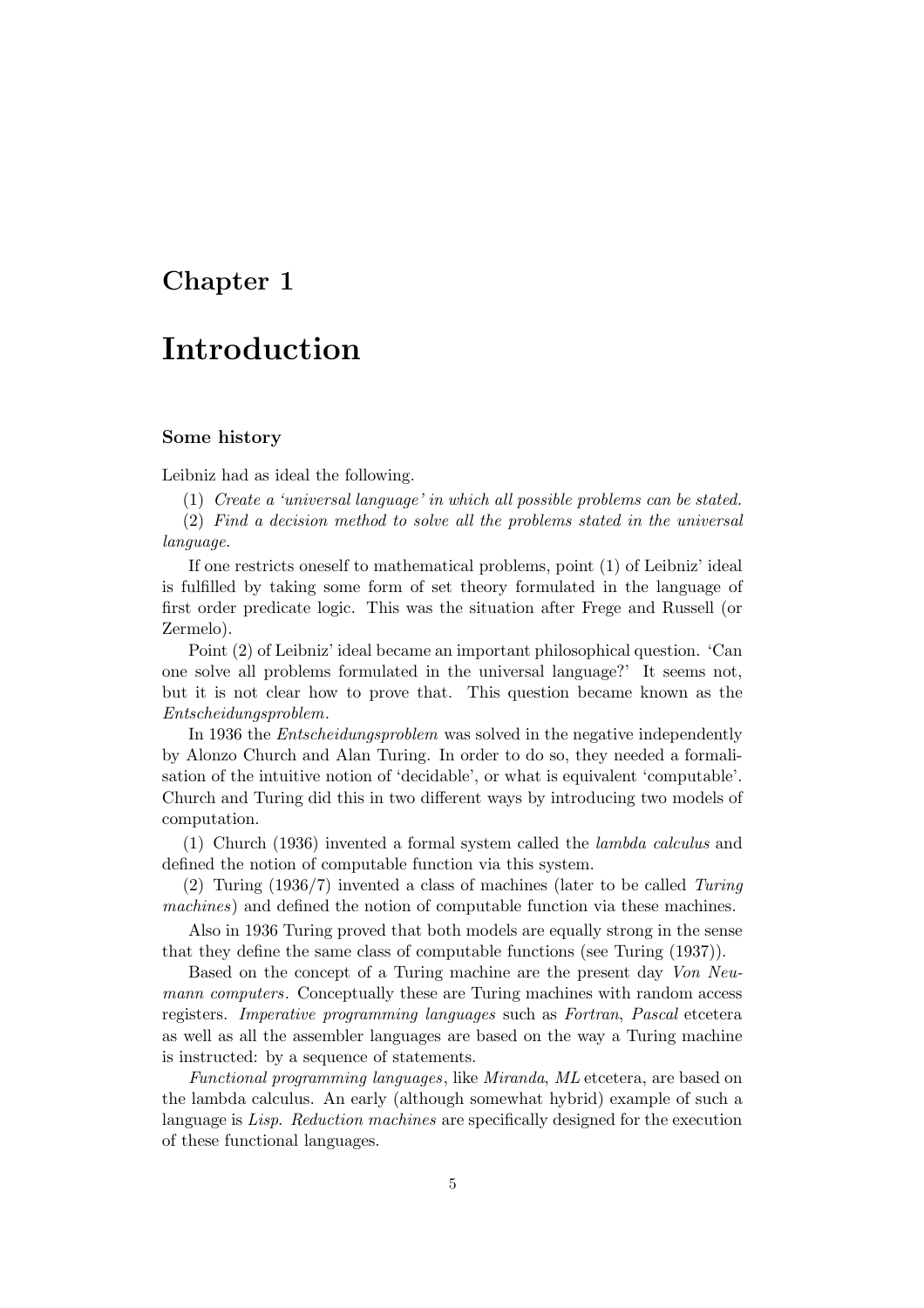### Reduction and functional programming

A functional program consists of an expression  $E$  (representing both the algorithm and the input). This expression  $E$  is subject to some rewrite rules. Reduction consists of replacing a part  $P$  of  $E$  by another expression  $P'$  according to the given rewrite rules. In schematic notation

$$
E[P] \to E[P'],
$$

provided that  $P \to P'$  is according to the rules. This process of reduction will be repeated until the resulting expression has no more parts that can be rewritten. This so called *normal form*  $E^*$  of the expression E consists of the output of the given functional program.

An example:

$$
(7+4)*(8+5*3) \rightarrow 11*(8+5*3)
$$

$$
\rightarrow 11*(8+15)
$$

$$
\rightarrow 11*23
$$

$$
\rightarrow 253.
$$

In this example the reduction rules consist of the 'tables' of addition and of multiplication on the numerals.

Also symbolic computations can be done by reduction. For example

first of (sort (append ('dog', 'rabbit') (sort (('mouse', 'cat')))))  $\rightarrow$  $\rightarrow$  first of (sort (append ('dog', 'rabbit') ('cat', 'mouse')))  $\rightarrow$  first of (sort ('dog', 'rabbit', 'cat', 'mouse'))  $\rightarrow$  first of ('cat', 'dog', 'mouse', 'rabbit')  $\rightarrow$  'cat'.

The necessary rewrite rules for append and sort can be programmed easily in a few lines. Functions like append given by some rewrite rules are called combinators.

Reduction systems usually satisfy the Church-Rosser property, which states that the normal form obtained is independent of the order of evaluation of subterms. Indeed, the first example may be reduced as follows:

$$
(7+4)*(8+5*3) \rightarrow (7+4)*(8+15)
$$

$$
\rightarrow 11*(8+15)
$$

$$
\rightarrow 11*23
$$

$$
\rightarrow 253,
$$

or even by evaluating several expressions at the same time:

$$
(7+4)*(8+5*3) \rightarrow 11*(8+15)
$$

$$
\rightarrow 11*23
$$

$$
\rightarrow 253.
$$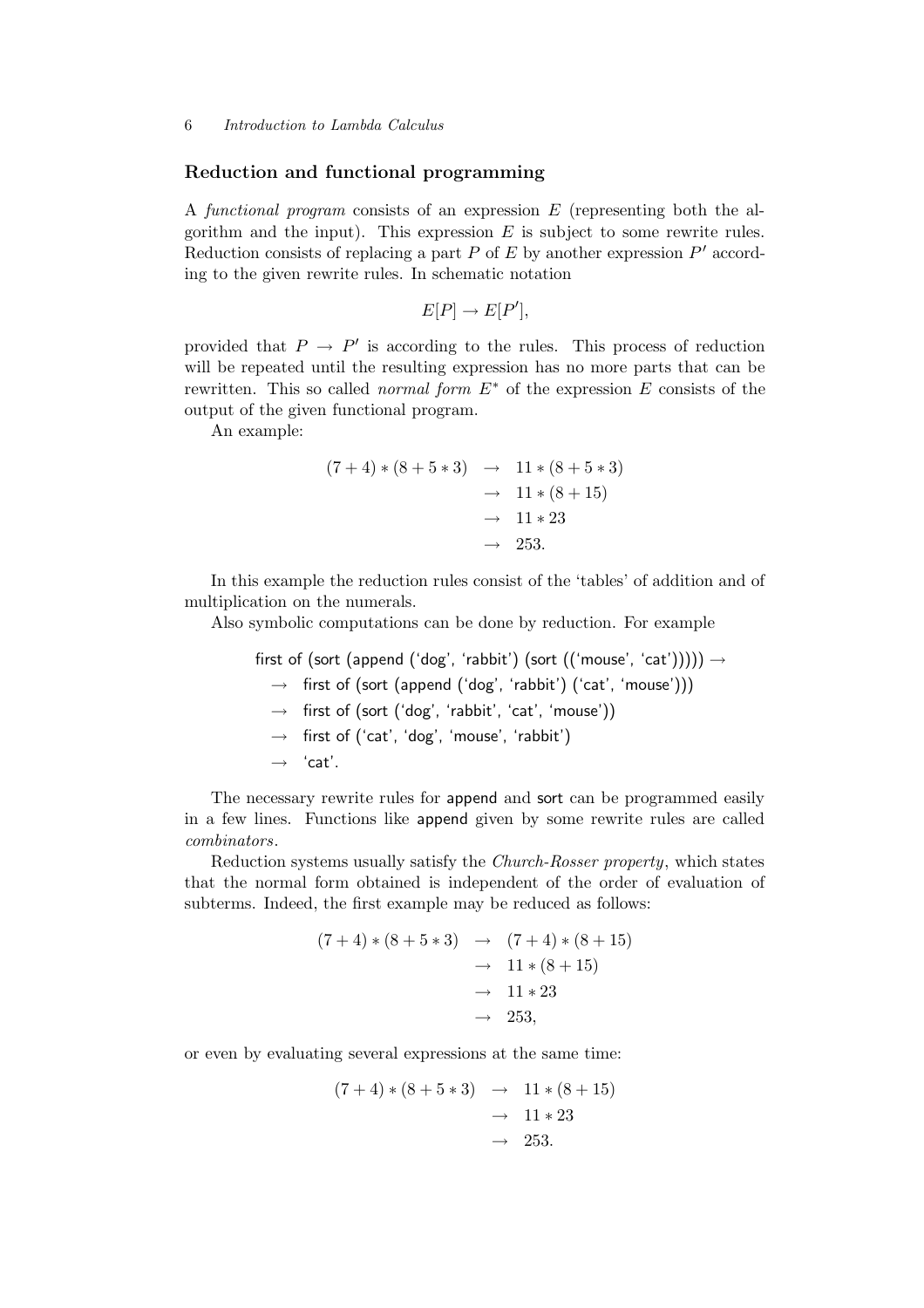### Application and abstraction

The first basic operation of the  $\lambda$ -calculus is *application*. The expression

 $F \cdot A$ 

or

#### FA

denotes the data F considered as algorithm applied to the data A considered as input. This can be viewed in two ways: either as the process of computation FA or as the output of this process. The first view is captured by the notion of conversion and even better of reduction; the second by the notion of models (semantics).

The theory is *type-free*: it is allowed to consider expressions like  $FF$ , that is F applied to itself. This will be useful to simulate recursion.

The other basic operation is *abstraction*. If  $M \equiv M[x]$  is an expression containing ('depending on') x, then  $\lambda x.M[x]$  denotes the function  $x \mapsto M[x]$ . Application and abstraction work together in the following intuitive formula.

$$
(\lambda x \cdot 2 * x + 1)3 = 2 * 3 + 1 \quad (=7).
$$

That is,  $(\lambda x.2 * x + 1)3$  denotes the function  $x \mapsto 2 * x + 1$  applied to the argument 3 giving  $2*3+1$  which is 7. In general we have  $(\lambda x.M[x])N = M[N]$ . This last equation is preferably written as

$$
(\lambda x.M)N = M[x := N],\tag{3}
$$

where  $[x := N]$  denotes substitution of N for x. It is remarkable that although  $(\beta)$  is the only essential axiom of the  $\lambda$ -calculus, the resulting theory is rather involved.

#### Free and bound variables

Abstraction is said to bind the free variable x in M. E.g. we say that  $\lambda x.yx$ has x as bound and y as free variable. Substitution  $[x := N]$  is only performed in the free occurrences of  $x$ :

$$
yx(\lambda x.x)[x := N] \equiv yN(\lambda x.x).
$$

In calculus there is a similar variable binding. In  $\int_a^b f(x, y)dx$  the variable x is bound and y is free. It does not make sense to substitute 7 for x:  $\int_a^b f(7, y)d7$ ; but substitution for y makes sense:  $\int_a^b f(x, 7) dx$ .

For reasons of hygiene it will always be assumed that the bound variables that occur in a certain expression are different from the free ones. This can be fulfilled by renaming bound variables. E.g.  $\lambda x.x$  becomes  $\lambda y.y$ . Indeed, these expressions act the same way:

$$
(\lambda x.x)a = a = (\lambda y.y)a
$$

and in fact they denote the same intended algorithm. Therefore expressions that differ only in the names of bound variables are identified.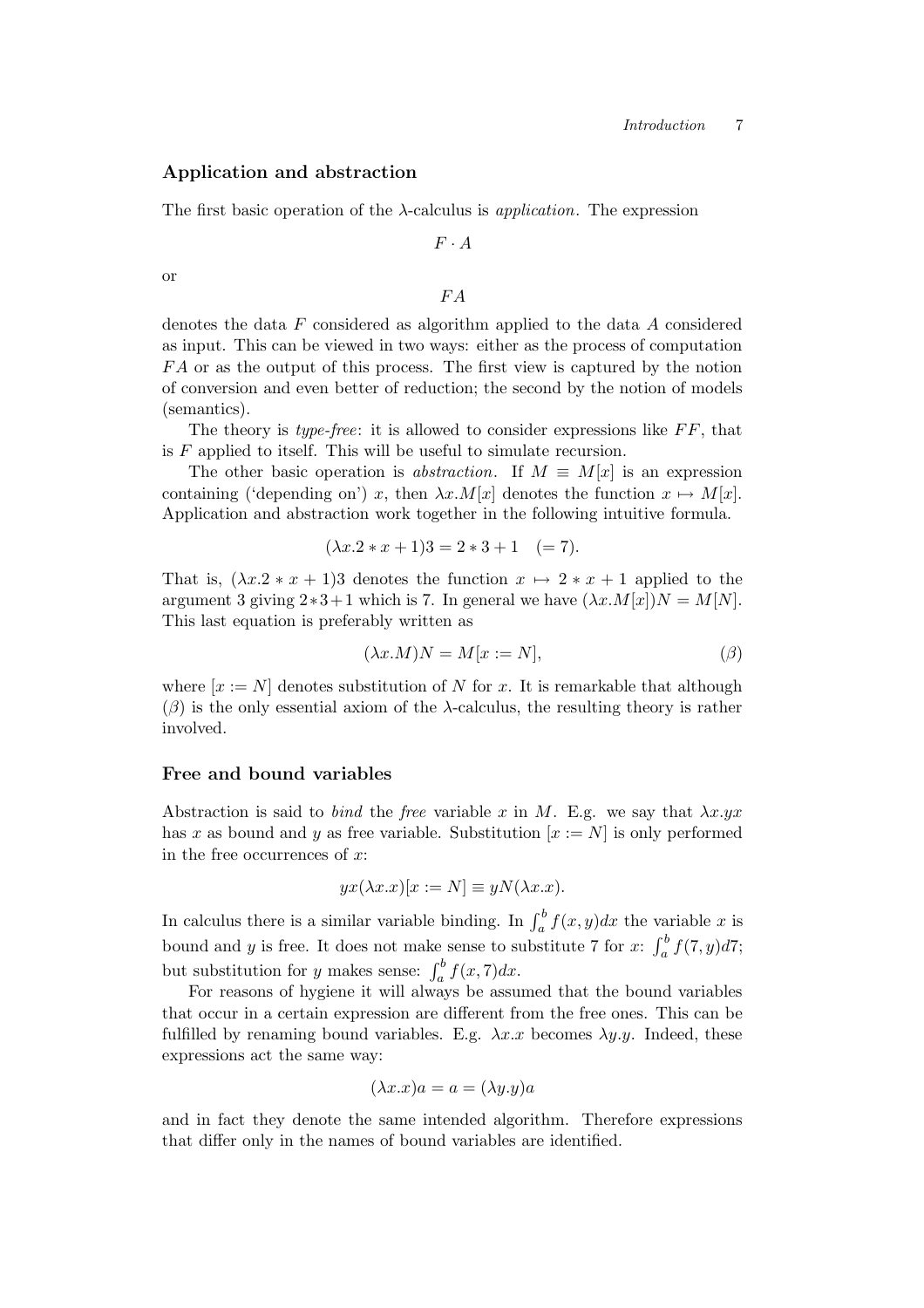### Functions of more arguments

Functions of several arguments can be obtained by iteration of application. The idea is due to Schönfinkel (1924) but is often called *currying*, after H.B. Curry who introduced it independently. Intuitively, if  $f(x, y)$  depends on two arguments, one can define

$$
F_x = \lambda y.f(x, y),
$$
  

$$
F = \lambda x.F_x.
$$

Then

$$
(Fx)y = F_x y = f(x, y).
$$
\n<sup>(\*)</sup>

This last equation shows that it is convenient to use association to the left for iterated application:

$$
FM_1\cdots M_n \text{ denotes }(\cdots((FM_1)M_2)\cdots M_n).
$$

The equation (∗) then becomes

$$
Fxy = f(x, y).
$$

Dually, iterated abstraction uses association to the right:

$$
\lambda x_1 \cdots x_n . f(x_1, \ldots, x_n)
$$
 denotes  $\lambda x_1 . (\lambda x_2 . (\cdots (\lambda x_n . f(x_1, \ldots, x_n)) \cdots)).$ 

Then we have for  $F$  defined above

$$
F = \lambda xy.f(x, y)
$$

and (∗) becomes

$$
(\lambda xy.f(x,y))xy = f(x,y).
$$

For  $n$  arguments we have

$$
(\lambda x_1 \cdots x_n.f(x_1,\cdots,x_n))x_1 \cdots x_n = f(x_1,\ldots,x_n)
$$

by using n times  $(\beta)$ . This last equation becomes in convenient vector notation

$$
(\lambda \vec{x}. f[\vec{x}]) \vec{x} = f[\vec{x}];
$$

more generally one has

$$
(\lambda \vec{x}. f[\vec{x}]) \vec{N} = f[\vec{N}].
$$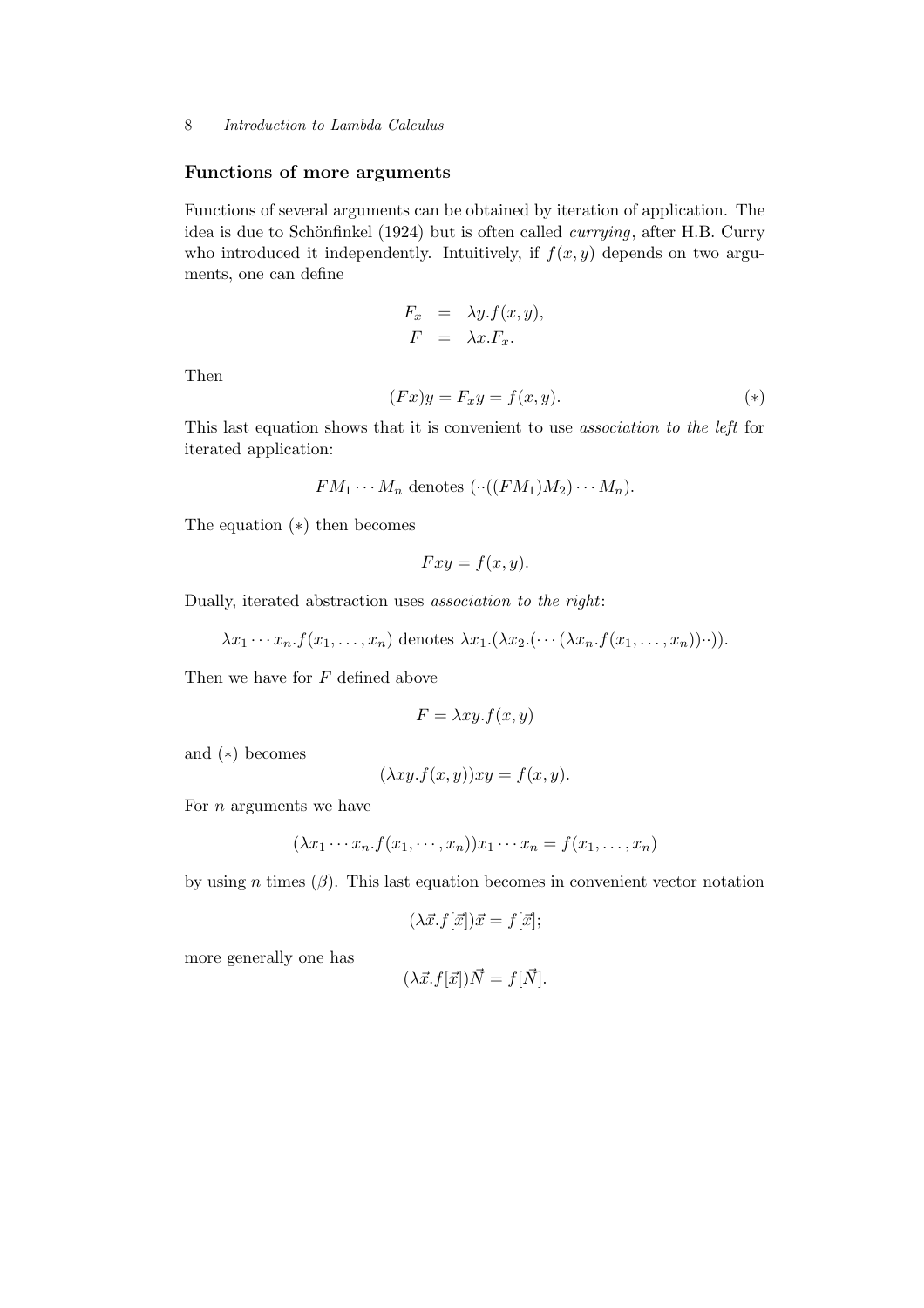## Chapter 2

# Conversion

In this chapter, the  $\lambda$ -calculus will be introduced formally.

2.1. DEFINITION. The set of  $\lambda$ -terms (notation  $\Lambda$ ) is built up from an infinite set of variables  $V = \{v, v', v'', \ldots\}$  using application and (function) abstraction.

$$
x \in V \quad \Rightarrow \quad x \in \Lambda,
$$
  
\n
$$
M, N \in \Lambda \quad \Rightarrow \quad (MN) \in \Lambda,
$$
  
\n
$$
M \in \Lambda, x \in V \quad \Rightarrow \quad (\lambda x M) \in \Lambda.
$$

In BN-form this is

variable  $\;\;::=$   $\;\;\dot{ }v \text{'}$  | variable  $\;\!\dot{ }$  ''  $\lambda$ -term ::= variable | '(' λ-term λ-term ')' | '(λ' variable λ-term ')'

2.2. EXAMPLE. The following are  $\lambda$ -terms.

$$
v';(v'v);(\lambda v(v'v));((\lambda v(v'v))v'');(((\lambda v(\lambda v'(v'v)))v'')v'').
$$

 $\overline{\phantom{a}}$ 

2.3. CONVENTION. (i)  $x, y, z, \ldots$  denote arbitrary variables;  $M, N, L, \ldots$  denote arbitrary λ-terms. Outermost parentheses are not written.

(ii)  $M \equiv N$  denotes that M and N are the same term or can be obtained from each other by renaming bound variables. E.g.

$$
(\lambda xy)z \equiv (\lambda xy)z; \n(\lambda xx)z \equiv (\lambda yy)z; \n(\lambda xx)z \neq z; \n(\lambda xx)z \neq (\lambda xy)z.
$$

(iii) We use the abbreviations

$$
FM_1\cdots M_n\equiv (\cdots ((FM_1)M_2)\cdots M_n)
$$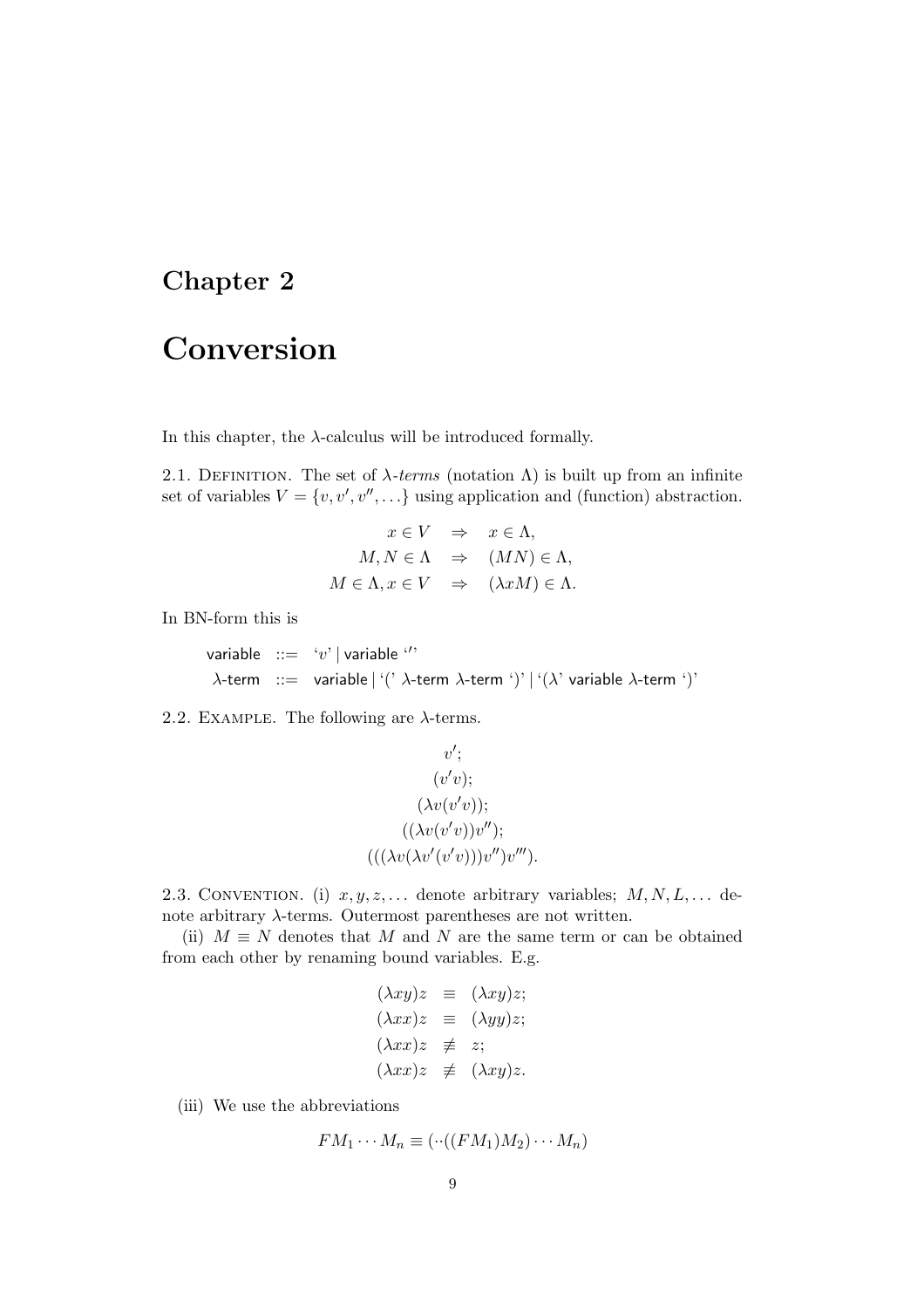and

$$
\lambda x_1 \cdots x_n.M \equiv \lambda x_1 (\lambda x_2 (\cdots (\lambda x_n (M))\cdots)).
$$

The terms in Example 2.2 now may be written as follows.

$$
y;
$$
  
\n
$$
yx;
$$
  
\n
$$
\lambda x.yx;
$$
  
\n
$$
(\lambda x.yx)z;
$$
  
\n
$$
(\lambda xy.yx)zw.
$$

Note that  $\lambda x.yx$  is  $(\lambda x(yx))$  and not  $((\lambda x.y)x)$ .

2.4. DEFINITION. (i) The set of free variables of M, notation  $FV(M)$ , is defined inductively as follows.

$$
FV(x) = \{x\};
$$
  
\n
$$
FV(MN) = FV(M) \cup FV(N);
$$
  
\n
$$
FV(\lambda x.M) = FV(M) - \{x\}.
$$

A variable in M is bound if it is not free. Note that a variable is bound if it occurs under the scope of a  $\lambda$ .

(ii) M is a closed  $\lambda$ -term (or combinator) if  $FV(M) = \emptyset$ . The set of closed  $\lambda$ -terms is denoted by  $\Lambda$ <sup>o</sup>.

(iii) The result of *substituting* N for the free occurences of x in M, notation  $M[x := N]$ , is defined as follows.

$$
x[x := N] \equiv N; \n y[x := N] \equiv y, \text{ if } x \neq y; \n (M_1M_2)[x := N] \equiv (M_1[x := N])(M_2[x := N]); \n (\lambda y.M_1)[x := N] \equiv \lambda y.(M_1[x := N]).
$$

2.5. EXAMPLE. Consider the  $\lambda$ -term

 $\lambda xy.xyz.$ 

Then x and y are bound variables and z is a free variable. The term  $\lambda xy. xxy$ is closed.

2.6. VARIABLE CONVENTION. If  $M_1, \ldots, M_n$  occur in a certain mathematical context (e.g. definition, proof), then in these terms all bound variables are chosen to be different from the free variables.

Note that in the fourth clause of Definition 2.4 (iii) it is not needed to say 'provided that  $y \neq x$  and  $y \notin FV(N)$ '. By the variable convention this is the case.

Now we can introduce the  $\lambda$ -calculus as formal theory.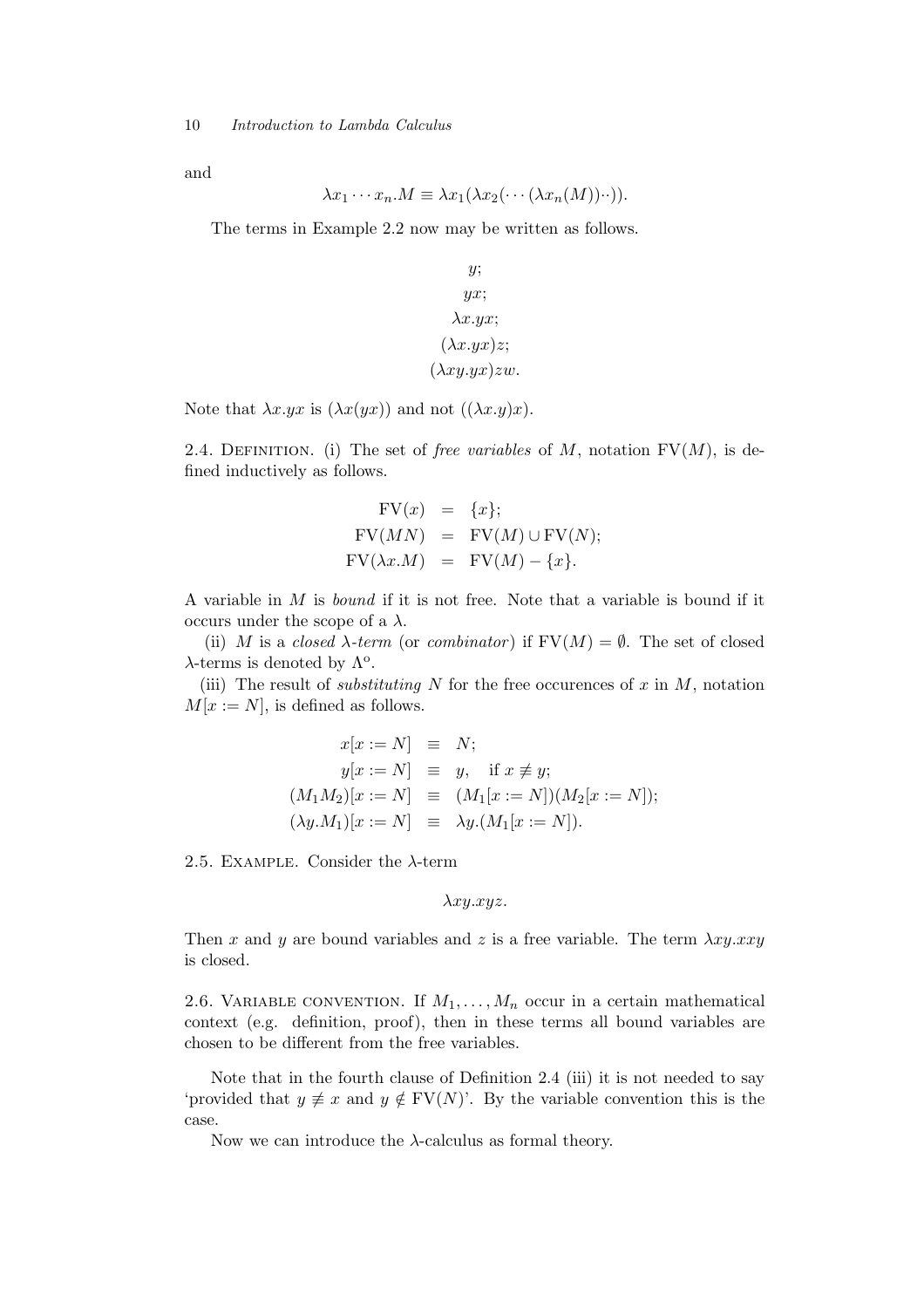2.7. DEFINITION. (i) The principal axiom scheme of the  $\lambda$ -calculus is

$$
(\lambda x.M)N = M[x := N]
$$
\n<sup>(\beta)</sup>

for all  $M, N \in \Lambda$ .

(ii) There are also the 'logical' axioms and rules.

Equality:

$$
M = M;
$$
  
\n
$$
M = N \Rightarrow N = M;
$$
  
\n
$$
M = N, N = L \Rightarrow M = L.
$$

Compatibility rules:

$$
M = M' \Rightarrow MZ = M'Z;
$$
  
\n
$$
M = M' \Rightarrow ZM = ZM';
$$
  
\n
$$
M = M' \Rightarrow \lambda x.M = \lambda x.M'.
$$
\n(ξ)

(iii) If  $M = N$  is provable in the  $\lambda$ -calculus, then we sometimes write  $\lambda \vdash$  $M = N$ .

As a consequence of the compatibility rules, one can replace (sub)terms by equal terms in any term context:

$$
M = N \Rightarrow \boxed{\cdots M \cdots} = \boxed{\cdots N \cdots}.
$$

For example,  $(\lambda y.yy)x = xx$ , so

$$
\lambda \vdash \lambda x.x((\lambda y.yy)x)x = \lambda x.x(xx)x.
$$

2.8. REMARK. We have identified terms that differ only in the names of bound variables. An alternative is to add to the  $\lambda$ -calculus the following axiom scheme

 $\lambda x.M = \lambda y.M[x := y],$  provided that y does not occur in M. ( $\alpha$ )

We prefer our version of the theory in which the identifications are made on syntactic level. These identifications are done in our mind and not on paper. For implementations of the  $\lambda$ -calculus the machine has to deal with this so called  $\alpha$ -conversion. A good way of doing this is provided by the name-free notation of de Bruijn, see Barendregt (1984), Appendix C.

2.9. LEMMA. 
$$
\lambda \vdash (\lambda x_1 \cdots x_n.M)X_1 \cdots X_n = M[x_1 := X_1] \cdots [x_n := X_n].
$$

PROOF. By the axiom  $(\beta)$  we have

$$
(\lambda x_1.M)X_1 = M[x_1 := X_1].
$$

By induction on *n* the result follows.  $\Box$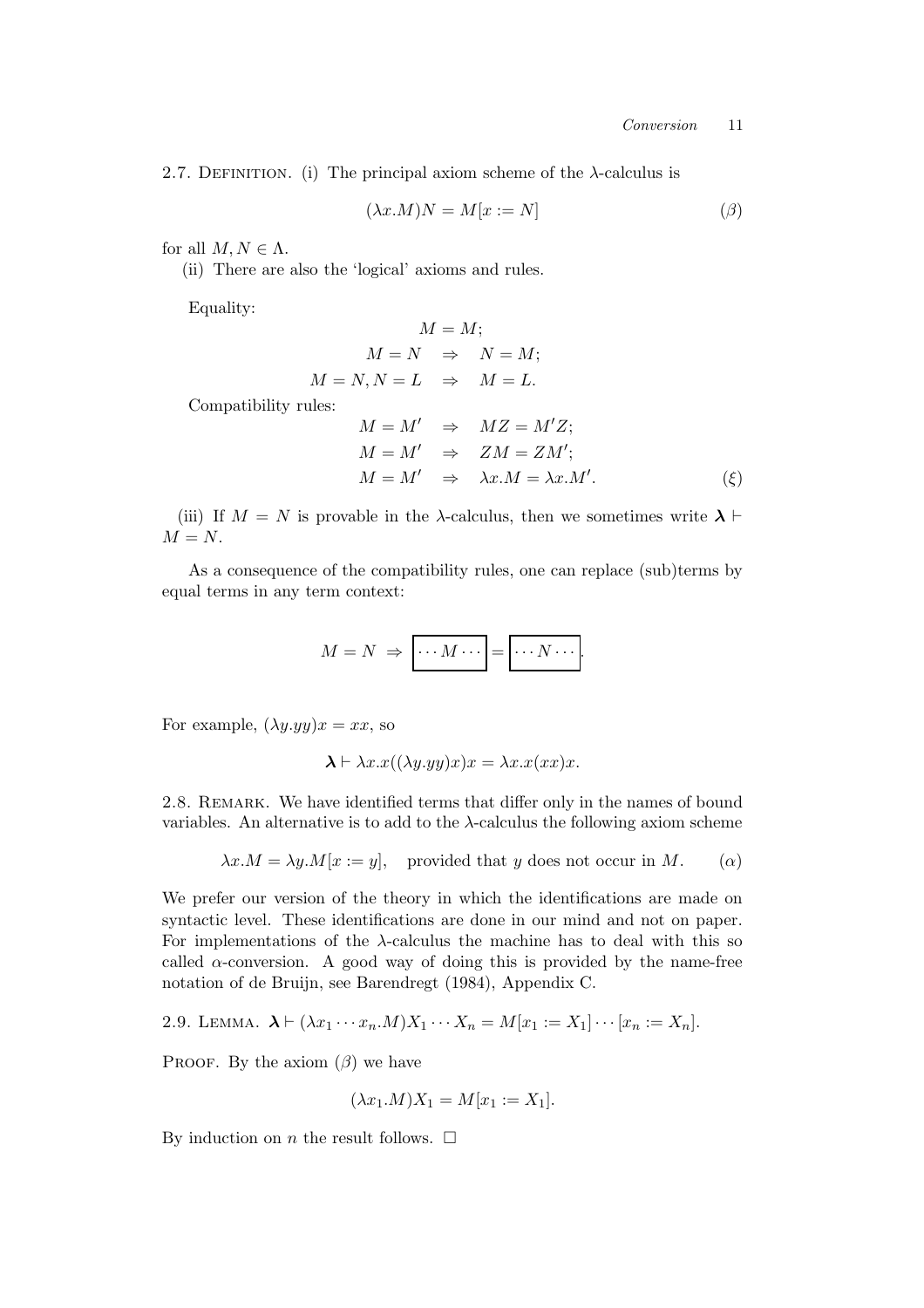2.10. Example (Standard combinators). Define the combinators

$$
I = \lambda x.x;
$$
  
\n
$$
K = \lambda xy.x;
$$
  
\n
$$
K_* \equiv \lambda xy.y;
$$
  
\n
$$
S = \lambda xyz.xz(yz).
$$

Then, by Lemma 2.9, we have the following equations.

$$
IM = M;
$$
  
\n
$$
KMN = M;
$$
  
\n
$$
K_*MN = N;
$$
  
\n
$$
SMNL = ML(NL).
$$

Now we can solve simple equations.

2.11. EXAMPLE.  $\exists G \ \forall X \ GX = XXX$  (there exists  $G \in \Lambda$  such that for all  $X \in \Lambda$  one has  $\lambda \vdash GX = XX$ ). Indeed, take  $G \equiv \lambda x .xxx$  and we are done.

Recursive equations require a special technique. The following result provides one way to represent recursion in the λ-calculus.

2.12. FIXEDPOINT THEOREM. (i)  $\forall F \exists X \ FX = X$ . (This means: for all  $F \in \Lambda$  there is an  $X \in \Lambda$  such that  $\lambda \vdash FX = X.$ ) (ii) There is a fixed point combinator

$$
\mathbf{Y} \equiv \lambda f.(\lambda x.f(xx))(\lambda x.f(xx))
$$

such that

$$
\forall F \ F(\mathbf{Y} F) = \mathbf{Y} F.
$$

PROOF. (i) Define  $W \equiv \lambda x.F(xx)$  and  $X \equiv WW$ . Then

$$
X \equiv WW \equiv (\lambda x.F(xx))W = F(WW) \equiv FX.
$$

(ii) By the proof of (i).  $\Box$ 

2.13. EXAMPLE. (i)  $\exists G \forall X \, GX = \mathbf{S}GX$ . Indeed,

$$
\forall X \, GX = \mathbf{S}GX \iff Gx = \mathbf{S}Gx
$$
  
\n
$$
\iff G = \lambda x . \mathbf{S}Gx
$$
  
\n
$$
\iff G = (\lambda gx . \mathbf{S}gx)G
$$
  
\n
$$
\iff G \equiv \mathbf{Y}(\lambda gx . \mathbf{S}gx).
$$

Note that one can also take  $G \equiv YS$ .

(ii)  $\exists G \forall X \ GX = GG:$  take  $G \equiv \mathbf{Y}(\lambda gx.gg)$ . (Can you solve this without using  $Y$ ?)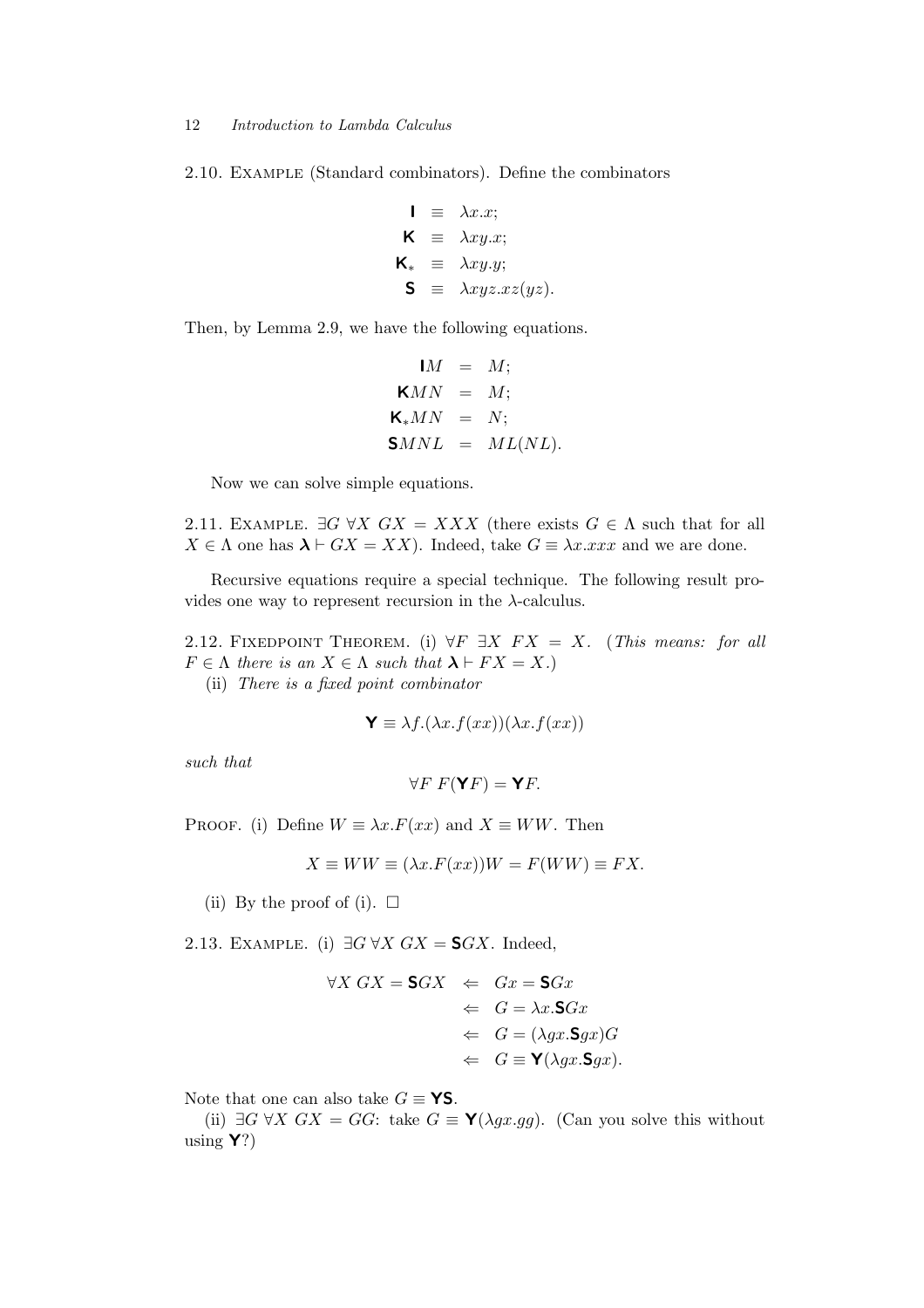In the lambda calculus one can define numerals and represent numeric functions on them.

2.14. DEFINITION. (i)  $F^{n}(M)$  with  $F \in \Lambda$  and  $n \in \mathbb{N}$  is defined inductively as follows.

$$
F^{0}(M) \equiv M;
$$
  

$$
F^{n+1}(M) \equiv F(F^{n}(M)).
$$

(ii) The Church numerals  $c_0, c_1, c_2, \ldots$  are defined by

$$
c_n \equiv \lambda fx.f^n(x).
$$

2.15. Proposition (J.B. Rosser). Define

$$
\begin{array}{rcl}\n\mathsf{A}_{+} & \equiv & \lambda xypq \, .xp(ypq); \\
\mathsf{A}_{*} & \equiv & \lambda xyz \, .x(yz); \\
\mathsf{A}_{\exp} & \equiv & \lambda xy \, .yx.\n\end{array}
$$

Then one has for all  $n, m \in \mathbb{N}$ 

- (i)  $A_+c_nc_m = c_{n+m}$ .
- (ii)  $\mathbf{A}_{*}c_{n}c_{m}=c_{n*m}.$
- (iii)  $\mathbf{A}_{exp} \mathbf{c}_n \mathbf{c}_m = \mathbf{c}_{(n^m)}$ , except for  $m = 0$  (Rosser started counting from 1).

In the proof we need the following.

2.16. LEMMA. (i)  $(c_n x)^m(y) = x^{n*m}(y)$ . (ii)  $(c_n)^m(x) = c_{(n^m)}(x)$ , for  $m > 0$ .

PROOF. (i) Induction on m. If  $m = 0$ , then LHS =  $y =$ RHS. Assume (i) is correct for  $m$  (Induction Hypothesis: IH). Then

$$
(\mathbf{c}_n x)^{m+1}(y) = \mathbf{c}_n x((\mathbf{c}_n x)^m(y))
$$
  
\n
$$
= \mathbf{c}_n x(x^{n+m}(y)) \text{ by IH,}
$$
  
\n
$$
= x^n (x^{n+m}(y))
$$
  
\n
$$
= x^{n+n+m}(y)
$$
  
\n
$$
= x^{n*(m+1)}(y).
$$

(ii) Induction on  $m > 0$ . If  $m = 1$ , then LHS  $\equiv c_n x \equiv$  RHS. If (ii) is correct for  $m$ , then

$$
(\mathbf{c}_n)^{m+1}(x) = \mathbf{c}_n((\mathbf{c}_n)^m(x))
$$
  
=  $\mathbf{c}_n(\mathbf{c}_{(n^m)}(x))$  by IH,  
=  $\lambda y.(\mathbf{c}_{(n^m)}(x))^n(y)$   
=  $\lambda y.x^{n^m*n}(y)$  by (i),  
=  $\mathbf{c}_{(n^{m+1})}x$ .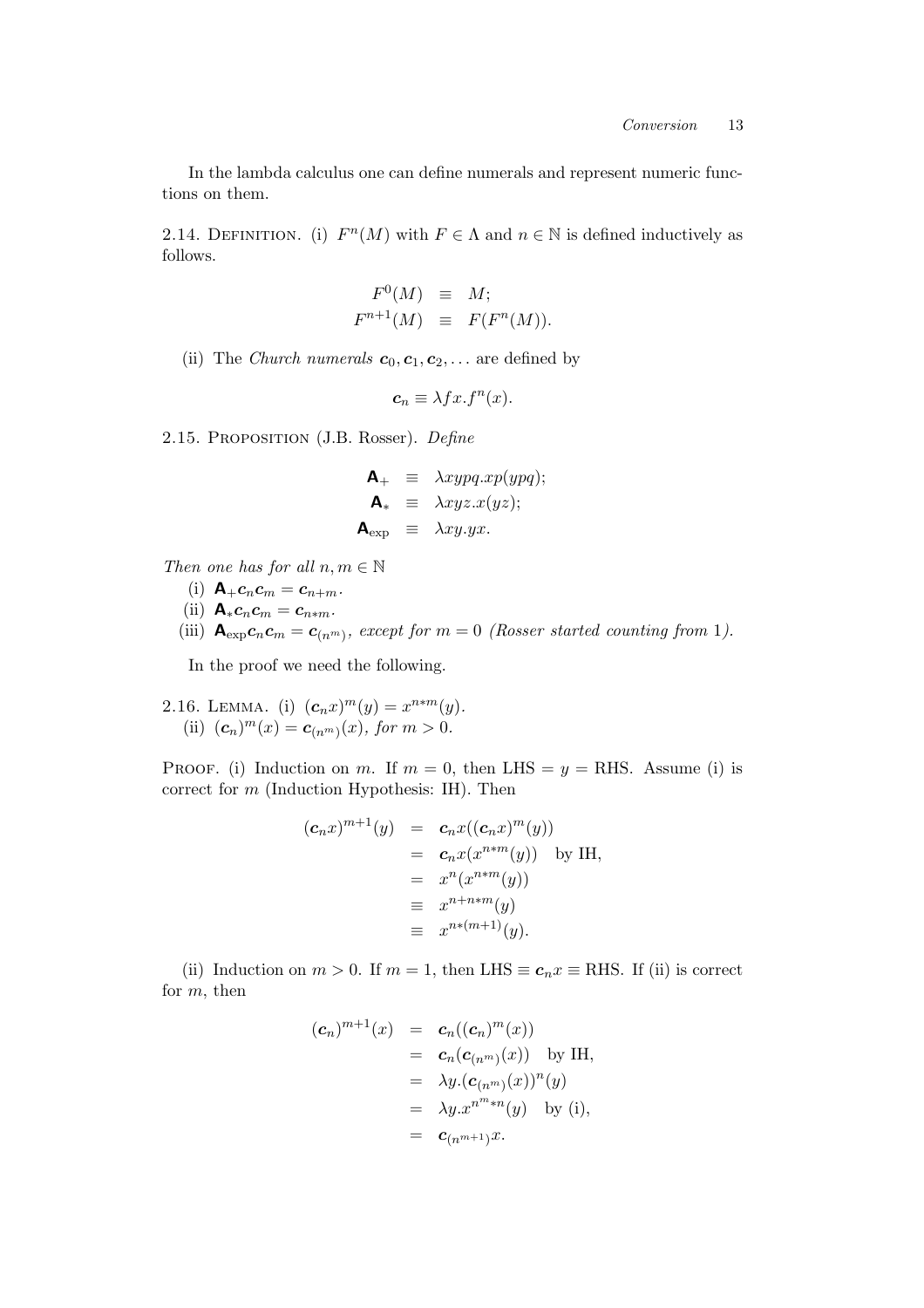PROOF OF THE PROPOSITION. (i) Exercise.

- (ii) Exercise. Use Lemma 2.16 (i).
- (iii) By Lemma 2.16 (ii) we have for  $m > 0$

$$
\begin{array}{rcl} \mathbf{A}_{\exp} \mathbf{c}_n \mathbf{c}_m &=& \mathbf{c}_m \mathbf{c}_n \\ &=& \lambda x . (\mathbf{c}_n)^m (x) \\ &=& \lambda x . \mathbf{c}_{(n^m)} x \\ &=& \mathbf{c}_{(n^m)}, \end{array}
$$

since  $\lambda x.Mx = M$  if  $M \equiv \lambda y.M'[y]$  and  $x \notin FV(M)$ . Indeed,

$$
\lambda x.Mx = \lambda x.(\lambda y.M'[y])x
$$
  
=  $\lambda x.M'[x]$   
=  $\lambda y.M'[y]$   
=  $M.\square$ 

### Exercises

2.1. (i) Rewrite according to official syntax

$$
M_1 \equiv y(\lambda x. xy(\lambda zw. yz)).
$$

(ii) Rewrite according to the simplified syntax

$$
M_2 \equiv \lambda v'(\lambda v''(((\lambda vv)v')v'')((v''(\lambda v'''(v'v''')))v''))).
$$

2.2. Prove the following substitution lemma. Let  $x \neq y$  and  $x \notin FV(L)$ . Then

$$
M[x := N][y := L] \equiv M[y := L][x := N[y := L]].
$$

2.3. (i) Prove, using Exercise 2.2,

$$
\lambda \vdash M_1 = M_2 \ \Rightarrow \ \lambda \vdash M_1[x := N] = M_2[x := N].
$$

(ii) Show

$$
\lambda \vdash M_1 = M_2 \& \lambda \vdash N_1 = N_2 \ \Rightarrow \ \lambda \vdash M_1[x := N_1] = M_2[x := N_2].
$$

- 2.4. Prove Proposition 2.15 (i), (ii).
- 2.5. Let  $\mathbf{B} \equiv \lambda xyz.x(yz)$ . Simplify  $M \equiv \mathbf{B}XYZ$ , that is find a 'simple' term N such that  $\lambda \vdash M = N$ .
- 2.6. Simplify the following terms.
	- (i)  $M \equiv (\lambda xyz.zyx)aa(\lambda pq.q);$
	- (ii)  $M \equiv (\lambda yz.zy)((\lambda x.xxx)(\lambda x.xxx))(\lambda w.1);$
	- (iii)  $M \equiv$  SKSKSK.
- 2.7. Show that

(i) 
$$
\lambda \vdash \mathsf{KI} = \mathsf{K}_*
$$
;

- (ii)  $\lambda \vdash$  SKK = 1.
- 2.8. (i) Write down a closed  $\lambda$ -term  $F \in \Lambda$  such that for all  $M, N \in \Lambda$

$$
FMN = M(NM)N.
$$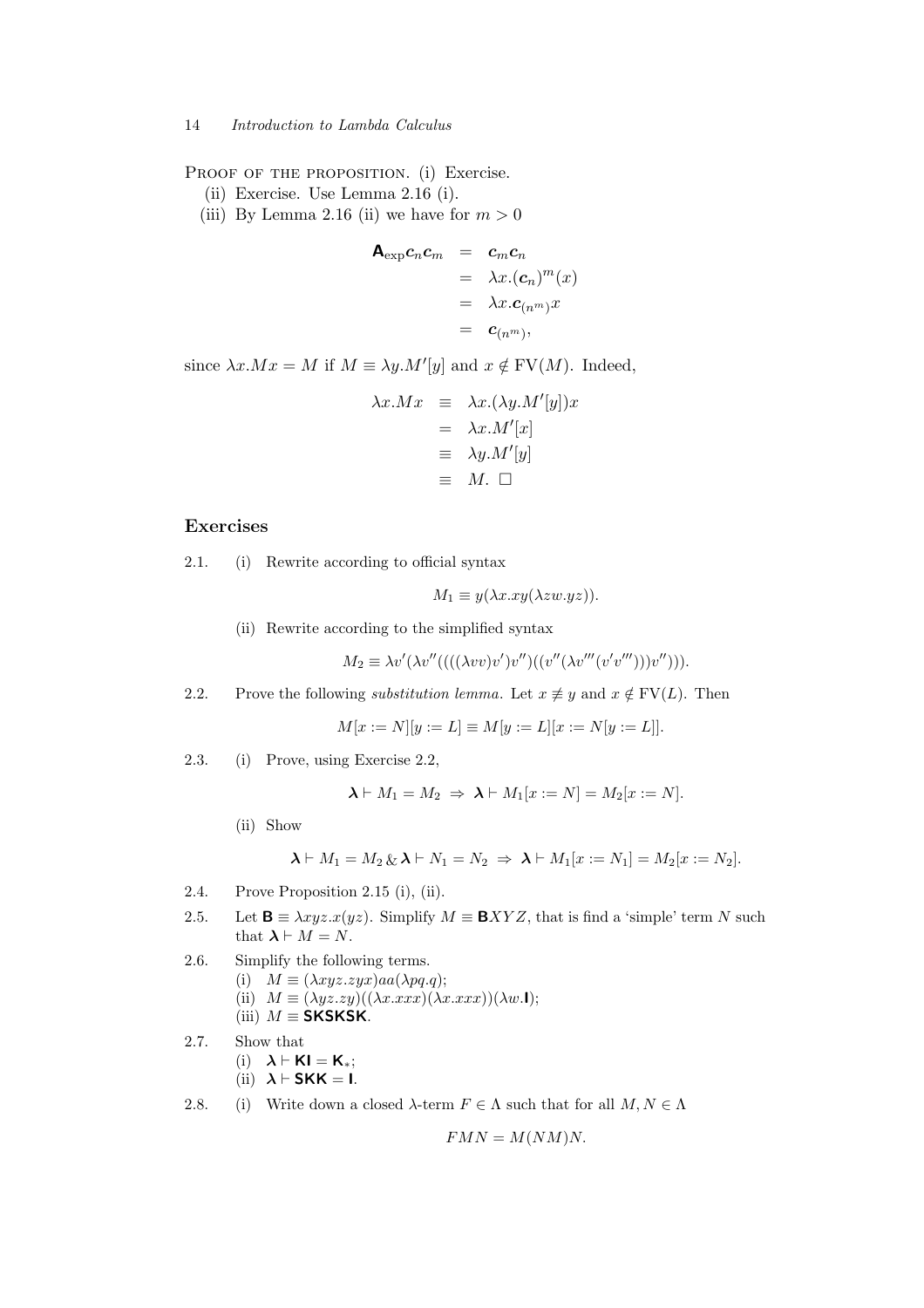(ii) Construct a  $\lambda$ -term F such that for all  $M, N, L \in \Lambda^{\circ}$ 

$$
FMML = N(\lambda x.M)(\lambda yz.yLM).
$$

- 2.9. Find closed terms  $F$  such that (i)  $Fx = x!;$ (ii)  $Fxy = x\mathbf{I}y$ .
- 2.10. Find closed terms  $F$  such that
	- (i)  $Fx = F$ . This term can be called the 'eater' and is often denoted by  $\mathbf{K}_{\infty}$ ; (ii)  $Fx = xF$ ;
	- (iii)  $F$ **IKK** =  $F$ **K**.
- 2.11. Show

$$
\forall C[ , ] \exists F \,\forall \vec{x} \, F \vec{x} = C[F, \vec{x}]
$$

and take another look at the exercises 2.8, 2.9 and 2.10.

- 2.12. Let  $P, Q \in \Lambda$ . P and Q are incompatible, notation  $P \sharp Q$ , if  $\lambda$  extended with  $P = Q$  as axiom proves every equation between  $\lambda$ -terms, i.e. for all  $M, N \in \Lambda$ one has  $\lambda + (P = Q) \vdash M = N$ . In this case one says that  $\lambda + (P = Q)$  is inconsistent.
	- (i) Prove that for  $P, Q \in \Lambda$

$$
P \nparallel Q \Leftrightarrow \lambda + (P = Q) \vdash
$$
true = false,

where  $true \equiv K$ , false  $\equiv K_*$ .

- (ii) Show that  $\mathsf{I} \sharp \mathsf{K}$ .
- (iii) Find a  $\lambda$ -term F such that  $F\mathbf{I} = x$  and  $F\mathbf{K} = y$ .
- (iv) Show that  $K \sharp S$ .
- 2.13. Write down a grammar in BN-form that generates the  $\lambda$ -terms exactly in the way they are written in Convention 2.3.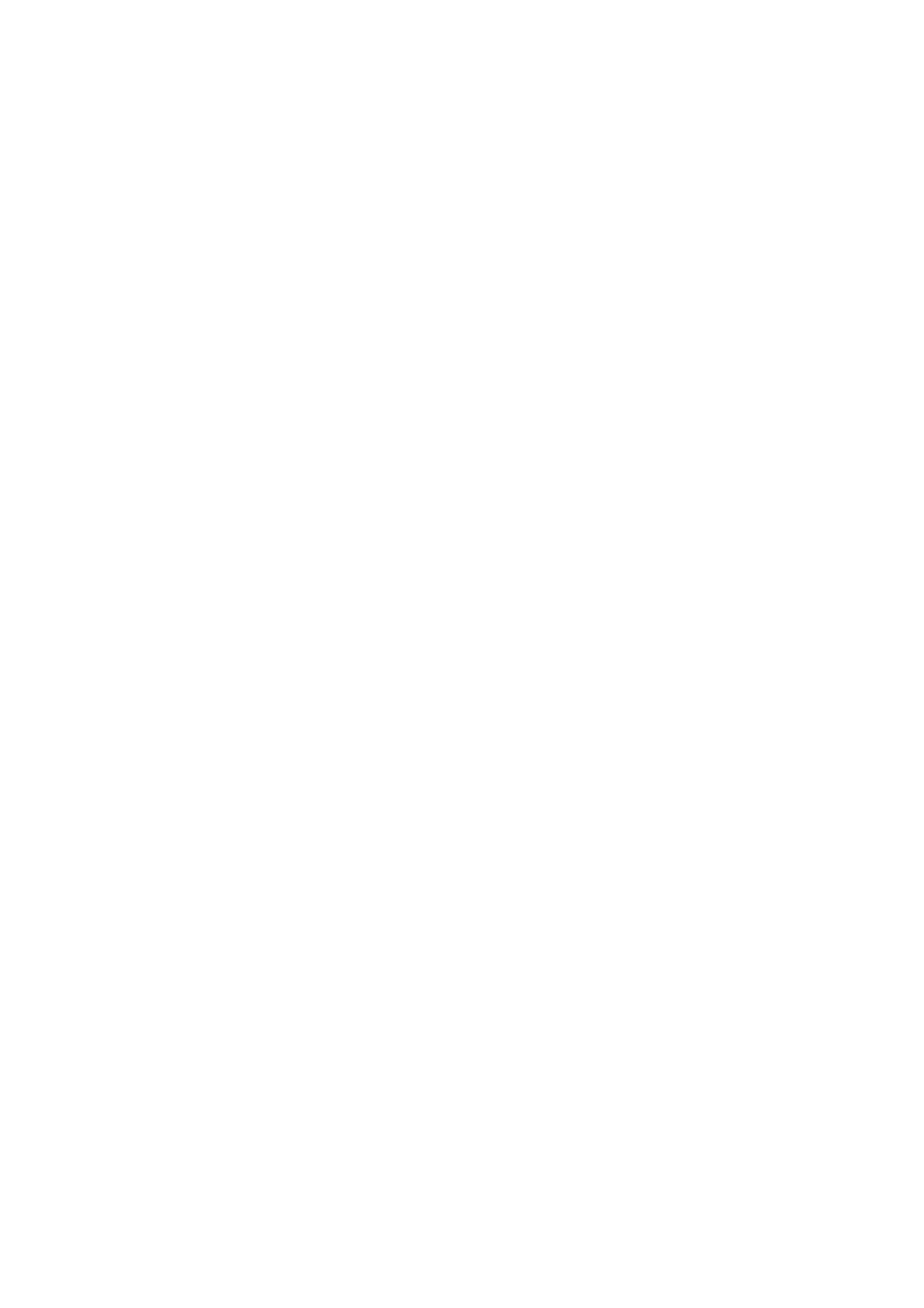## Chapter 3

# The Power of Lambda

We have seen that the function plus, times and exponentiation on N can be represented in the  $\lambda$ -calculus using Church's numerals. We will now show that all computable (recursive) functions can be represented in the  $\lambda$ -calculus. In order to do this we will use first a different system of numerals.

Truth values and a conditional can be represented in the  $\lambda$ -calculus.

3.1. DEFINITION. (i) true  $\equiv$  K, false  $\equiv$  K<sub>\*</sub>.

(ii) If  $B$  is considered as a Boolean, i.e. a term that is either **true** or **false**, then

if  $B$  then  $P$  else  $Q$ 

can be represented by

BPQ.

3.2. DEFINITION (Pairing). For  $M, N \in \Lambda$  write

$$
[M,N] \equiv \lambda z \text{.if } z \text{ then } M \text{ else } N \qquad (\equiv \lambda z. z M N).
$$

Then

 $[M, N]$ true =  $M$ ,  $[M, N]$ false = N,

and hence  $[M, N]$  can serve as an ordered pair.

We can use this pairing construction for an alternative representation of natural numbers due to Barendregt (1976).

3.3. DEFINITION. For each  $n \in \mathbb{N}$ , the numeral  $\lceil n \rceil$  is defined inductively as follows.

$$
\begin{array}{rcl} \n\ulcorner 0 \urcorner & \equiv & \mathbf{I}, \\ \n\ulcorner n+1 \urcorner & \equiv & \mathbf{[false, \ulcorner n \urcorner]}. \n\end{array}
$$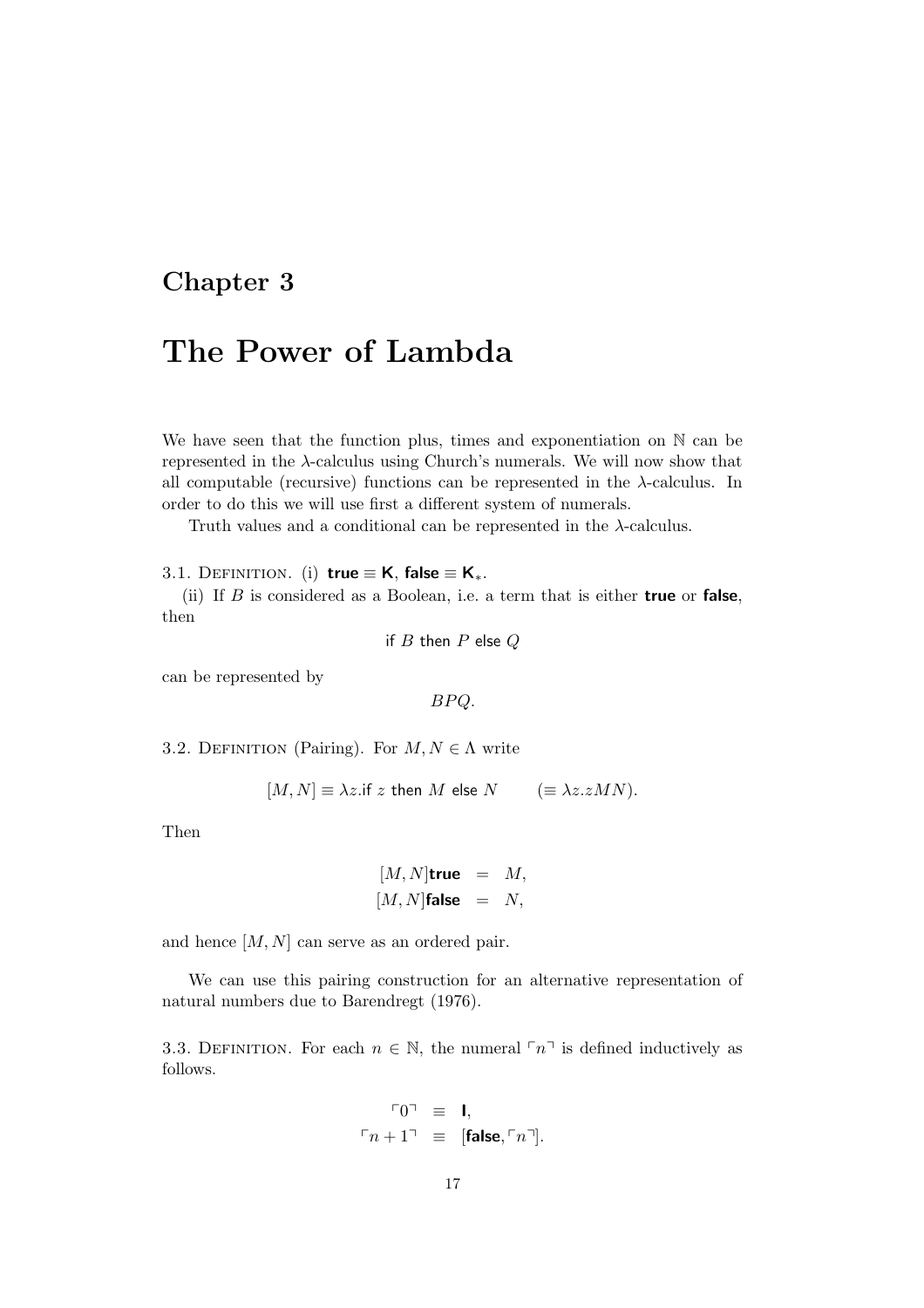3.4. LEMMA (Successor, predecessor, test for zero). There exist combinators  $S^+$ , P<sup>-</sup>, and **Zero** such that

$$
S^{+_{\sqcap}} n_{\sqcap} = \sqcap_{n+1} n_{\sqcap},
$$

$$
P^{-_{\sqcap}} n_{\sqcap} n_{\sqcap} = \text{true},
$$

$$
Zero^{\sqcap} n_{\sqcap} n_{\sqcap} = \text{false}.
$$

PROOF. Take

$$
S^{+} \equiv \lambda x. [\text{false}, x],
$$
  

$$
P^{-} \equiv \lambda x. x \text{ false},
$$
  

$$
\text{Zero} \equiv \lambda x. x \text{ true.} \square
$$

3.5. DEFINITION (Lambda definability). (i) A numeric function is a map

 $\varphi:\mathbb{N}^p\to\mathbb{N}$ 

for some p. In this case  $\varphi$  is called p-ary.

(ii) A numeric p-ary function  $\varphi$  is called  $\lambda$ -definable if for some combinator F

$$
F \ulcorner n_1 \urcorner \cdots \ulcorner n_p \urcorner = \ulcorner \varphi(n_1, \ldots, n_p) \urcorner \tag{*}
$$

for all  $n_1, \ldots, n_p \in \mathbb{N}$ . If  $(*)$  holds, then  $\varphi$  is said to be  $\lambda$ -defined by F.

3.6. DEFINITION. The *initial functions* are the numeric functions  $U_i^n$ ,  $S^+$ ,  $Z$ defined by

$$
U_i^n(x_1,...,x_n) = x_i, \quad (1 \le i \le n);
$$
  
\n
$$
S^+(n) = n+1;
$$
  
\n
$$
Z(n) = 0.
$$

Let  $P(n)$  be a numeric relation. As usual

 $\mu m[P(m)]$ 

denotes the least number m such that  $P(m)$  holds if there is such a number; otherwise it is undefined.

3.7. DEFINITION. Let  $A$  be a class of numeric functions.

(i) A is closed under composition if for all  $\varphi$  defined by

$$
\varphi(\vec{n})=\chi(\psi_1(\vec{n}),\ldots,\psi_m(\vec{n}))
$$

with  $\chi, \psi_1, \ldots, \psi_m \in \mathcal{A}$ , one has  $\varphi \in \mathcal{A}$ .

(ii) A is closed under primitive recursion if for all  $\varphi$  defined by

$$
\varphi(0, \vec{n}) = \chi(\vec{n}), \n\varphi(k+1, \vec{n}) = \psi(\varphi(k, \vec{n}), k, \vec{n})
$$

with  $\chi, \psi \in \mathcal{A}$ , one has  $\varphi \in \mathcal{A}$ .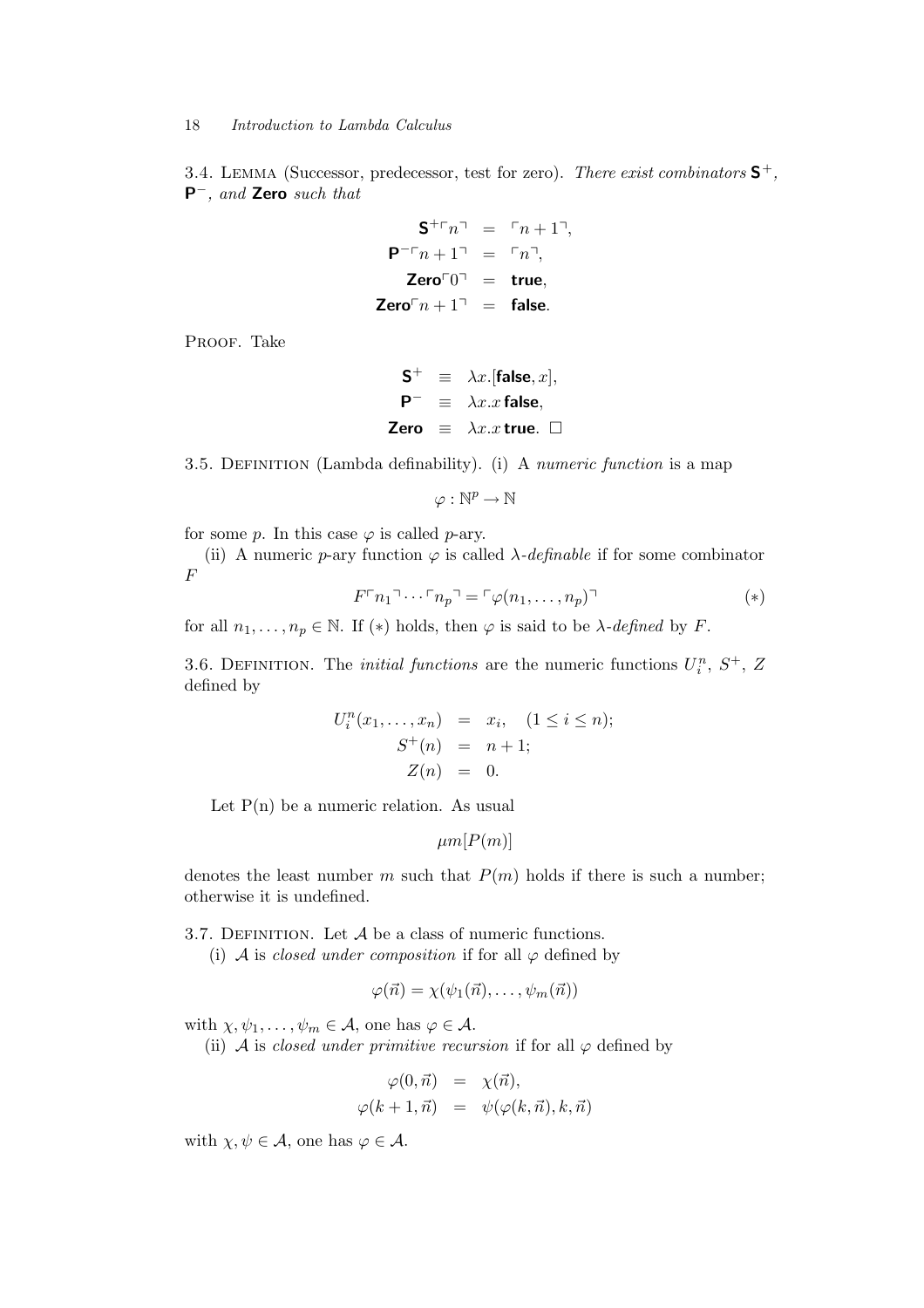(iii) A is closed under minimalization if for all  $\varphi$  defined by

$$
\varphi(\vec{n}) = \mu m[\chi(\vec{n}, m) = 0]
$$

with  $\chi \in \mathcal{A}$  such that

$$
\forall \vec{n} \ \exists m \ \chi(\vec{n}, m) = 0,
$$

one has  $\varphi \in \mathcal{A}$ .

3.8. DEFINITION. The class  $R$  of *recursive functions* is the smallest class of numeric functions that contains all initial functions and is closed under composition, primitive recursion and minimalization.

So  $\mathcal R$  is an inductively defined class. The proof that all recursive functions are  $\lambda$ -definable is in fact by a corresponding induction argument. The result is originally due to Kleene (1936).

3.9. LEMMA. The initial functions are  $\lambda$ -definable.

PROOF. Take as defining terms

$$
\begin{array}{rcl}\n\mathbf{U}_i^n & \equiv & \lambda x_1 \cdots x_n . x_i, \\
\mathbf{S}^+ & \equiv & \lambda x. [\text{false}, x] \quad (\text{see Lemma 3.4}) \\
\mathbf{Z} & \equiv & \lambda x. \ulcorner 0 \urcorner. \square\n\end{array}
$$

3.10. LEMMA. The  $\lambda$ -definable functions are closed under composition.

PROOF. Let  $\chi, \psi_1, \ldots, \psi_m$  be  $\lambda$ -defined by  $G, H_1, \ldots, H_m$  respectively. Then

 $\varphi(\vec{n}) = \chi(\psi_1(\vec{n}), \ldots, \psi_m(\vec{n}))$ 

is  $\lambda$ -defined by

$$
F \equiv \lambda \vec{x}. G(H_1 \vec{x}) \cdots (H_m \vec{x}). \ \ \Box
$$

As to primitive recursion, let us first consider an example. The addition function can be specified as follows.

Add(0, y) = y,  
\n
$$
Add(x + 1, y) = 1 + Add(x, y) = S^{+}(Add(x, y)).
$$

An intuitive way to compute  $Add(m, n)$  us the following.

Test whether  $m = 0$ . If yes: give output  $n$ ; if no: compute  $Add(m-1, n)$  and give its successor as output.

Therefore we want a term Add such that

Add  $xy =$  if Zero  $x$  then  $y$  else  $\mathsf{S}^{+}(\mathsf{Add}(\mathsf{P}^{-}x)y)$ .

This equation can be solved using the fixedpoint combinator: take

Add 
$$
\equiv
$$
 Y( $\lambda axy$ .if **Zero** x then y else  $S^+(a(P^-x)y)$ ).

The general case is treated as follows.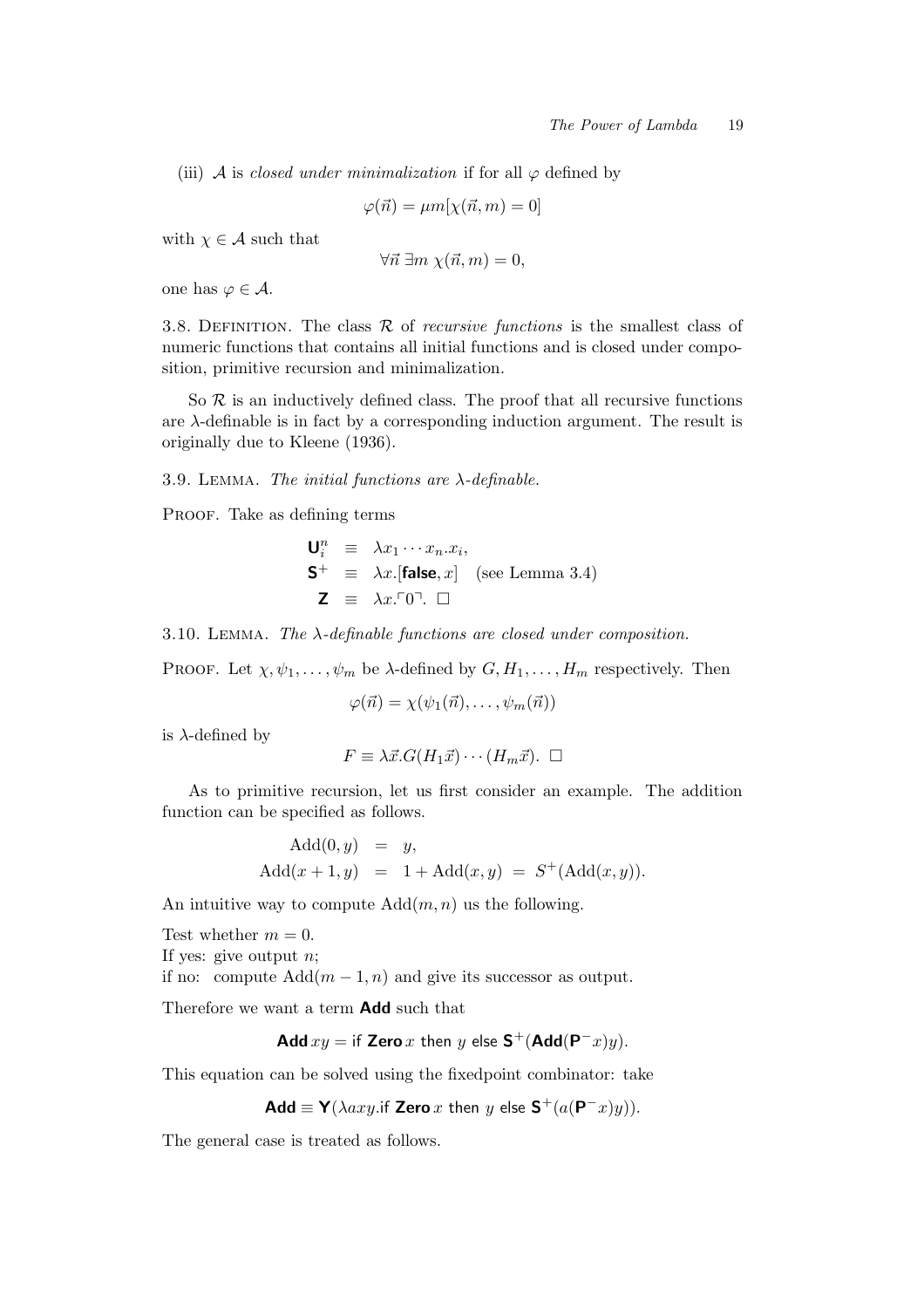3.11. LEMMA. The  $\lambda$ -definable functions are closed under primitive recursion.

PROOF. Let  $\varphi$  be defined by

$$
\varphi(0, \vec{n}) = \chi(\vec{n}),
$$
  

$$
\varphi(k+1, \vec{n}) = \psi(\varphi(k, \vec{n}), k, \vec{n}),
$$

where  $\chi, \psi$  are  $\lambda$ -defined by  $G, H$  respectively. Now we want a term F such that

$$
Fx\vec{y} = \text{if } \textbf{Zero}\,x \text{ then } G\vec{y} \text{ else } H(F(\mathbf{P}^{-}x)\vec{y})(\mathbf{P}^{-}x)\vec{y}
$$

$$
\equiv D(F, x, \vec{y}), \text{ say.}
$$

It is sufficient to find an  $F$  such that

$$
F = \lambda x \vec{y}. D(F, x, \vec{y})
$$
  
=  $(\lambda f x \vec{y}. D(f, x, \vec{y})) F.$ 

Now such an F can be found by the Fixedpoint Theorem and we are done.  $\Box$ 

3.12. LEMMA. The  $\lambda$ -definable functions are closed under minimalization.

PROOF. Let  $\varphi$  be defined by

$$
\varphi(\vec{n}) = \mu m[\chi(\vec{n}, m) = 0],
$$

where  $\chi$  is  $\lambda$ -defined by G. Again by the Fixedpoint Theorem there is a term  $H$  such that

$$
H\vec{xy} = \text{if } \mathsf{Zero}(G\vec{x}y) \text{ then } y \text{ else } H\vec{x}(\mathsf{S}^+y)
$$
  
=  $(\lambda h\vec{x}y.E(h,\vec{x},y))H\vec{x}y$ , say.

Set  $F \equiv \lambda \vec{x}.H\vec{x}$ <sup>r</sup><sup>0</sup>. Then  $F$   $\lambda$ -defines  $\varphi$ :

$$
F^{\top}\vec{n} = H^{\top}\vec{n}^{\top}\mathbf{0}
$$
  
\n
$$
= \begin{bmatrix} 0 \\ H^{\top}\vec{n} \end{bmatrix} \quad \text{if } G^{\top}\vec{n}^{\top}\mathbf{0} = \begin{bmatrix} 0 \\ 0 \end{bmatrix}
$$
  
\n
$$
= H^{\top}\vec{n}^{\top}\mathbf{1}
$$
  
\n
$$
= \begin{bmatrix} 1 \\ H^{\top}\vec{n} \end{bmatrix} \quad \text{else}
$$
  
\n
$$
= H^{\top}\vec{n}^{\top}\mathbf{2}
$$
  
\n
$$
= \begin{bmatrix} 2 \\ 1 \\ 1 \end{bmatrix} \quad \text{if } ...
$$
  
\n
$$
= ... \quad \Box
$$

3.13. Theorem. All recursive functions are λ-definable.

PROOF. By the lemmas 3.9–3.12.  $\Box$ 

The converse also holds. So for numeric functions we have  $\varphi$  is recursive iff  $\varphi$  is  $\lambda$ -definable. Moreover also for partial functions a notion of  $\lambda$ -definability exists. If  $\psi$  is a partial numeric function, then we have

 $\psi$  is partial recursive  $\Leftrightarrow \psi$  is  $\lambda$ -definable.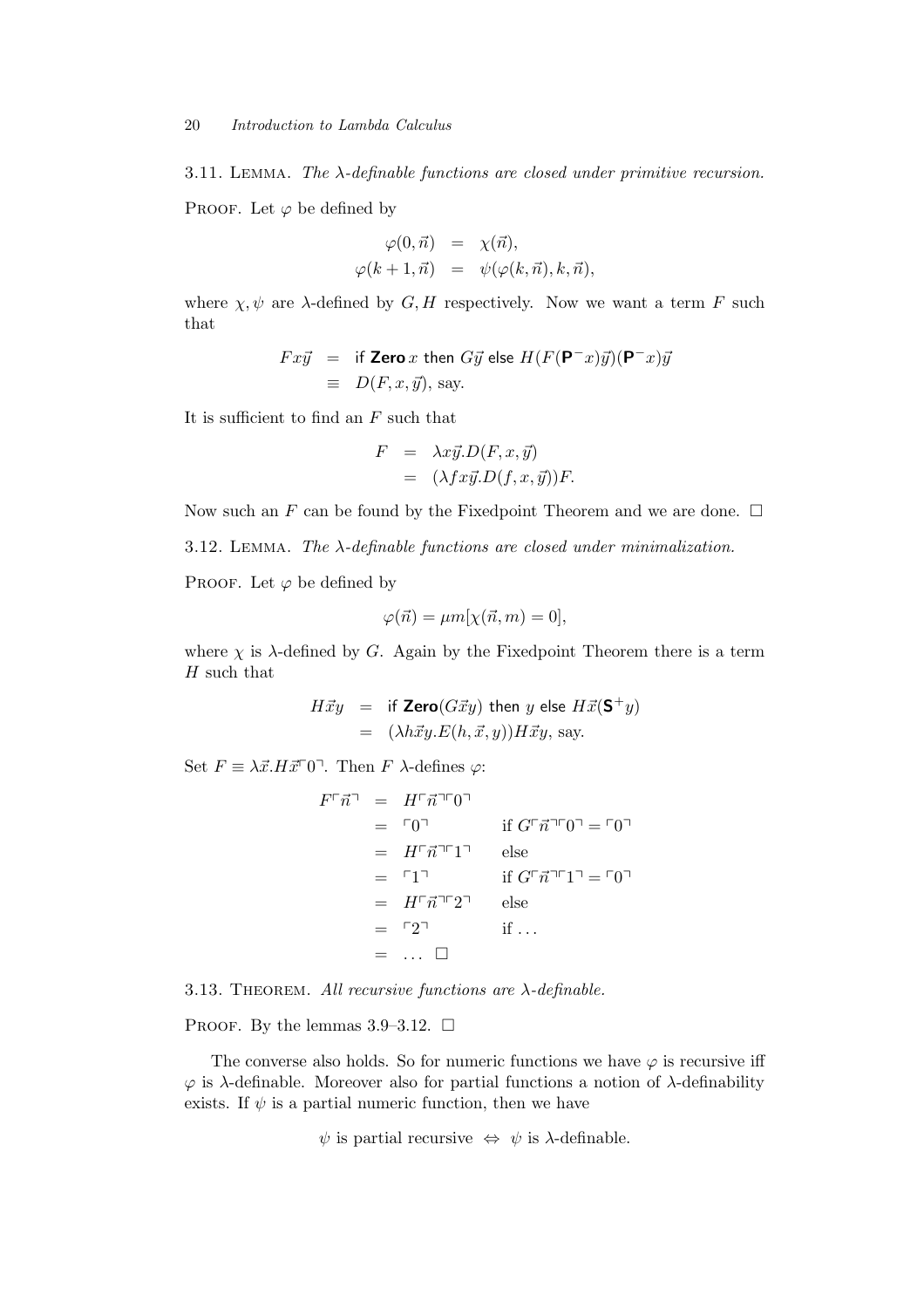3.14. THEOREM. With respect to the Church numerals  $c_n$  all recursive functions can be  $\lambda$ -defined.

PROOF. Define

$$
\begin{array}{rcl}\n\mathbf{S}_{\mathbf{c}}^{+} & \equiv & \lambda xyz.y(xyz), \\
\mathbf{P}_{\mathbf{c}}^{-} & \equiv & \lambda xyz.x(\lambda pq.q(py))(\mathbf{K}z)\mathbf{l}^{1}, \\
\mathbf{Zero}_{\mathbf{c}} & \equiv & \lambda x.x(\mathbf{K}\,\mathbf{false})\mathbf{true}.\n\end{array}
$$

Then these terms represent the successor, predecessor and test for zero. Then as before all recursive functions can be λ-defined.  $\Box$ 

An alternative proof uses 'translators' between the numerals  $\lceil n \rceil$  and  $c_n$ .

3.15. PROPOSITION. There exist terms  $T, T^{-1}$  such that for all n

$$
T\mathbf{c}_n = \lceil n \rceil;
$$
  

$$
T^{-1} \lceil n \rceil = \mathbf{c}_n.
$$

PROOF. Construct  $T, T^{-1}$  such that

$$
T \equiv \lambda x . x \mathbf{S}^{+\vdash} 0^{\vdash}.
$$
  

$$
T^{-1} = \lambda x . \text{if } \textbf{Zero } x \text{ then } c_0 \text{ else } \mathbf{S}^{+}_{\mathbf{c}}(T^{-1}(\mathbf{P}^{-}x)). \square
$$

3.16. COROLLARY (Second proof of Theorem 3.14). Let  $\varphi$  be a recursive function (of arity 2 say). Let F represent  $\varphi$  with respect to the numerals  $\lceil n \rceil$ . Define

$$
F_{\mathbf{c}} \equiv \lambda xy. T^{-1} (F(Tx)(Ty)).
$$

Then  $F_c$  represents  $\varphi$  with respect to the Church numerals.  $\Box$ 

The representation of pairs in the lambda calculus can also be used to solve multiple fixedpoint equations.

3.17. MULTIPLE FIXEDPOINT THEOREM. Let  $F_1, \ldots, F_n$  be  $\lambda$ -terms. Then we can find  $X_1, \ldots, X_n$  such that

$$
X_1 = F_1 X_1 \cdots X_n,
$$
  
\n
$$
\vdots
$$
  
\n
$$
X_n = F_n X_1 \cdots X_n.
$$

Observe that for  $n = 1$  this is the ordinary Fixedpoint Theorem (2.12).

PROOF. We treat the case  $n = 2$ . So we want

$$
X_1 = F_1 X_1 X_2,
$$
  

$$
X_2 = F_2 X_1 X_2.
$$

<sup>&</sup>lt;sup>1</sup>Term found by J. Velmans.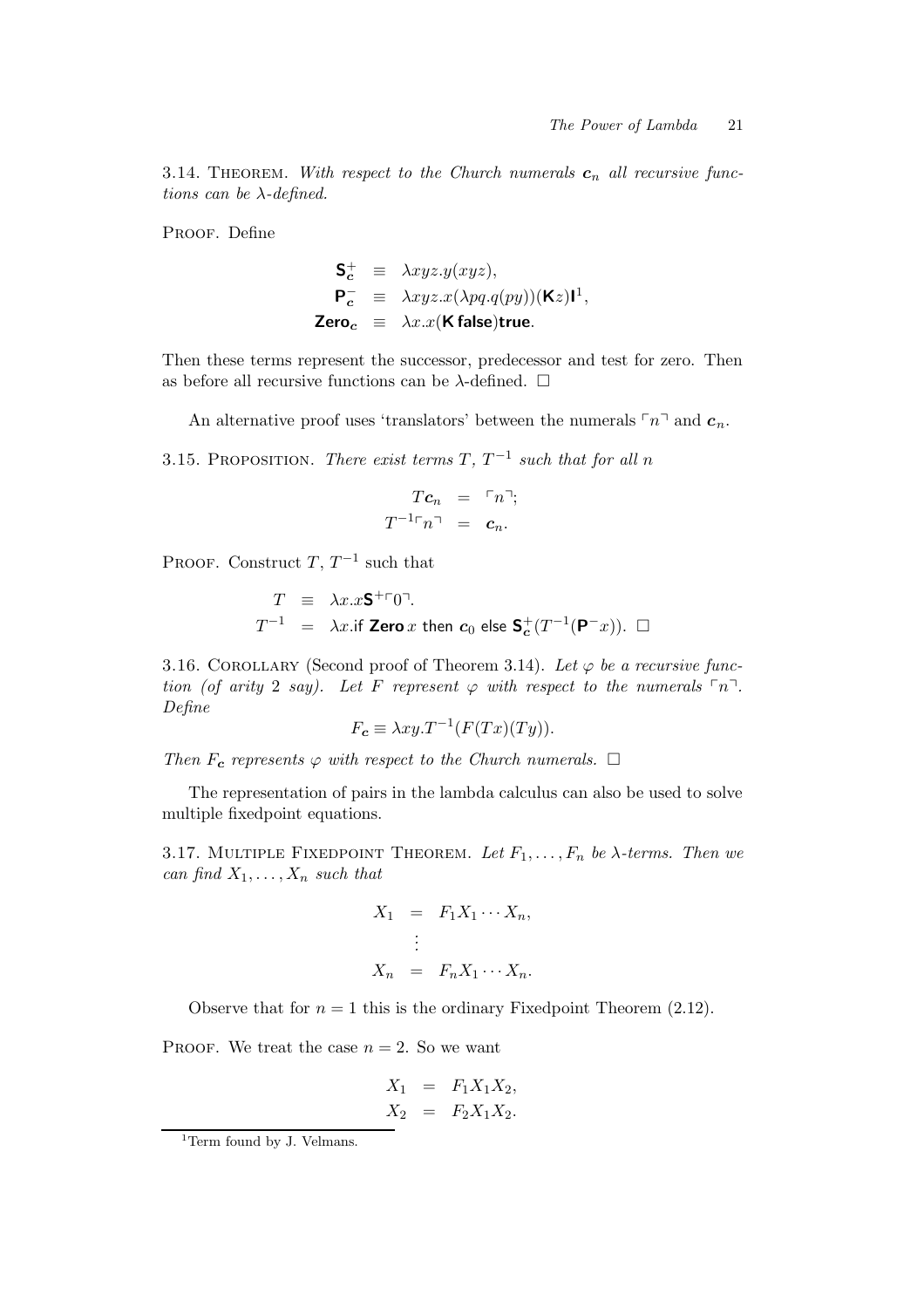The trick is to construct  $X_1$  and  $X_2$  simultaneously, as a pair. By the ordinary Fixedpoint Theorem we can find an  $X$  such that

$$
X = [F_1(Xtrue)(Xfalse), F_2(Xtrue)(Xfalse)].
$$

Now define  $X_1 \equiv X$ true,  $X_2 \equiv X$ false. Then the result follows. This can be generalized to arbitrary  $n. \Box$ 

#### 3.18. EXAMPLE. There exist  $G, H \in \Lambda$  such that

$$
\begin{array}{rcl} Gxy & = & Hy(\mathbf{K}x), \\ Hx & = & G(xx)(\mathbf{S}(H(xx))). \end{array}
$$

Indeed, we can replace the above equations by

$$
G = \lambda xy.Hy(\mathbf{K}x),
$$
  

$$
H = \lambda x.G(xx)(\mathbf{S}(H(xx))),
$$

and apply the Multiple Fixedpoint Theorem with  $F_1 \equiv \lambda ghxy \cdot hy(\mathbf{K}x)$  and  $F_2 \equiv \lambda ghx.g(xx)(\mathbf{S}(h(xx))).$ 

### Exercises

3.1. (i) Find a  $\lambda$ -term **Mult** such that for all  $m, n \in \mathbb{N}$ 

$$
\text{Mult}^{\mathbf{\Gamma}} n^{\mathbf{\Gamma}} m^{\mathbf{\Gamma}} = \mathbf{\Gamma} n \cdot m^{\mathbf{\Gamma}}.
$$

(ii) Find a  $\lambda$ -term **Fac** such that for all  $n \in \mathbb{N}$ 

$$
\mathbf{Fac}^\sqcap n^\sqcap = \ulcorner n! \urcorner.
$$

3.2. The *simple Ackermann function*  $\varphi$  is defined as follows.

$$
\varphi(0,n) = n+1,
$$
  
\n
$$
\varphi(m+1,0) = \varphi(m,1),
$$
  
\n
$$
\varphi(m+1,n+1) = \varphi(m,\varphi(m+1,n)).
$$

Find a  $\lambda$ -term F that  $\lambda$ -defines  $\varphi$ .

3.3. Construct  $\lambda$ -terms  $M_0, M_1, \ldots$  such that for all n one has

$$
M_0 = x,
$$
  

$$
M_{n+1} = M_{n+2}M_n.
$$

3.4. Verify that  $P_c^-$  (see the first proof of Theorem 3.14) indeed  $\lambda$ -defines the predecessor function with respect to the Church numerals.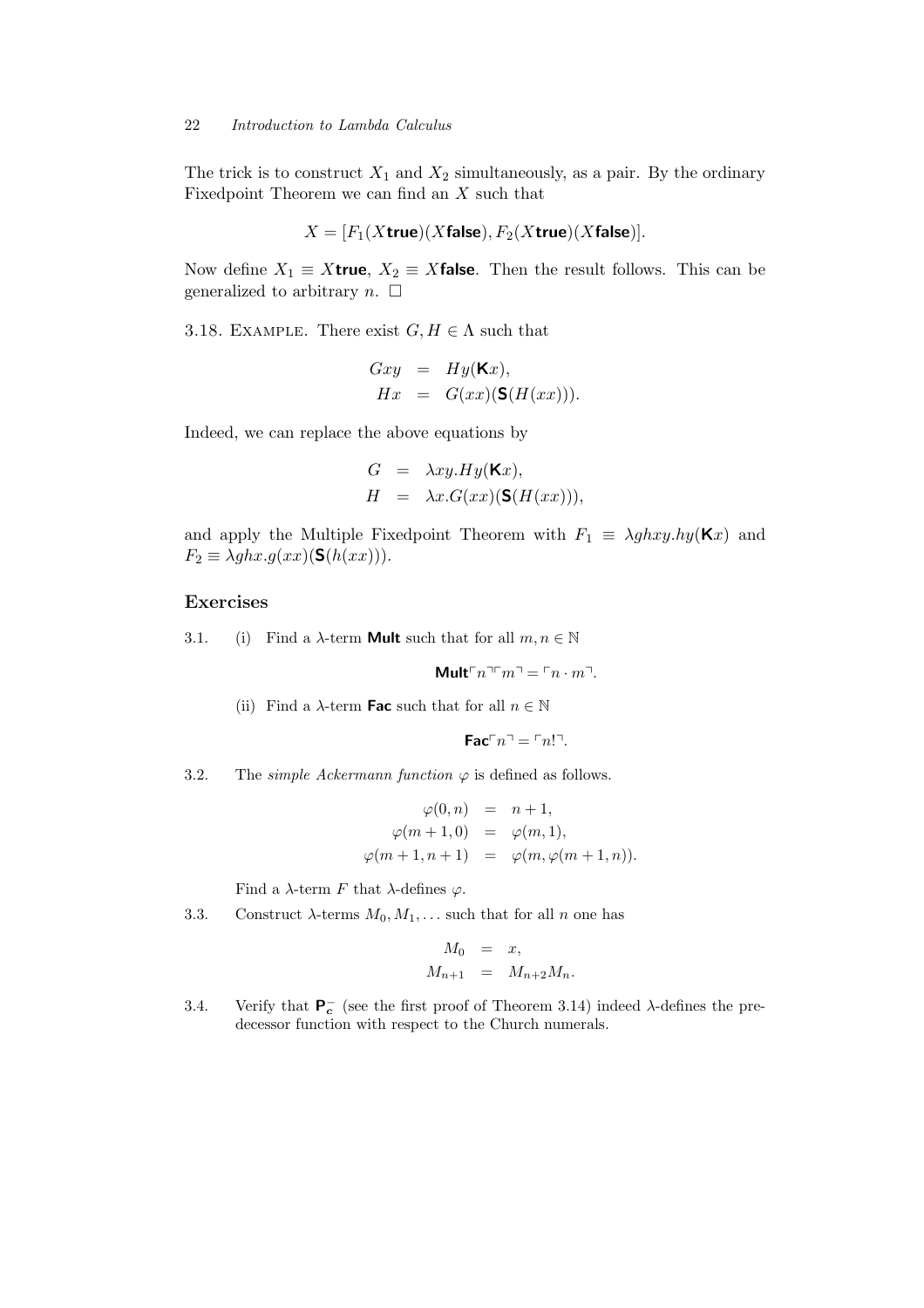## Chapter 4

# Reduction

There is a certain asymmetry in the basic scheme  $(\beta)$ . The statement

$$
(\lambda x.x^2 + 1)3 = 10
$$

can be interpreted as '10 is the result of computing  $(\lambda x.x^2 + 1)3'$ , but not vice versa. This computational aspect will be expressed by writing

$$
(\lambda x.x^2 + 1)3 \rightarrow 10
$$

which reads  $(\lambda x.x^2 + 1)3$  reduces to 10'.

Apart from this conceptual aspect, reduction is also useful for an analysis of convertibility. The Church-Rosser theorem says that if two terms are convertible, then there is a term to which they both reduce. In many cases the inconvertibility of two terms can be proved by showing that they do not reduce to a common term.

4.1. DEFINITION. (i) A binary relation R on  $\Lambda$  is called *compatible* (with the operations) if

$$
M R N \Rightarrow (ZM) R (ZN),
$$
  
\n
$$
(MZ) R (NZ) and
$$
  
\n
$$
(\lambda x.M) R (\lambda x.N).
$$

(ii) A *congruence* relation on  $\Lambda$  is a compatible equivalence relation.

(iii) A reduction relation on  $\Lambda$  is a compatible, reflexive and transitive relation.

4.2. DEFINITION. The binary relations  $\rightarrow_{\beta}$ ,  $\rightarrow_{\beta}$  and  $=\beta$  on  $\Lambda$  are defined inductively as follows.

(i) 1. 
$$
(\lambda x.M)N \rightarrow_{\beta} M[x := N];
$$
  
\n2.  $M \rightarrow_{\beta} N \Rightarrow ZM \rightarrow_{\beta} ZN, MZ \rightarrow_{\beta} NZ$  and  $\lambda x.M \rightarrow_{\beta} \lambda x.N.$   
\n(ii) 1.  $M \rightarrow_{\beta} M;$   
\n2.  $M \rightarrow_{\beta} N \Rightarrow M \rightarrow_{\beta} N;$   
\n3.  $M \rightarrow_{\beta} N, N \rightarrow_{\beta} L \Rightarrow M \rightarrow_{\beta} L.$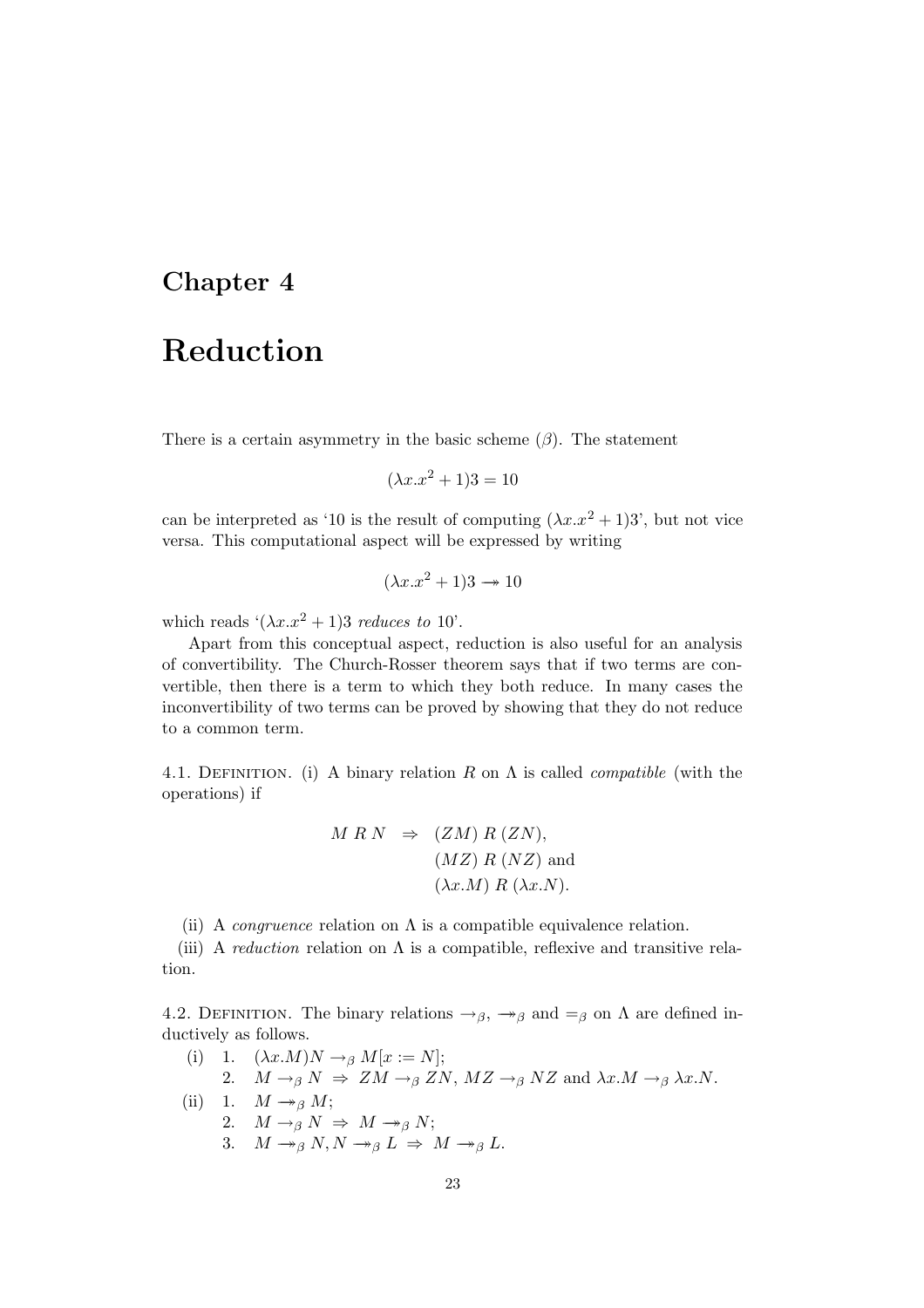(iii) 1. 
$$
M \rightarrow_{\beta} N \Rightarrow M =_{\beta} N
$$
;  
\n2.  $M =_{\beta} N \Rightarrow N =_{\beta} M$ ;  
\n3.  $M =_{\beta} N, N =_{\beta} L \Rightarrow M =_{\beta} L$ .

These relations are pronounced as follows.

$$
M \rightarrow_{\beta} N : M\beta
$$
-reduces to N;  
\n
$$
M \rightarrow_{\beta} N : M\beta
$$
-reduces to N in one step;  
\n
$$
M =_{\beta} N : M \text{ is } \beta
$$
-convertible to N.

By definition  $\rightarrow_{\beta}$  is compatible,  $\rightarrow_{\beta}$  is a reduction relation and  $=_{\beta}$  is a congruence relation.

4.3. Example. (i) Define

$$
\begin{array}{rcl}\n\boldsymbol{\omega} & \equiv & \lambda x . x x, \\
\boldsymbol{\Omega} & \equiv & \boldsymbol{\omega} \boldsymbol{\omega}.\n\end{array}
$$

Then  $\Omega \rightarrow_{\beta} \Omega$ .

(ii) KI $\Omega \rightarrow \beta$  I.

Intuitively,  $M = g N$  if M is connected to N via  $\rightarrow g$ -arrows (disregarding the directions of these). In a picture this looks as follows.



4.4. EXAMPLE. KI $\Omega = \beta$  II. This is demonstrated by the following reductions.



4.5. PROPOSITION.  $M =_{\beta} N \Leftrightarrow \lambda \vdash M = N$ .

PROOF. By an easy induction.  $\square$ 

4.6. DEFINITION. (i) A  $\beta$ -redex is a term of the form  $(\lambda x.M)N$ . In this case  $M[x := N]$  is its *contractum*.

(ii) A  $\lambda$ -term M is a  $\beta$ -normal form ( $\beta$ -nf) if it does not have a  $\beta$ -redex as subexpression.

(iii) A term M has a  $\beta$ -normal form if  $M = \beta N$  and N is a  $\beta$ -nf, for some N.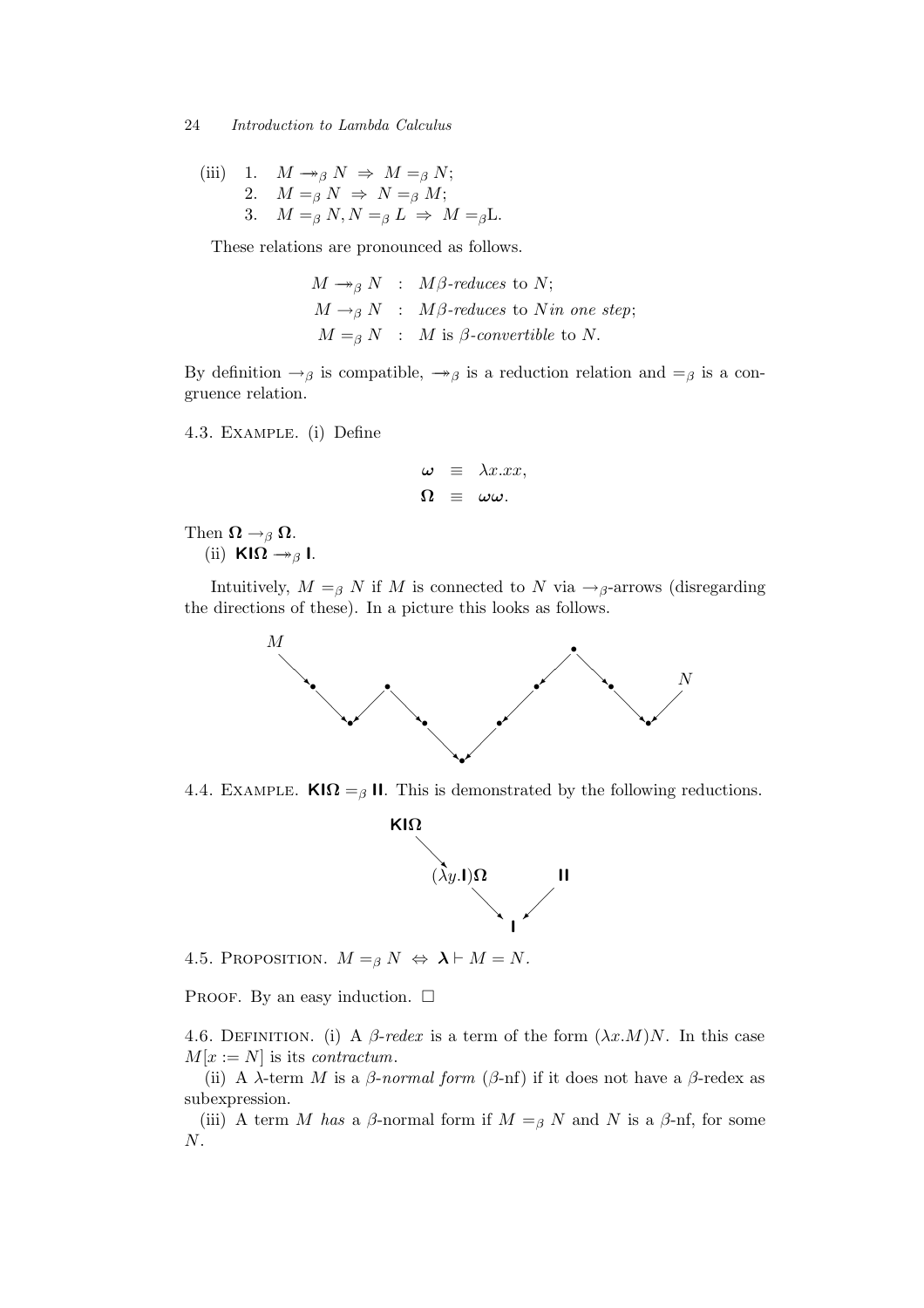4.7. EXAMPLE.  $(\lambda x . x x) y$  is not a  $\beta$ -nf, but has as  $\beta$ -nf the term yy.

An immediate property of nf's is the following.

4.8. LEMMA. Let  $M$  be a  $\beta$ -nf. Then

$$
M \twoheadrightarrow_{\beta} N \Rightarrow N \equiv M.
$$

PROOF. This is true if  $\rightarrow_{\beta}$  is replaced by  $\rightarrow_{\beta}$ . Then the result follows by transitivity.  $\Box$ 

4.9. CHURCH-ROSSER THEOREM. If  $M \rightarrow_{\beta} N_1$ ,  $M \rightarrow_{\beta} N_2$ , then for some  $N_3$ one has  $N_1 \rightarrow \beta N_3$  and  $N_2 \rightarrow \beta N_3$ ; in diagram



The proof is postponed until 4.19.

4.10. COROLLARY. If  $M = \beta N$ , then there is an L such that  $M \rightarrow \beta L$  and  $N \rightarrow \beta L$ .

An intuitive proof of this fact proceeds by a tiling procedure: given an arrow path showing  $M = \beta N$ , apply the Church-Rosser property repeatedly in order to find a common reduct. For the example given above this looks as follows.



This is made precise below.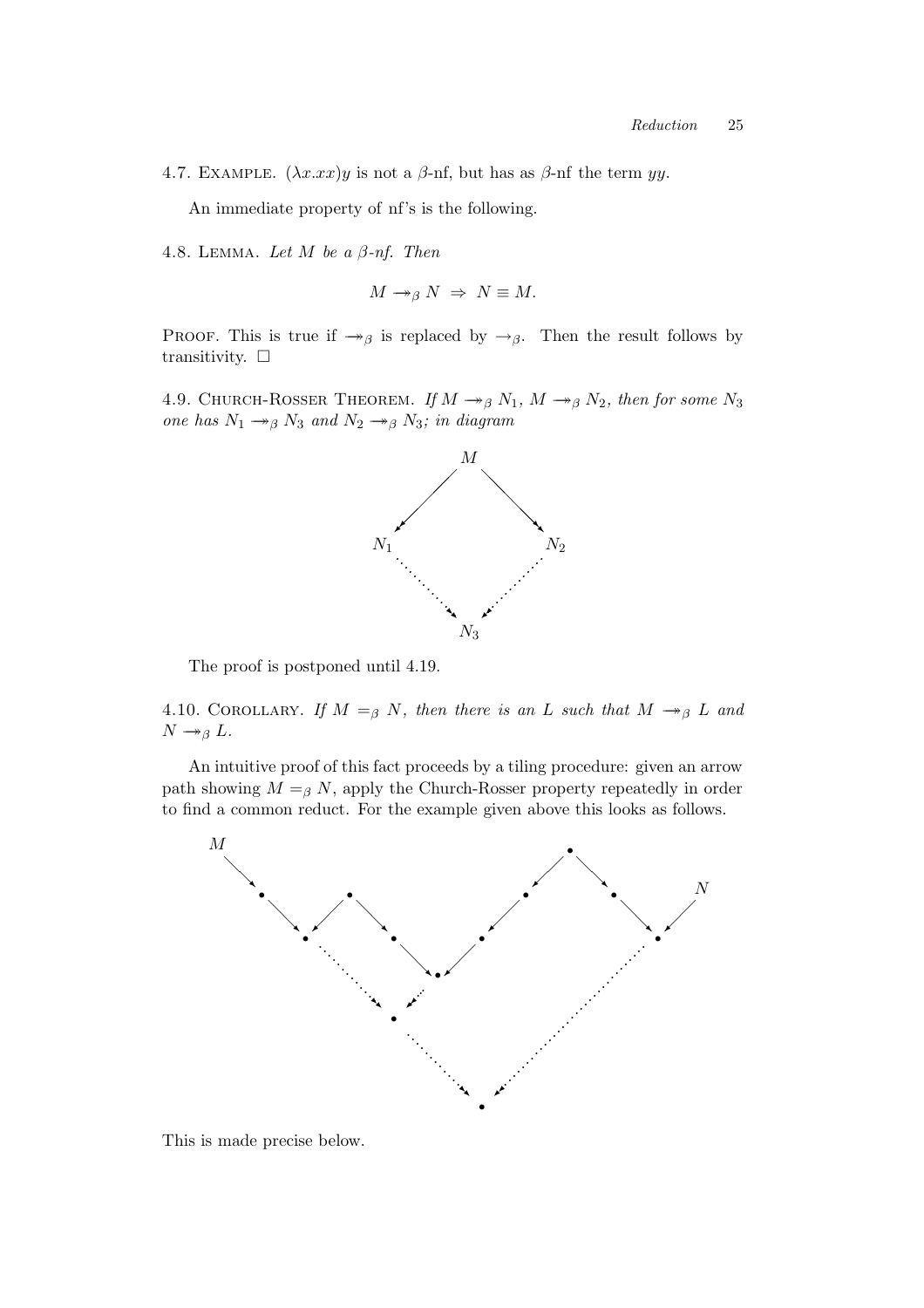PROOF. Induction on the generation of  $=$ <sub>β</sub>.

Case 1.  $M = \beta N$  because  $M \rightarrow \beta N$ . Take  $L \equiv N$ .

Case 2.  $M = \beta N$  because  $N = \beta M$ . By the IH there is a common  $\beta$ -reduct  $L_1$  of N, M. Take  $L \equiv L_1$ .

*Case* 3.  $M = \beta N$  because  $M = \beta N'$ ,  $N' = \beta N$ . Then



4.11. COROLLARY. (i) If M has N as  $\beta$ -nf, then  $M \rightarrow_{\beta} N$ . (ii) A  $\lambda$ -term has at most one  $\beta$ -nf.

PROOF. (i) Suppose  $M = g N$  with N in  $\beta$ -nf. By Corollary 4.10  $M \rightarrow g L$ and  $N \rightarrow_{\beta} L$  for some L. But then  $N \equiv L$ , by Lemma 4.8, so  $M \rightarrow_{\beta} N$ .

(ii) Suppose M has  $\beta$ -nf's  $N_1$ ,  $N_2$ . Then  $N_1 =_\beta N_2 (=_\beta M)$ . By Corollary 4.10  $N_1 \rightarrow \beta L$ ,  $N_2 \rightarrow \beta L$  for some L. But then  $N_1 \equiv L \equiv N_2$  by Lemma 4.8.  $\Box$ 

4.12. SOME CONSEQUENCES. (i) The  $\lambda$ -calculus is consistent, i.e.  $\lambda \neq true =$ **false.** Otherwise **true**  $=$ <sup> $\beta$ </sup> **false** by Proposition 4.5, which is impossible by Corollary 4.11 since true and false are distinct  $\beta$ -nf's. This is a syntactic consistency proof.

(ii)  $\Omega$  has no  $\beta$ -nf. Otherwise  $\Omega \rightarrow \beta N$  with N in  $\beta$ -nf. But  $\Omega$  only reduces to itself and is not in  $\beta$ -nf.

(iii) In order to find the  $\beta$ -nf of a term M (if it exists), the various subexpressions of M may be reduced in different orders. By Corollary 4.11 (ii) the  $\beta$ -nf is unique.

The proof of the Church-Rosser theorem occupies 4.13–4.19. The idea of the proof is as follows. In order to prove Theorem 4.9, it is sufficient to show the Strip Lemma:



In order to prove this lemma, let  $M \to_{\beta} N_1$  be a one step reduction resulting from changing a redex R in M in its contractum  $R'$  in  $N_1$ . If one makes a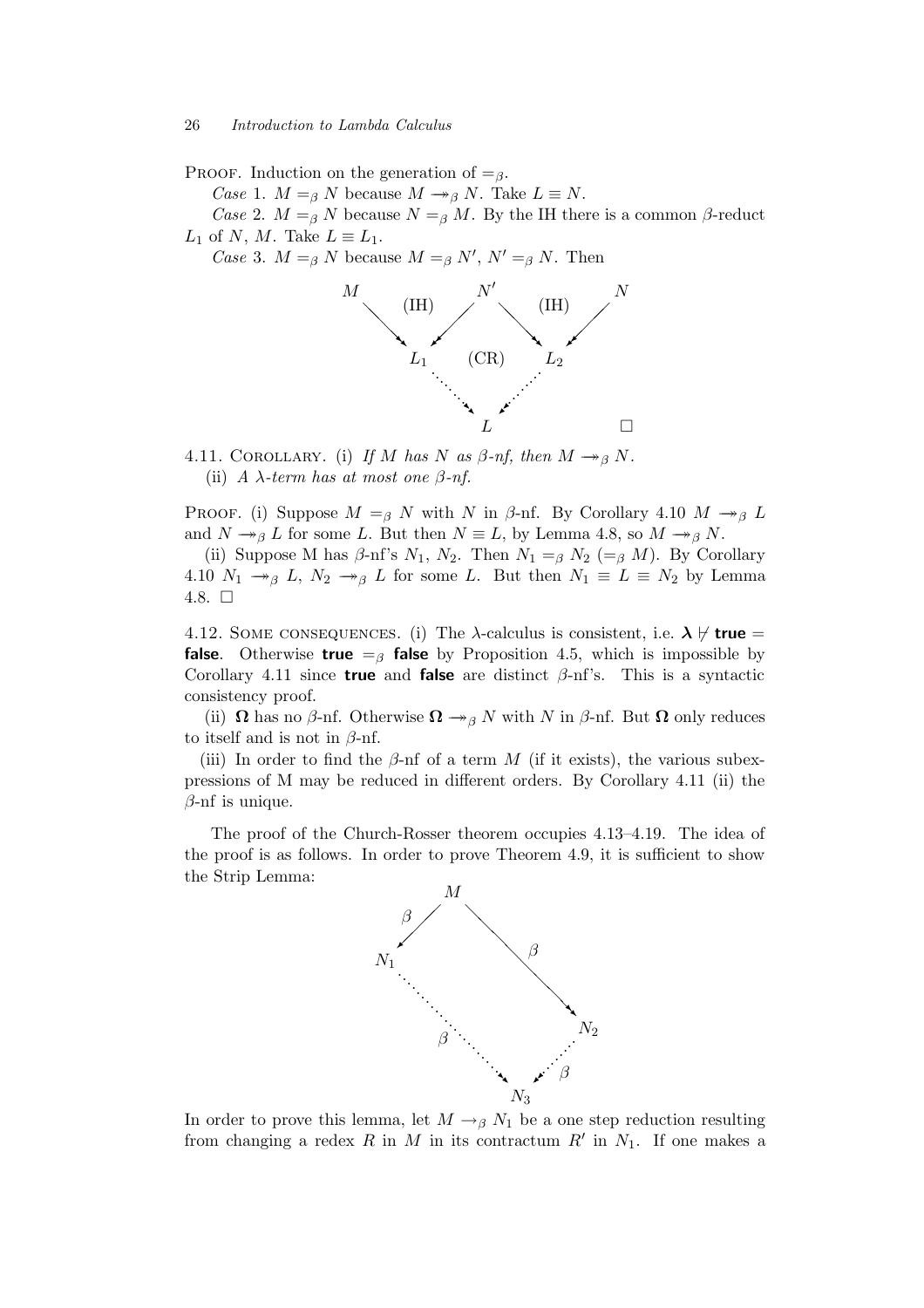bookkeeping of what happens with R during the reduction  $M \rightarrow_{\beta} N_2$ , then by reducing all 'residuals' of R in  $N_2$  the term  $N_3$  can be found. In order to do the necessary bookkeeping an extended set  $\Lambda \supseteq \Lambda$  and reduction  $\beta$  is introduced. The underlining serves as a 'tracing isotope'.

4.13. DEFINITION (Underlining). (i)  $\Lambda$  is the set of terms defined inductively as follows.

$$
x \in V \quad \Rightarrow \quad x \in \underline{\Lambda},
$$

$$
M, N \in \underline{\Lambda} \quad \Rightarrow \quad (MN) \in \underline{\Lambda},
$$

$$
M \in \underline{\Lambda}, x \in V \quad \Rightarrow \quad (\lambda x.M) \in \underline{\Lambda},
$$

$$
M, N \in \underline{\Lambda}, x \in V \quad \Rightarrow \quad ((\underline{\lambda}x.M)N) \in \underline{\Lambda}.
$$

(ii) The underlined reduction relations  $\rightarrow$ <sub>β</sub> (one step) and  $\rightarrow$ <sub>β</sub> are defined starting with the contraction rules

$$
(\lambda x.M)N \rightarrow_{\underline{\beta}} M[x := N],
$$
  

$$
(\underline{\lambda}x.M)N \rightarrow_{\beta} M[x := N].
$$

Then  $\rightarrow$ <sub>β</sub> is extended in order to become a compatible relation (also with respect to  $\lambda$ -abstraction). Moreover,  $\rightarrow_{\beta}$  is the transitive reflexive closure of  $\rightarrow_{\beta}$ .

(iii) If  $M \in \underline{\Lambda}$ , then  $|M| \in \Lambda$  is obtained from M by leaving out all underlinings. E.g.  $|(\lambda x.x)((\lambda x.x)(\lambda x.x))| \equiv I(II).$ 

4.14. DEFINITION. The map  $\varphi : \underline{\Lambda} \to \Lambda$  is defined inductively as follows.

$$
\varphi(x) \equiv x,
$$
  
\n
$$
\varphi(MN) \equiv \varphi(M)\varphi(N),
$$
  
\n
$$
\varphi(\lambda x.M) \equiv \lambda x.\varphi(M),
$$
  
\n
$$
\varphi((\underline{\lambda}x.M)N) \equiv \varphi(M)[x := \varphi(N)].
$$

In other words,  $\varphi$  contracts all redexes that are underlined, from the inside to the outside.

NOTATION. If  $|M| \equiv N$  or  $\varphi(M) \equiv N$ , then this will be denoted by

$$
M \longrightarrow N \text{ or } M \longrightarrow N.
$$

4.15. Lemma.

$$
M'
$$
 
$$
\downarrow
$$
 
$$
M'
$$
 
$$
\downarrow
$$
 
$$
M'
$$
 
$$
M'
$$
 
$$
M'
$$
 
$$
M'
$$
 
$$
M'
$$
 
$$
M'
$$
 
$$
M'
$$
 
$$
M'
$$
 
$$
M'
$$
 
$$
M'
$$
 
$$
M'
$$
 
$$
M'
$$
 
$$
M'
$$
 
$$
M'
$$
 
$$
M'
$$
 
$$
M'
$$
 
$$
M'
$$
 
$$
M'
$$
 
$$
M'
$$
 
$$
M'
$$
 
$$
M'
$$
 
$$
M'
$$
 
$$
M'
$$
 
$$
M'
$$
 
$$
M'
$$
 
$$
M'
$$
 
$$
M'
$$
 
$$
M'
$$
 
$$
M'
$$
 
$$
M'
$$
 
$$
M'
$$
 
$$
M'
$$
 
$$
M'
$$
 
$$
M'
$$
 
$$
M'
$$
 
$$
M'
$$
 
$$
M'
$$
 
$$
M'
$$
 
$$
M'
$$
 
$$
M'
$$
 
$$
M'
$$
 
$$
M'
$$
 
$$
M'
$$
 
$$
M'
$$
 
$$
M'
$$
 
$$
M'
$$
 
$$
M'
$$
 
$$
M'
$$
 
$$
M'
$$
 
$$
M'
$$
 
$$
M'
$$
 
$$
M'
$$
 
$$
M'
$$
 
$$
M'
$$
 
$$
M'
$$
 
$$
M'
$$
 
$$
M'
$$
 
$$
M'
$$
 
$$
M'
$$
 
$$
M'
$$
 
$$
M'
$$
 
$$
M'
$$
 
$$
M'
$$
 
$$
M'
$$
 
$$
M'
$$
 
$$
M'
$$
 
$$
M'
$$
 
$$
M'
$$
 
$$
M'
$$
 
$$
M'
$$
 
$$
M'
$$
 
$$
M'
$$
  $$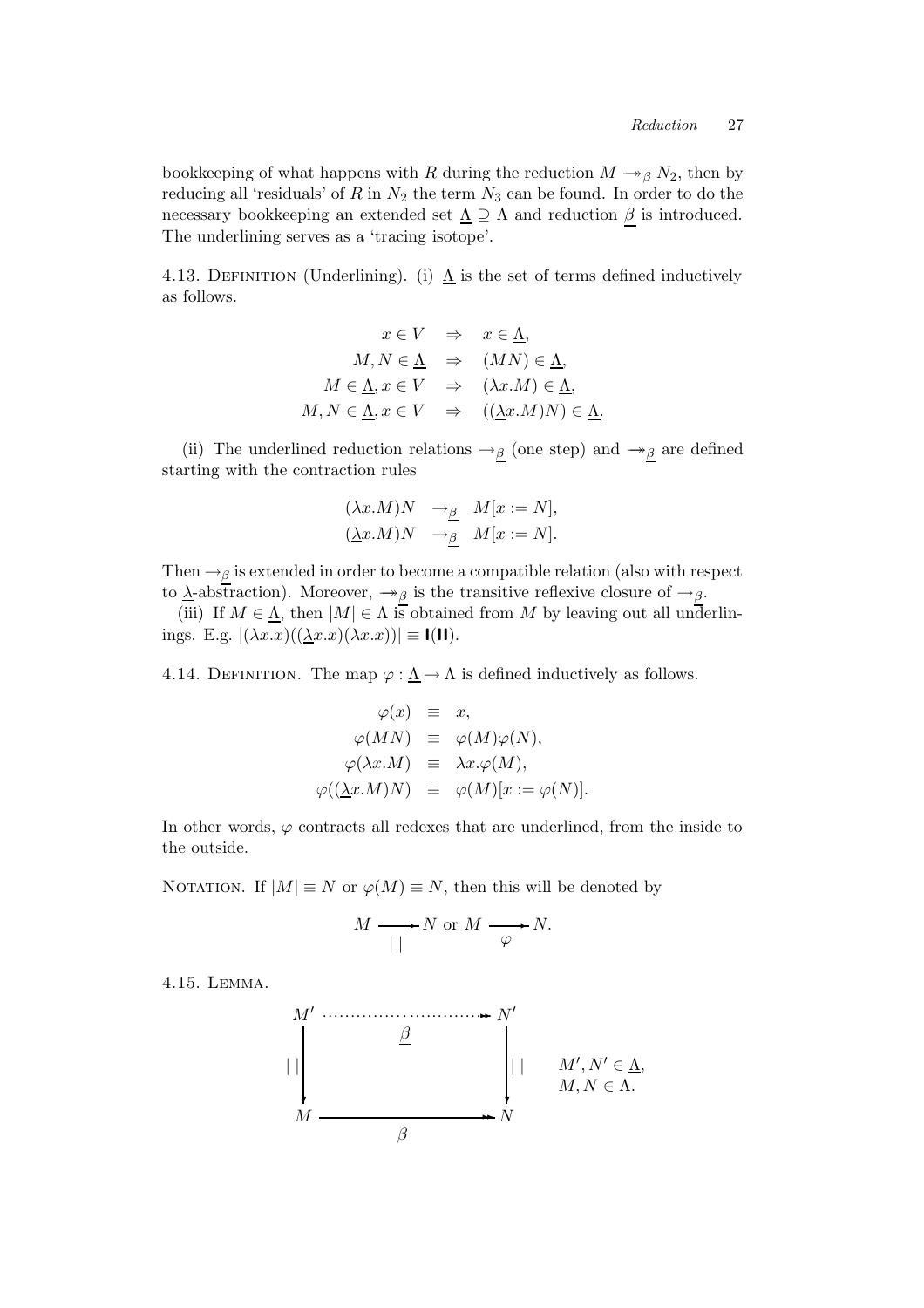PROOF. First suppose  $M \to_{\beta} N$ . Then N is obtained by contracting a redex in M and N' can be obtained by contracting the corresponding redex in  $M'$ . The general statement follows by transitivity.  $\Box$ 

4.16. LEMMA. (i) Let  $M, N \in \underline{\Lambda}$ . Then

$$
\varphi(M[x := N]) \equiv \varphi(M)[x := \varphi(N)].
$$

 $(ii)$ 



PROOF. (i) By induction on the structure of  $M$ , using the Substitution Lemma (see Exercise 2.2) in case  $M \equiv (\underline{\lambda}y.P)Q$ . The condition of that lemma may be assumed to hold by our convention about free variables.

(ii) By induction on the generation of  $\rightarrow_{\beta}$ , using (i).  $\Box$ 

4.17. Lemma.



PROOF. By induction on the structure of M.  $\Box$ 

4.18. Strip lemma.



PROOF. Let  $N_1$  be the result of contracting the redex occurrence  $R \equiv (\lambda x.P)Q$ in M. Let  $M' \in \underline{\Lambda}$  be obtained from M by replacing R by  $R' \equiv (\underline{\lambda}x.P)Q$ . Then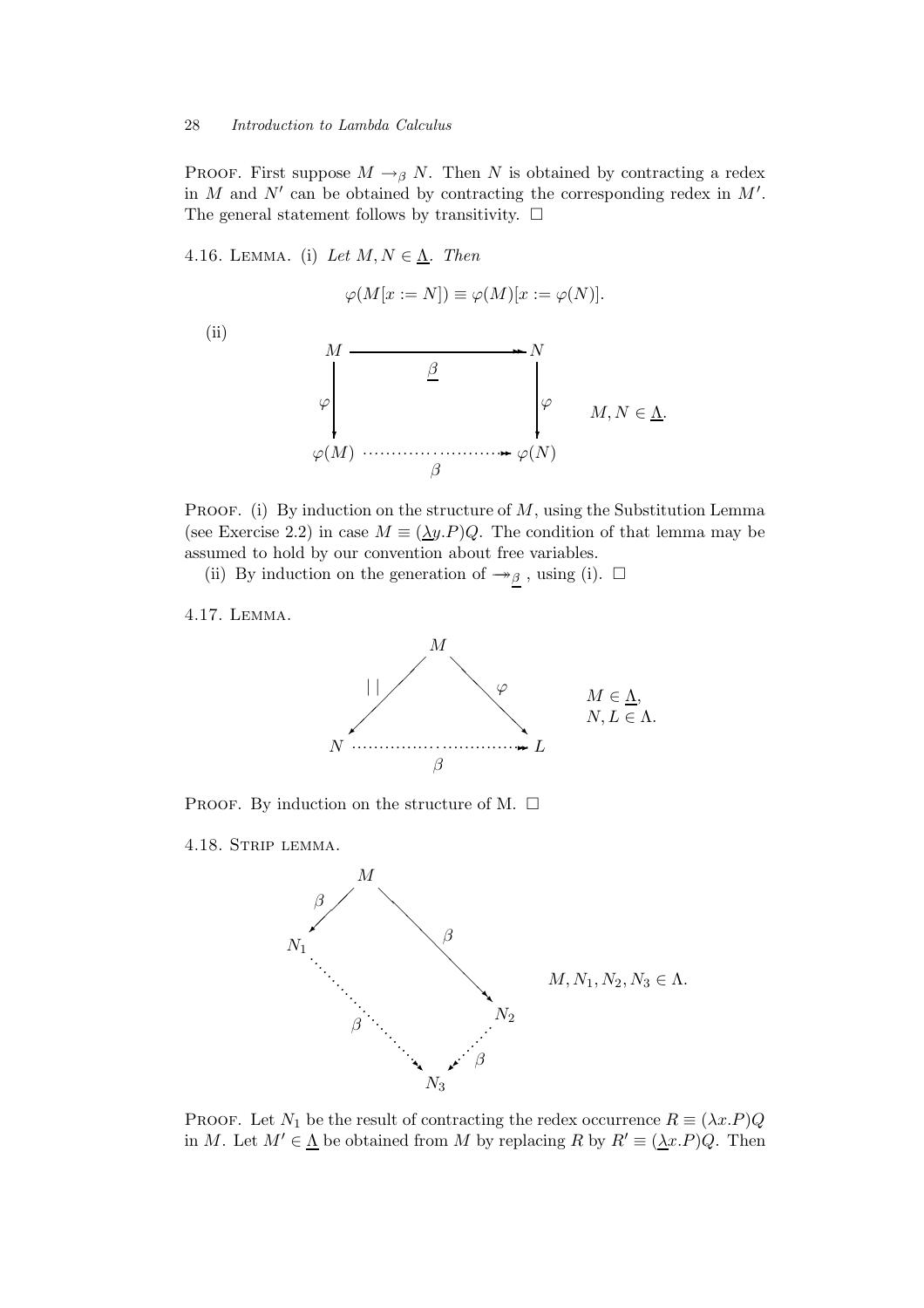$|M'| \equiv M$  and  $\varphi(M') \equiv N_1$ . By the lemmas 4.15, 4.16 and 4.17 we can erect the diagram



which proves the Strip Lemma.  $\Box$ 

4.19. PROOF OF THE CHURCH-ROSSER THEOREM. If  $M \rightarrow_{\beta} N_1$ , then  $M \equiv$  $M_1 \rightarrow \beta M_2 \rightarrow \beta \cdots \rightarrow \beta M_n \equiv N_1$ . Hence the CR property follows from the Strip Lemma and a simple diagram chase:



4.20. DEFINITION. For  $M \in \Lambda$  the reduction graph of M, notation  $G_{\beta}(M)$ , is the directed multigraph with vertices  $\{N \mid M \to_{\beta} N\}$  and directed by  $\to_{\beta}$ .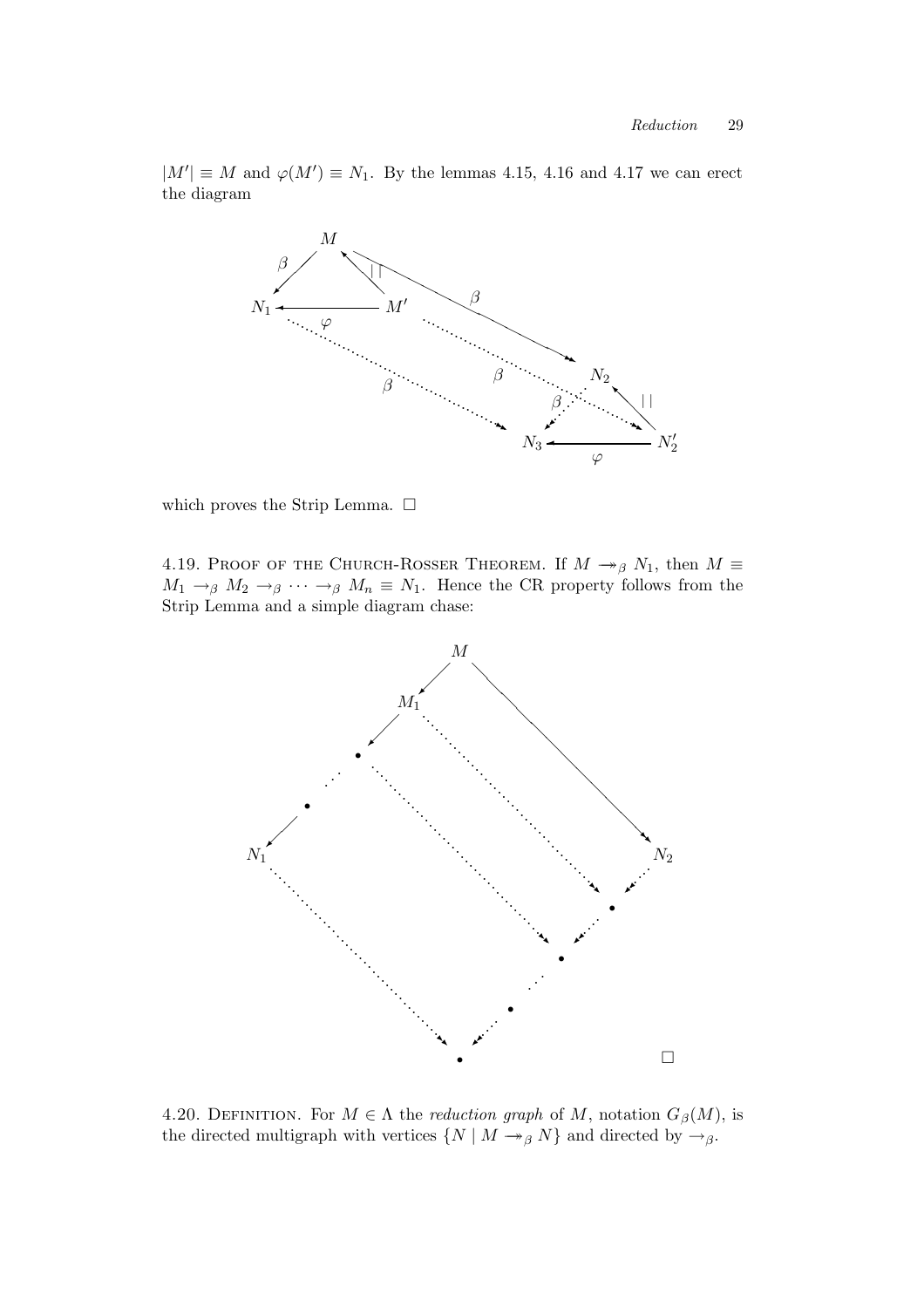4.21. EXAMPLE.  $G_{\beta}(\mathbf{l}(\mathbf{l}x))$  is



sometimes simply drawn as

It can happen that a term  $M$  has a nf, but at the same time an infinite reduction path. Let  $\Omega \equiv (\lambda x . x x)(\lambda x . x x)$ . Then  $\Omega \to \Omega \to \cdots$  so  $\mathsf{K} \Omega \to$ KI $\Omega \rightarrow \cdots$ , and KI $\Omega \rightarrow I$ . Therefore a so called *strategy* is necessary in order to find the normal form. We state the following theorem; for a proof see Barendregt (1984), Theorem 13.2.2.

4.22. NORMALIZATION THEOREM. If M has a normal form, then iterated contraction of the leftmost redex leads to that normal form.

In other words: the leftmost reduction strategy is *normalizing*. This fact can be used to find the normal form of a term, or to prove that a certain term has no normal form.

4.23. EXAMPLE. KΩI has an infinite leftmost reduction path, viz.

$$
K\Omega I \to_{\beta} (\lambda y.\Omega) I \to_{\beta} \Omega \to_{\beta} \Omega \to_{\beta} \cdots,
$$

and hence does not have a normal form.

The functional language (pure) Lisp uses an eager or applicative evaluation strategy, i.e. whenever an expression of the form  $FA$  has to be evaluated,  $A$  is reduced to normal form first, before 'calling'  $F$ . In the  $\lambda$ -calculus this strategy is not normalizing as is shown by the two reduction paths for  $K$ I $\Omega$  above. There is, however, a variant of the lambda calculus, called the  $\lambda I$ -calculus, in which the eager evaluation strategy is normalizing. In this  $\lambda I$ -calculus terms like K, 'throwing away'  $\Omega$  in the reduction  $\mathsf{K}|\Omega \to \mathsf{I}$  do not exist. The 'ordinary'  $\lambda$ -calculus is sometimes referred to as  $\lambda K$ -calculus; see Barendregt (1984), Chapter 9.

Remember the fixedpoint combinator **Y**. For each  $F \in \Lambda$  one has  $\mathbf{Y}F = \beta$  $F(\mathbf{Y}F)$ , but neither  $\mathbf{Y}F \twoheadrightarrow_{\beta} F(\mathbf{Y}F)$  nor  $F(\mathbf{Y}F) \twoheadrightarrow_{\beta} \mathbf{Y}F$ . In order to solve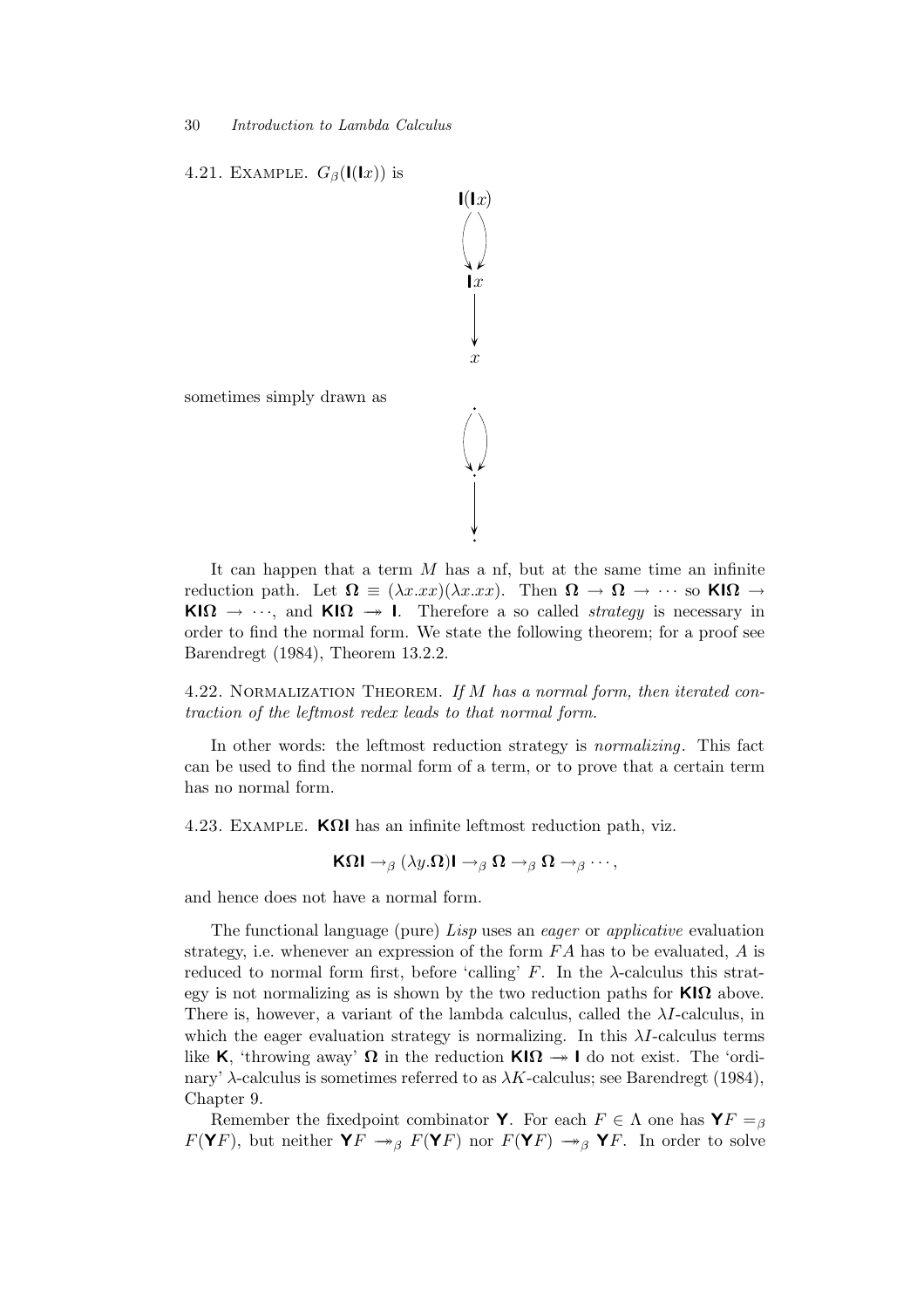reduction equations one can work with A.M. Turing's fixedpoint combinator, which has a different reduction behaviour.

4.24. DEFINITION. Turing's fixedpoint combinator  $\Theta$  is defined by setting

$$
A \equiv \lambda xy.y(xxy),
$$
  

$$
\Theta \equiv AA.
$$

4.25. PROPOSITION. For all  $F \in \Lambda$  one has

$$
\Theta F \twoheadrightarrow_{\beta} F(\Theta F).
$$

PROOF.

$$
\begin{aligned}\n\Theta F & \equiv \quad AAF \\
\rightarrow_{\beta} \quad (\lambda y.y(AAy))F \\
\rightarrow_{\beta} \quad F(AAF) \\
& \equiv \quad F(\Theta F). \quad \Box\n\end{aligned}
$$

4.26. EXAMPLE.  $\exists G \forall X G X \rightarrow X(XG)$ . Indeed,

$$
\forall X \, GX \to X(XG) \iff G \to \lambda x. x(xG)
$$
  

$$
\iff G \to (\lambda gx. x(xg))G
$$
  

$$
\iff G \equiv \Theta(\lambda gx. x(xg)).
$$

Also the Multiple Fixedpoint Theorem has a 'reducing' variant.

4.27. THEOREM. Let  $F_1, \ldots, F_n$  be  $\lambda$ -terms. Then we can find  $X_1, \ldots, X_n$  such that

$$
X_1 \rightarrow F_1 X_1 \cdots X_n,
$$
  
\n
$$
\vdots
$$
  
\n
$$
X_n \rightarrow F_n X_1 \cdots X_n.
$$

PROOF. As for the equational Multiple Fixedpoint Theorem 3.17, but now using  $\Theta$ .  $\square$ 

### Exercises

- 4.1. Show  $\forall M \exists N \ [N \text{ in } \beta\text{-nf} \text{ and } N \mathbf{I} \rightarrow_{\beta} M].$
- 4.2. Construct four terms  $M$  with  $G_{\beta}(M)$  respectively as follows.

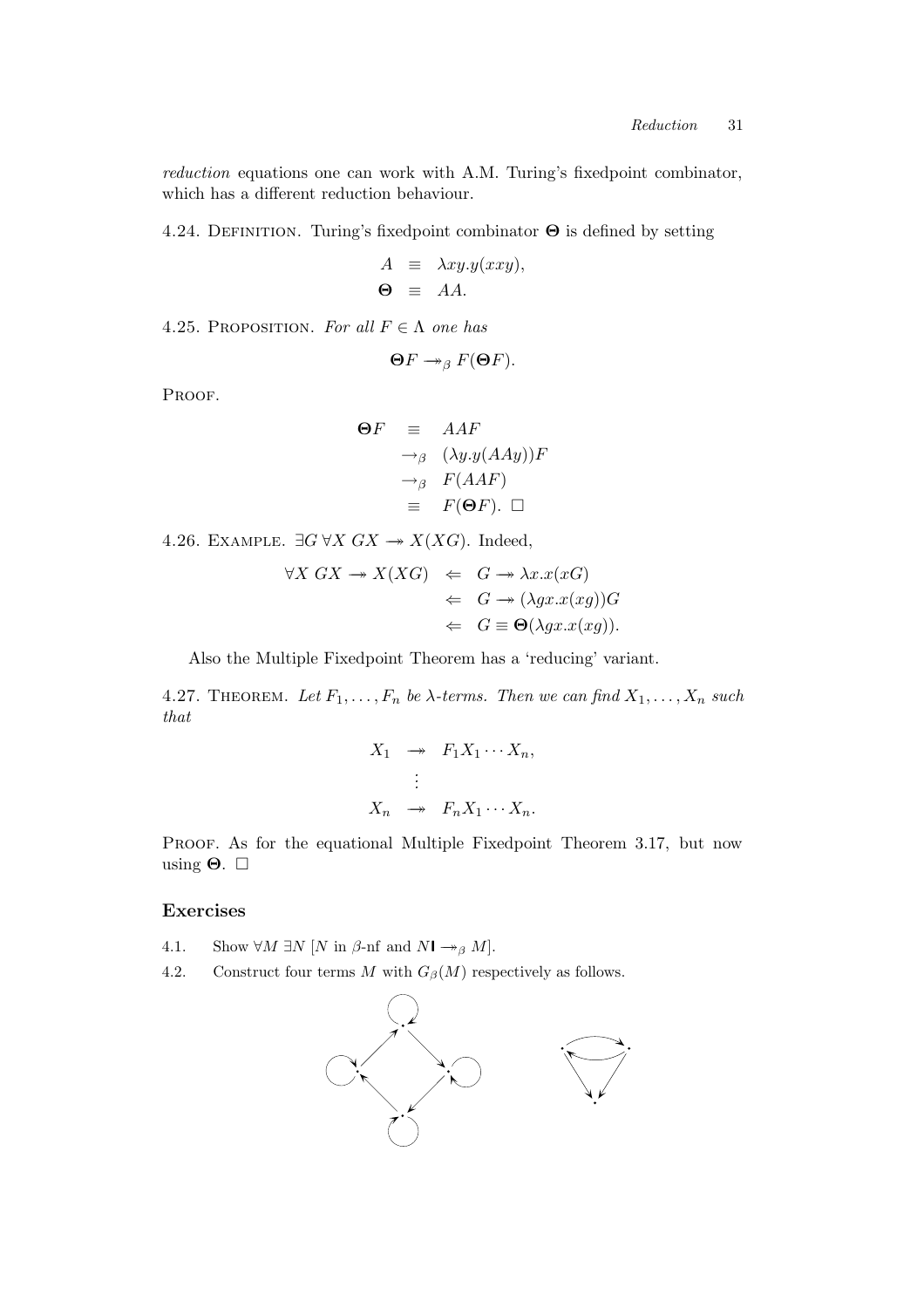

4.3. Show that there is no  $F \in \Lambda$  such that for all  $M, N \in \Lambda$ 

 $F(MN) = M$ .

- 4.4.\* Let  $M \equiv A A x$  with  $A \equiv \lambda a x z . z (a a x)$ . Show that  $G_{\beta}(M)$  contains as subgraphs an *n*-dimensional cube for every  $n \in \mathbb{N}$ .
- 4.5. (A. Visser)
	- (i) Show that there is only one redex R such that  $G_{\beta}(R)$  is as follows.



(ii) Show that there is no  $M \in \Lambda$  with  $G_{\beta}(M)$  is



[Hint. Consider the relative positions of redexes.]

- 4.6.\* (C. Böhm) Examine  $G_\beta(M)$  with M equal to
	- (i)  $H\Pi H$ ,  $H \equiv \lambda xy.x(\lambda z.yzy)x$ .
	- (ii) LLI,  $L \equiv \lambda xy \cdot x(yy)x$ .
	- (iii)  $Q \mathbf{I} Q$ ,  $Q \equiv \lambda xy. xy \mathbf{I} xy$ .
- 4.7.\* (J.W. Klop) Extend the  $\lambda$ -calculus with two constants  $\delta$ ,  $\varepsilon$ . The reduction rules are extended to include  $\delta MM \to \varepsilon$ . Show that the resulting system is not Church-Rosser.

[*Hint*. Define terms  $C, D$  such that

$$
\begin{array}{rcl}\nCx & \to & \delta x(Cx) \\
D & \to & CD\n\end{array}
$$

Then  $D \to \varepsilon$  and  $D \to C\varepsilon$  in the extended reduction system, but there is no common reduct.]

- 4.8. Show that the term  $M \equiv A Ax$  with  $A \equiv \lambda axz.z(aax)$  does not have a normal form.
- 4.9. (i) Show  $\lambda \neq WWW = \omega_3 \omega_3$ , with  $W \equiv \lambda xy.xyy$  and  $\omega_3 \equiv \lambda x.xxx$ . (ii) Show  $\lambda \not\vdash B_x = B_y$  with  $B_z \equiv A_z A_z$  and  $A_z \equiv \lambda p.ppz$ .
- 4.10. Draw  $G_\beta(M)$  for M equal to:
	- (i) WWW,  $W \equiv \lambda xy.xyy$ .
	- (ii)  $\omega \omega$ ,  $\omega \equiv \lambda x . x x$ .
	- (iii)  $\omega_3\omega_3$ ,  $\omega_3 \equiv \lambda x. x x x$ .
	- (iv)  $(\lambda x.1xx)(\lambda x.1xx)$ .
	- (v)  $(\lambda x. \mathbf{I}(xx))(\lambda x. \mathbf{I}(xx)).$
	- $(vi)$  II(III).
- 4.11. The length of a term is its number of symbols times 0.5 cm. Write down a  $\lambda$ -term of length < 30 cm with normal form >  $10^{10^{10}}$  light year. [Hint. Use Proposition 2.15 (ii). The speed of light is  $c = 3 \times 10^{10}$  cm/s.]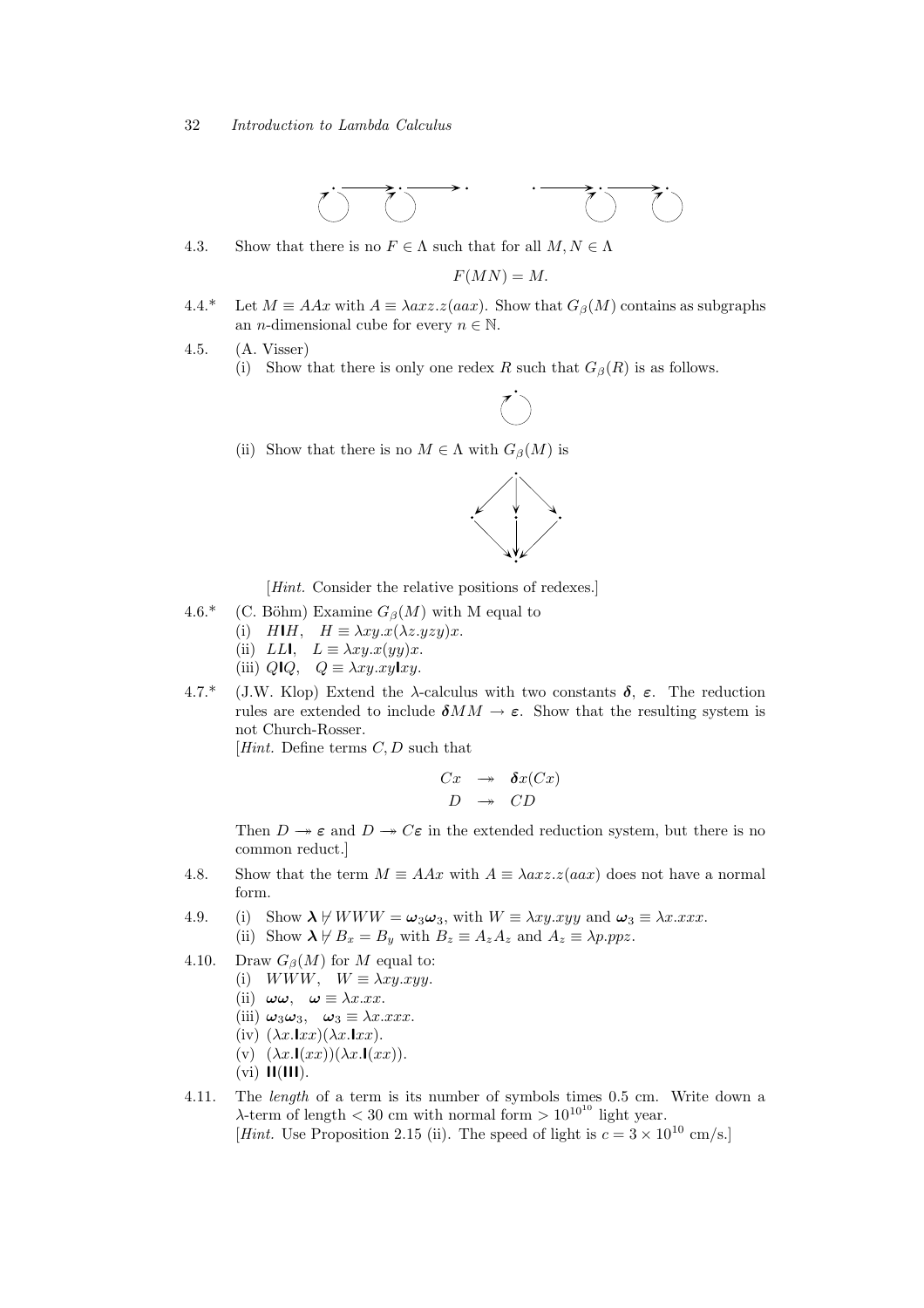## Chapter 5

# Type Assignment

The lambda calculus as treated so far is usually referred to as a *type-free* theory. This is so, because every expression (considered as a function) may be applied to every other expression (considered as an argument). For example, the identity function  $I = \lambda x \cdot x$  may be applied to any argument x to give as result that same x. In particular I may be applied to itself.

There are also typed versions of the lambda calculus. These are introduced essentially in Curry (1934) (for the so called Combinatory Logic, a variant of the lambda calculus) and in Church (1940). Types are usually objects of a syntactic nature and may be assigned to lambda terms. If  $M$  is such a term and a type A is assigned to M, then we say 'M has type A' or 'M in A'; the denotation used for this is  $M : A$ . For example in some typed systems one has  $I : (A \rightarrow A)$ , that is, the identity I may get as type  $A \rightarrow A$ . This means that if x being an argument of  $\mathsf{l}$  is of type A, then also the value  $\mathsf{l}x$  is of type A. In general,  $A \rightarrow B$  is the type of functions from A to B.

Although the analogy is not perfect, the type assigned to a term may be compared to the dimension of a physical entity. These dimensions prevent us from wrong operations like adding 3 volt to 2 ampère. In a similar way types assigned to lambda terms provide a partial specification of the algorithms that are represented and are useful for showing partial correctness.

Types may also be used to improve the efficiency of compilation of terms representing functional algorithms. If for example it is known (by looking at types) that a subexpression of a term (representing a funtional program) is purely arithmetical, then fast evaluation is possible. This is because the expression then can be executed by the alu of the machine and not in the slower way in which symbolic expressions are evaluated in general.

The two original papers of Curry and Church introducing typed versions of the lambda calculus give rise to two different families of systems. In the typed lambda calculi  $\dot{a}$  la Curry terms are those of the type-free theory. Each term has a set of possible types. This set may be empty, be a singleton or consist of several (possibly infinitely many) elements. In the systems  $\dot{a}$  la Church the terms are annotated versions of the type-free terms. Each term has (up to an equivalence relation) a unique type that is usually derivable from the way the term is annotated.

The Curry and Church approaches to typed lambda calculus correspond to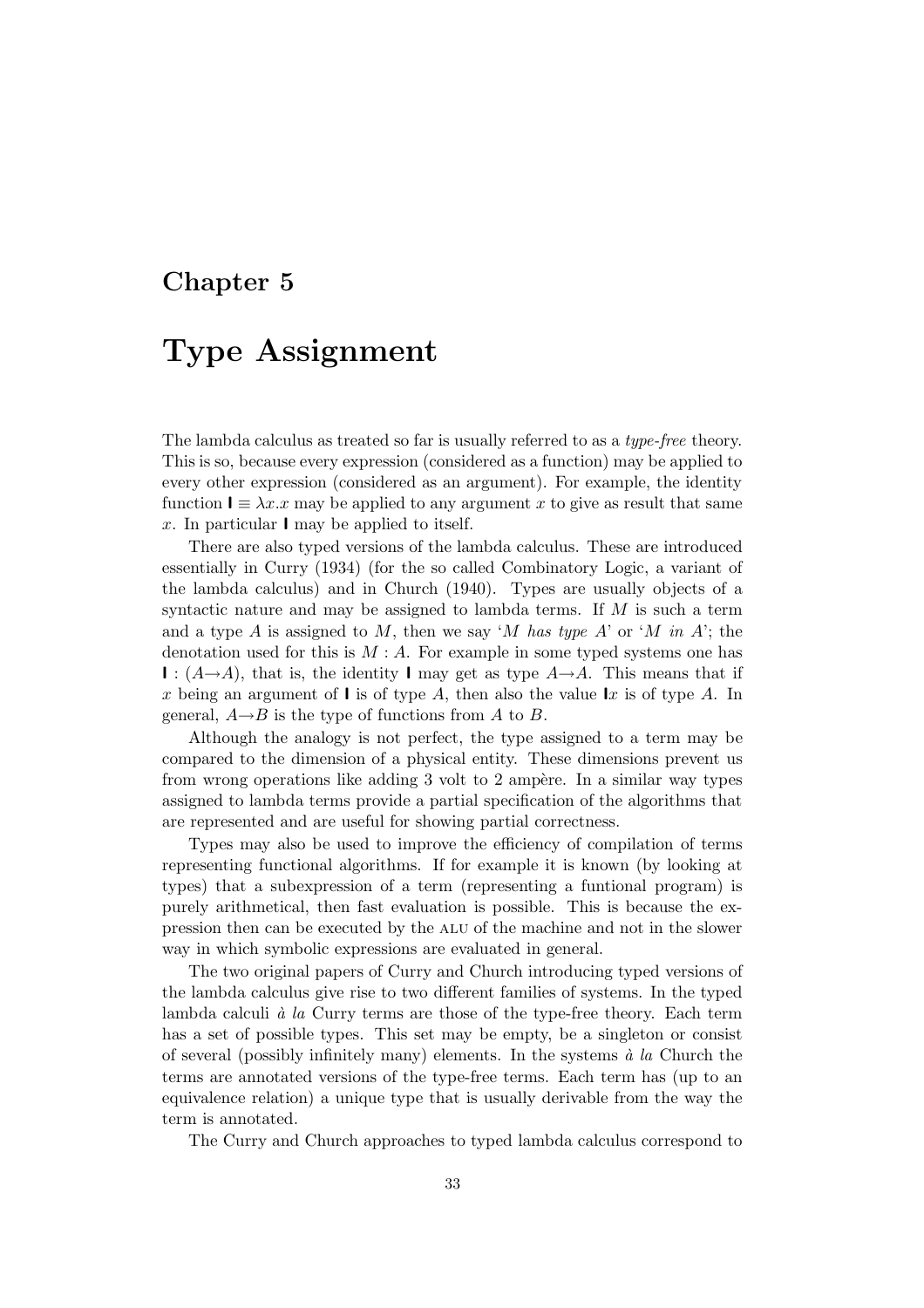two paradigms in programming. In the first of these a program may be written without typing at all. Then a compiler should check whether a type can be assigned to the program. This will be the case if the program is correct. A well-known example of such a language is  $ML$ , see Milner (1984). The style of typing is called *implicit typing*. The other paradigm in programming is called explicit typing and corresponds to the Church version of typed lambda calculi. Here a program should be written together with its type. For these languages type-checking is usually easier, since no types have to be constructed. Examples of such languages are Algol 68 and Pascal. Some authors designate the Curry systems as 'lambda calculi *with type assignment*' and the Church systems as 'systems of typed lambda calculus'.

Within each of the two paradigms there are several versions of typed lambda calculus. In many important systems, especially those  $\dot{a}$  la Church, it is the case that terms that do have a type always possess a normal form. By the unsolvability of the halting problem this implies that not all computable functions can be represented by a typed term, see Barendregt (1990), Theorem 4.2.15. This is not so bad as it sounds, because in order to find such computable functions that cannot be represented, one has to stand on one's head. For example in  $\lambda$ 2, the second order typed lambda calculus, only those partial recursive functions cannot be represented that happen to be total, but not provably so in mathematical analysis (second order arithmetic).

Considering terms and types as programs and their specifications is not the only possibility. A type  $A$  can also be viewed as a proposition and a term  $M$  in  $A$ as a proof of this proposition. This so called propositions-as-types interpretation is independently due to de Bruijn (1970) and Howard (1980) (both papers were conceived in 1968). Hints in this direction were given in Curry and Feys  $(1958)$  and in Läuchli  $(1970)$ . Several systems of proof checking are based on this interpretation of propositions-as-types and of proofs-as-terms. See e.g. de Bruijn (1980) for a survey of the so called automath proof checking system. Normalization of terms corresponds in the formulas-as-types interpretation to normalisation of proofs in the sense of Prawitz (1965). Normal proofs often give useful proof theoretic information, see e.g. Schwichtenberg (1977).

In this section a typed lambda calculus will be introduced in the style of Curry. For more information, see Barendregt (1992).

### The system  $\lambda \rightarrow$ -Curry

Originally the implicit typing paradigm was introduced in Curry (1934) for the theory of combinators. In Curry and Feys (1958) and Curry et al. (1972) the theory was modified in a natural way to the lambda calculus assigning elements of a given set T of types to type free lambda terms. For this reason these calculi a` la Curry are sometimes called *systems of type assignment*. If the type  $\sigma \in \mathbb{T}$ is assigned to the term  $M \in \Lambda$  one writes  $\vdash M : \sigma$ , sometimes with a subscript under  $\vdash$  to denote the particular system. Usually a set of assumptions  $\Gamma$  is needed to derive a type assignment and one writes  $\Gamma \vdash M : \sigma$  (pronounce this as 'Γ yields M in  $\sigma$ '). A particular Curry type assignment system depends on two parameters, the set T and the rules of type assignment. As an example we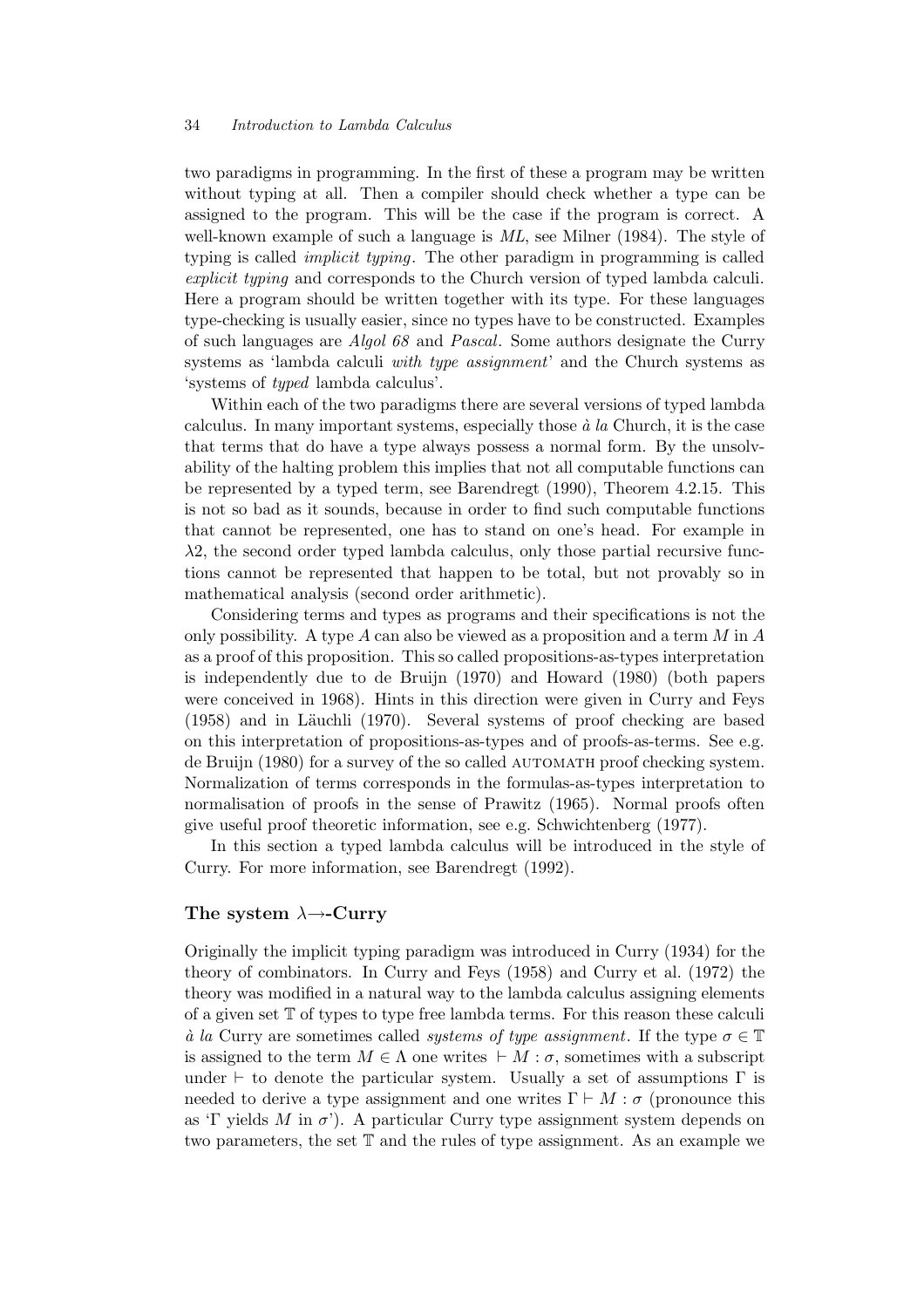now introduce the system  $\lambda \rightarrow$ -Curry.

5.1. DEFINITION. The set of types of  $\lambda \rightarrow$ , notation Type( $\lambda \rightarrow$ ), is inductively defined as follows. We write  $\mathbb{T} = \text{Type}(\lambda \rightarrow)$ . Let  $\mathbb{V} = {\alpha, \alpha', \dots}$  be a set of type variables. It will be convenient to allow type constants for basic types such as Nat, Bool. Let B be such a collection. Then

$$
\alpha \in \mathbb{V} \Rightarrow \alpha \in \mathbb{T},
$$
  
\n
$$
B \in \mathbb{B} \Rightarrow B \in \mathbb{T},
$$
  
\n
$$
\sigma, \tau \in \mathbb{T} \Rightarrow (\sigma \rightarrow \tau) \in \mathbb{T} \text{ (function space types)}.
$$

For such definitions it is convenient to use the following abstract syntax to form T.

$$
\mathbb{T}=\mathbb{V}\mid\mathbb{B}\mid\mathbb{T}\rightarrow\mathbb{T}
$$

with

$$
\mathbb{V} = \alpha \mid \mathbb{V}' \qquad \text{(type variables)}.
$$

NOTATION. (i) If  $\sigma_1, \ldots, \sigma_n \in \mathbb{T}$  then

$$
\sigma_1 \rightarrow \sigma_2 \rightarrow \cdots \rightarrow \sigma_n
$$

stands for

$$
(\sigma_1 \rightarrow (\sigma_2 \rightarrow \cdots \rightarrow (\sigma_{n-1} \rightarrow \sigma_n) \cdots));
$$

that is, we use association to the right.

(ii)  $\alpha, \beta, \gamma, \ldots$  denote arbitrary type variables.

5.2. DEFINITION. (i) A statement is of the form  $M : \sigma$  with  $M \in \Lambda$  and  $\sigma \in \mathbb{T}$ . This statement is pronounced as 'M in  $\sigma$ '. The type  $\sigma$  is the *predicate* and the term M is the subject of the statement.

(ii) A basis is a set of statements with only distinct (term) variables as subjects.

5.3. DEFINITION. Type *derivations* in the system  $\lambda \rightarrow$  are built up from assumptions  $x:\sigma$ , using the following inference rules.

$$
\begin{array}{ccc}\n & \overbrace{\text{min}} \\
M:\sigma\to\tau & N:\sigma & \overbrace{\text{min}} \\
 & MN:\tau & \overbrace{\text{max}}.\overbrace{\text{max}}.\overbrace{\text{max}} \\
 & \overbrace{\text{max}}.\overbrace{\text{max}}.\overbrace{\text{max}} \\
 & \overbrace{\text{max}}.\overbrace{\text{max}} \\
 & \overbrace{\text{max}}.\overbrace{\text{max}} \\
 & \overbrace{\text{max}}.\overbrace{\text{max}} \\
 & \overbrace{\text{max}}.\overbrace{\text{max}} \\
 & \overbrace{\text{max}}.\overbrace{\text{max}} \\
 & \overbrace{\text{max}}.\overbrace{\text{max}} \\
 & \overbrace{\text{max}}.\overbrace{\text{max}} \\
 & \overbrace{\text{max}}.\overbrace{\text{max}} \\
 & \overbrace{\text{max}}.\overbrace{\text{max}} \\
 & \overbrace{\text{max}}.\overbrace{\text{max}} \\
 & \overbrace{\text{max}}.\overbrace{\text{max}} \\
 & \overbrace{\text{max}}.\overbrace{\text{max}} \\
 & \overbrace{\text{max}}.\overbrace{\text{max}} \\
 & \overbrace{\text{max}}.\overbrace{\text{max}} \\
 & \overbrace{\text{max}}.\overbrace{\text{max}} \\
 & \overbrace{\text{max}}.\overbrace{\text{max}} \\
 & \overbrace{\text{max}}.\overbrace{\text{max}} \\
 & \overbrace{\text{max}}.\overbrace{\text{max}} \\
 & \overbrace{\text{max}}.\overbrace{\text{max}} \\
 & \overbrace{\text{max}}.\overbrace{\text{max}} \\
 & \overbrace{\text{max}}.\overbrace{\text{max}} \\
 & \overbrace{\text{max}}.\overbrace{\text{max}} \\
 & \overbrace{\text{max}}.\overbrace{\text{max}} \\
 & \overbrace{\text{max}}.\overbrace{\text{max}} \\
 & \overbrace{\text{max}}.\overbrace{\text{max}} \\
 & \overbrace{\text{max}}.\overbrace{\text{max}} \\
 & \overbrace{\text{max}}.\overbrace{\text{max}} \\
 & \overbrace{\text{max}}.\overbrace{\text{max}} \\
 & \overbrace{\text{max}}.\overbrace{\text{max}} \\
 & \overbrace{\text{max}}.\overbrace{\text{max}} \\
 & \overbrace{\text{max}}.\overbrace{\text{max}} \\
 & \overbrace{\text{max}}.\overbrace{\text{max}} \\
 & \overbrace{\text{max}}.\overbrace{\text{max}} \\
 & \overbrace{\text{max}}.\overbrace{\text{max}} \\
 & \overbrace{\text{max}}.\overbrace{\text{max}} \\
 & \overbrace{\text{max}}.\overbrace{\text{max}} \\
 & \overbrace{\text{max}}.\overbrace{\text{max
$$

5.4. DEFINITION. (i) A statement  $M : \sigma$  is *derivable from* a basis Γ, notation

$$
\Gamma \vdash M : \sigma
$$

(or  $\Gamma \vdash_{\lambda \to} M : \sigma$  if we wish to stress the typing system) if there is a derivation of  $M : \sigma$  in which all non-cancelled assumptions are in Γ.

(ii) We use  $\vdash M : \sigma$  as shorthand for  $\emptyset \vdash M : \sigma$ .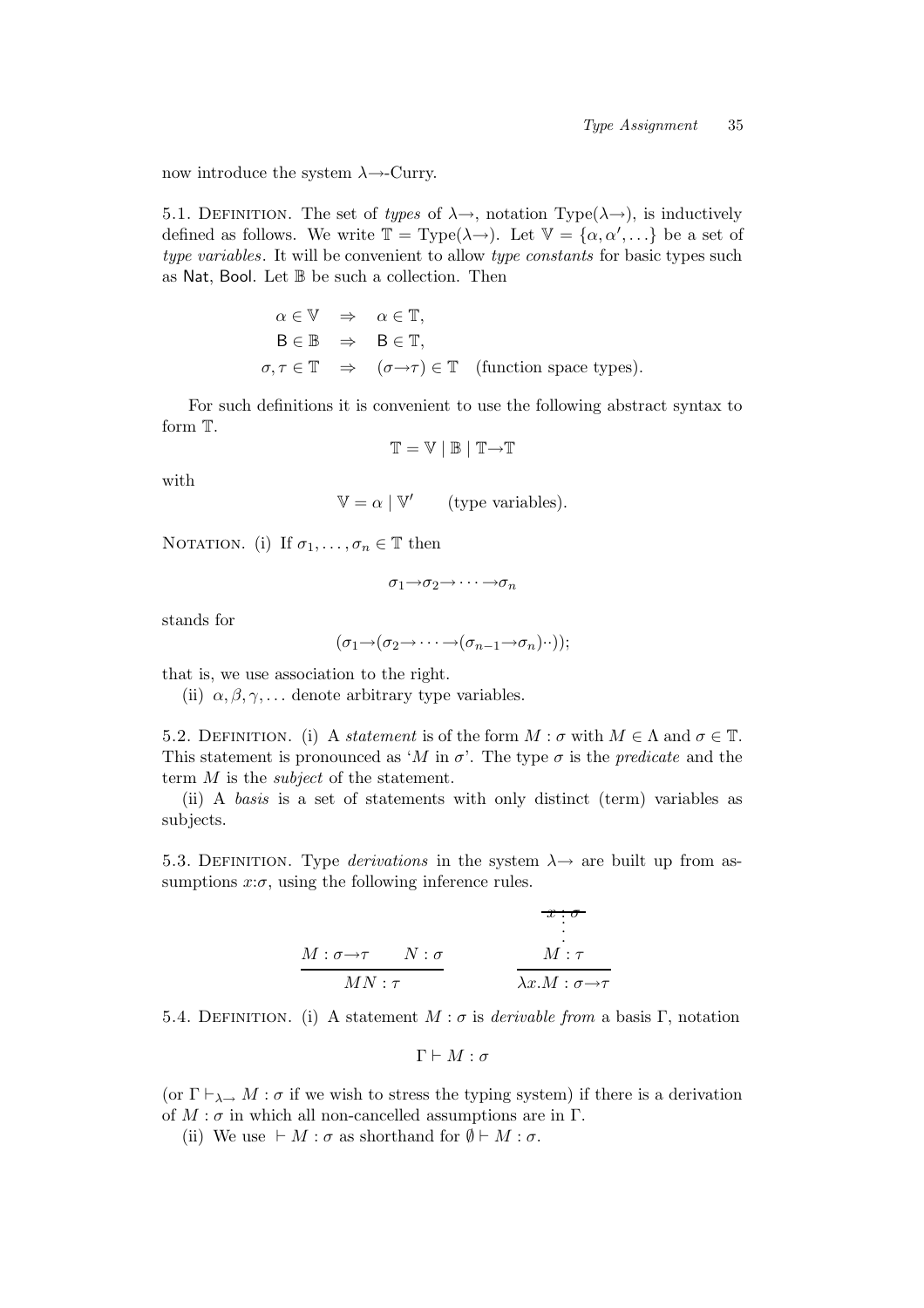#### 36 Introduction to Lambda Calculus

5.5. EXAMPLE. (i) Let  $\sigma \in \mathbb{T}$ . Then  $\vdash \lambda fx.f(fx) : (\sigma \rightarrow \sigma) \rightarrow \sigma \rightarrow \sigma$ , which is shown by the following derivation.

$$
\frac{f: \sigma \to \sigma^{(2)}}{f: \sigma \to \sigma^{(2)}} \qquad \frac{f: \sigma \to \sigma^{(1)}}{f: \sigma}
$$
\n
$$
\frac{f(fx): \sigma}{\lambda x.f(fx): \sigma \to \sigma^{(1)}}
$$
\n
$$
\frac{\lambda x.f(fx): \sigma \to \sigma^{(2)}}{\lambda fx.f(fx): (\sigma \to \sigma) \to \sigma \to \sigma^{(2)}}
$$

The indices (1) and (2) are bookkeeping devices that indicate at which application of a rule a particular assumption is being cancelled.

(ii) One has  $\vdash \mathsf{K} : \sigma \rightarrow \tau \rightarrow \sigma$  for any  $\sigma, \tau \in \mathbb{T}$ , which is demonstrated as follows.  $(1)$ 

$$
\frac{x \cdot \sigma^{(1)}}{\lambda y.x : \tau \to \sigma}
$$

$$
\lambda xy.x : \sigma \to \tau \to \sigma
$$
 (1)

(iii) Similarly one can show for all  $\sigma \in \mathbb{T}$ 

$$
\vdash\mathbf{I}:\sigma\mathbf{\rightarrow}\sigma.
$$

(iv) An example with a non-empty basis is the statement

$$
y:\sigma \vdash \mathbf{I}y:\sigma.
$$

#### Properties of  $\lambda \rightarrow$

Several properties of type assignment in  $\lambda \rightarrow$  are valid. The first one analyses how much of a basis is necessary in order to derive a type assignment.

5.6. DEFINITION. Let  $\Gamma = \{x_1:\sigma_1,\ldots,x_n:\sigma_n\}$  be a basis.

(i) Write dom( $\Gamma$ ) = { $x_1, \ldots, x_n$ } and  $\sigma_i = \Gamma(x_i)$ . That is,  $\Gamma$  is considered as a partial function.

(ii) Let  $V_0$  be a set of variables. Then  $\Gamma \restriction V_0 = \{x : \sigma \mid x \in V_0 \& \sigma = \Gamma(x)\}.$ 

(iii) For  $\sigma, \tau \in \mathbb{T}$  substitution of  $\tau$  for  $\alpha$  in  $\sigma$  is denoted by  $\sigma[\alpha := \tau]$ .

5.7. BASIS LEMMA. Let  $\Gamma$  be a basis.

(i) If  $\Gamma' \supseteq \Gamma$  is another basis, then

$$
\Gamma \vdash M : \sigma \;\Rightarrow\; \Gamma' \vdash M : \sigma.
$$

- (ii)  $\Gamma \vdash M : \sigma \Rightarrow \text{FV}(M) \subseteq \text{dom}(\Gamma)$ .
- (iii)  $\Gamma \vdash M : \sigma \Rightarrow \Gamma \upharpoonright \text{FV}(M) \vdash M : \sigma$ .

PROOF. (i) By induction on the derivation of  $M : \sigma$ . Since such proofs will occur frequently we will spell it out in this simple situation in order to be shorter later on.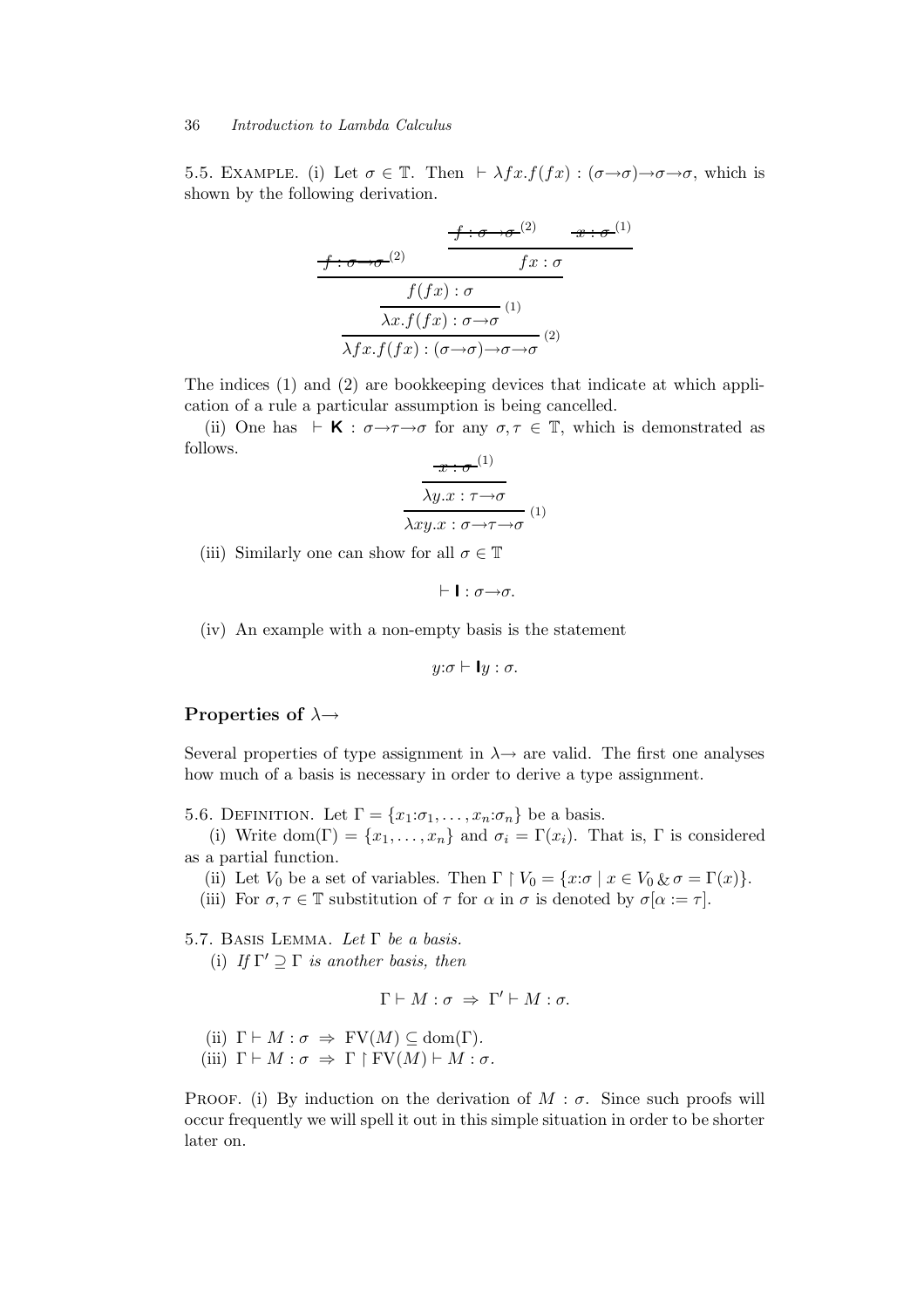Case 1. M :  $\sigma$  is  $x:\sigma$  and is element of  $\Gamma$ . Then also  $x:\sigma \in \Gamma'$  and hence  $\Gamma' \vdash M : \sigma.$ 

Case 2. M :  $\sigma$  is  $(M_1M_2)$ :  $\sigma$  and follows directly from  $M_1$ :  $(\tau \rightarrow \sigma)$  and  $M_2 : \tau$  for some  $\tau$ . By the IH one has  $\Gamma' \vdash M_1 : (\tau \rightarrow \sigma)$  and  $\Gamma' \vdash M_2 : \tau$ . Hence  $\Gamma' \vdash (M_1 M_2) : \sigma.$ 

Case 3.  $M : \sigma$  is  $(\lambda x.M_1) : (\sigma_1 \rightarrow \sigma_2)$  and follows directly from  $\Gamma, x : \sigma_1 \vdash$  $M_1$ :  $\sigma_2$ . By the variable convention it may be assumed that the bound variable x does not occur in dom(Γ'). Then  $\Gamma', x:\sigma_1$  is also a basis which extends  $\Gamma, x:\sigma_1$ . Therefore by the IH one has  $\Gamma', x:\sigma_1 \vdash M_1 : \sigma_2$  and so  $\Gamma' \vdash (\lambda x.M_1) : (\sigma_1 \rightarrow \sigma_2)$ .

(ii) By induction on the derivation of  $M : \sigma$ . We only treat the case that  $M : \sigma$  is  $(\lambda x.M_1) : (\sigma_1 \rightarrow \sigma_2)$  and follows directly from  $\Gamma, x : \sigma_1 \vdash M_1 : \sigma_2$ . Let  $y \in$  $FV(\lambda x.M_1)$ , then  $y \in FV(M_1)$  and  $y \neq x$ . By the IH one has  $y \in \text{dom}(\Gamma, x:\sigma_1)$ and therefore  $y \in \text{dom}(\Gamma)$ .

(iii) By induction on the derivation of  $M : \sigma$ . We only treat the case that  $M : \sigma$  is  $(M_1M_2) : \sigma$  and follows directly from  $M_1 : (\tau \to \sigma)$  and  $M_2 : \tau$  for some τ. By the IH one has  $\Gamma \restriction FV(M_1) \vdash M_1 : (\tau \to \sigma)$  and  $\Gamma \restriction FV(M_2) \vdash M_2 : \tau$ . By (i) it follows that  $\Gamma \restriction FV(M_1M_2) \vdash M_1 : (\tau \to \sigma)$  and  $\Gamma \restriction FV(M_1M_2) \vdash M_2 : \tau$ and hence  $\Gamma \restriction \text{FV}(M_1M_2) \vdash (M_1M_2) : \sigma. \square$ 

The second property analyses how terms of a certain form get typed. It is useful among other things to show that certain terms have no types.

5.8. GENERATION LEMMA. (i)  $\Gamma \vdash x : \sigma \Rightarrow (x : \sigma) \in \Gamma$ .

(ii)  $\Gamma \vdash MN : \tau \Rightarrow \exists \sigma \, [\Gamma \vdash M : (\sigma \rightarrow \tau) \& \Gamma \vdash N : \sigma].$ 

(iii)  $\Gamma \vdash \lambda x.M : \rho \Rightarrow \exists \sigma, \tau \ [\Gamma, x : \sigma \vdash M : \tau \& \rho \equiv (\sigma \rightarrow \tau)].$ 

PROOF. By induction on the structure of derivations.  $\Box$ 

5.9. PROPOSITION (Typability of subterms). Let  $M'$  be a subterm of M. Then

 $\Gamma \vdash M : \sigma \Rightarrow \Gamma' \vdash M' : \sigma' \quad \textit{for some } \Gamma' \textit{ and } \sigma'.$ 

The moral is: if M has a type, i.e.  $\Gamma \vdash M : \sigma$  for some  $\Gamma$  and  $\sigma$ , then every subterm has a type as well.

PROOF. By induction on the generation of  $M$ .  $\Box$ 

5.10. SUBSTITUTION LEMMA.

(i)  $\Gamma \vdash M : \sigma \Rightarrow \Gamma[\alpha := \tau] \vdash M : \sigma[\alpha := \tau].$ 

(ii) Suppose  $\Gamma, x:\sigma \vdash M : \tau$  and  $\Gamma \vdash N : \sigma$ . Then  $\Gamma \vdash M[x := N] : \tau$ .

PROOF. (i) By induction on the derivation of  $M : \sigma$ .

(ii) By induction on the derivation showing  $\Gamma, x:\sigma \vdash M : \tau$ .  $\Box$ 

The following result states that the set of  $M \in \Lambda$  having a certain type in  $\lambda \rightarrow$  is closed under reduction.

5.11. SUBJECT REDUCTION THEOREM. Suppose  $M \rightarrow_{\beta} M'$ . Then

 $\Gamma \vdash M : \sigma \Rightarrow \Gamma \vdash M' : \sigma.$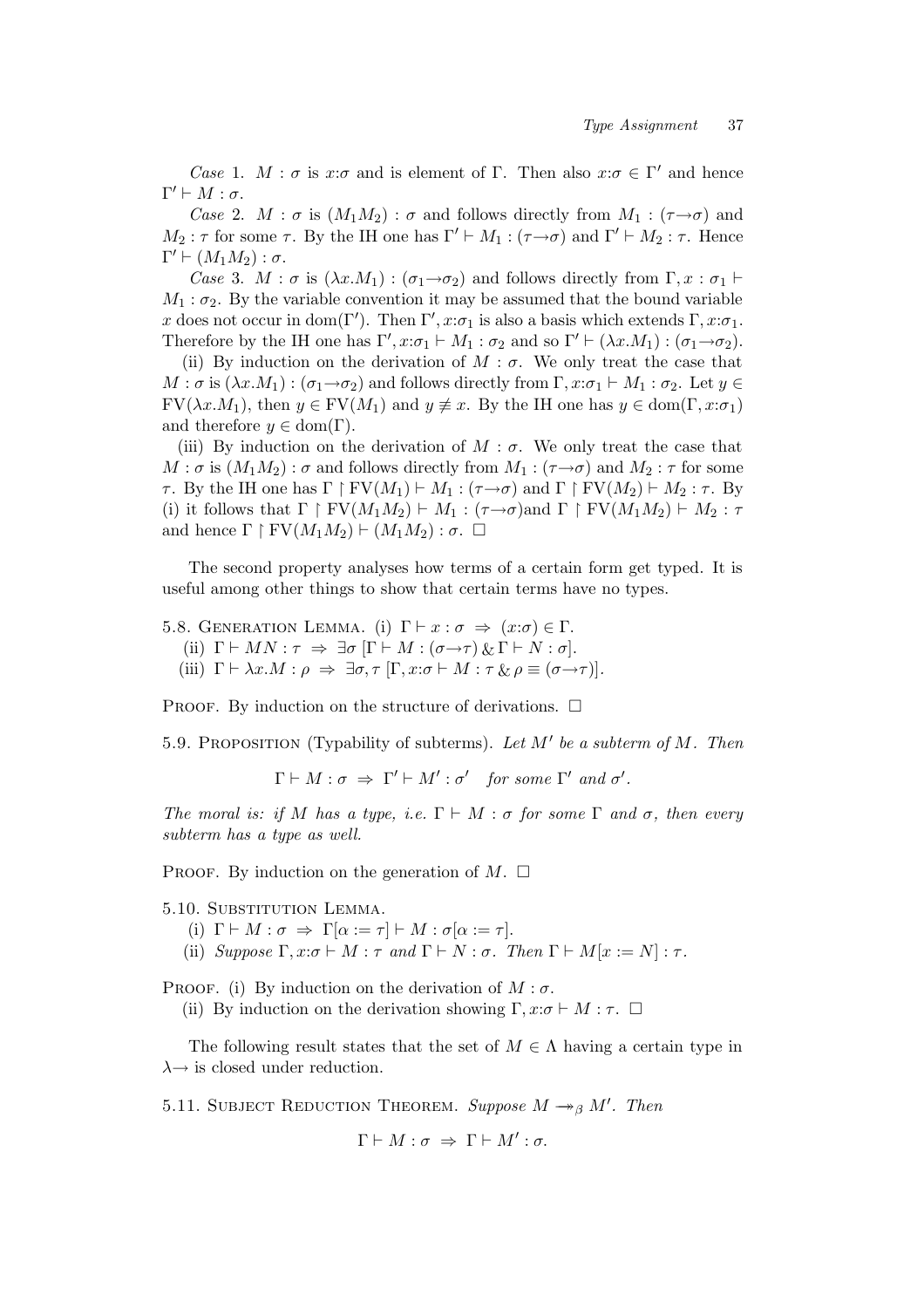PROOF. Induction on the generation of  $\rightarrow_{\beta}$  using the Generation Lemma 5.8 and the Substitution Lemma 5.10. We treat the prime case, namely that  $M \equiv$  $(\lambda x.P)Q$  and  $M' \equiv P[x := Q]$ . Well, if

$$
\Gamma \vdash (\lambda x.P)Q : \sigma
$$

then it follows by the Generation Lemma that for some  $\tau$  one has

 $\Gamma \vdash (\lambda x.P) : (\tau \rightarrow \sigma)$  and  $\Gamma \vdash Q : \tau$ .

Hence once more by the Generation Lemma

$$
\Gamma, x:\tau \vdash P : \sigma \text{ and } \Gamma \vdash Q : \tau
$$

and therefore by the Substitution Lemma

$$
\Gamma \vdash P[x := Q] : \sigma. \square
$$

Terms having a type are not closed under expansion. For example,

 $\vdash \mathbf{l} : (\sigma \rightarrow \sigma)$ , but  $\nvdash \mathbf{KI} (\lambda x.xx) : (\sigma \rightarrow \sigma)$ .

See Exercise 5.1. One even has the following stronger failure of subject expansion, as is observed in van Bakel (1992).

5.12. OBSERVATION. There are  $M, M' \in \Lambda$  and  $\sigma, \sigma' \in \mathbb{T}$  such that  $M' \to_{\beta} M$ and

$$
\vdash M : \sigma, \qquad \vdash M' : \sigma',
$$

but

 $\nvdash M': \sigma.$ 

PROOF. Take  $M \equiv \lambda xy.y, M' \equiv \mathsf{SK}, \sigma \equiv \alpha \rightarrow (\beta \rightarrow \beta)$  and  $\sigma' \equiv (\beta \rightarrow \alpha) \rightarrow (\beta \rightarrow \beta);$ do Exercise 5.1.  $\Box$ 

All typable terms have a normal form. In fact, the so-called strong normalization property holds: if  $M$  is a typable term, then all reductions starting from M are finite.

### Decidability of type assignment

For the system of type assignment several questions may be asked. Note that for  $\Gamma = \{x_1:\sigma_1,\ldots,x_n:\sigma_n\}$  one has

$$
\Gamma \vdash M : \sigma \; \Leftrightarrow \; \; \vdash (\lambda x_1 : \sigma_1 \cdots \lambda x_n : \sigma_n.M) : (\sigma_1 \rightarrow \cdots \rightarrow \sigma_n \rightarrow \sigma),
$$

therefore in the following one has taken  $\Gamma = \emptyset$ . Typical questions are

- (1) Given M and  $\sigma$ , does one have  $\vdash M : \sigma$ ?
- (2) Given M, does there exist a  $\sigma$  such that  $\vdash M : \sigma$ ?
- (3) Given  $\sigma$ , does there exist an M such that  $\vdash M : \sigma$ ?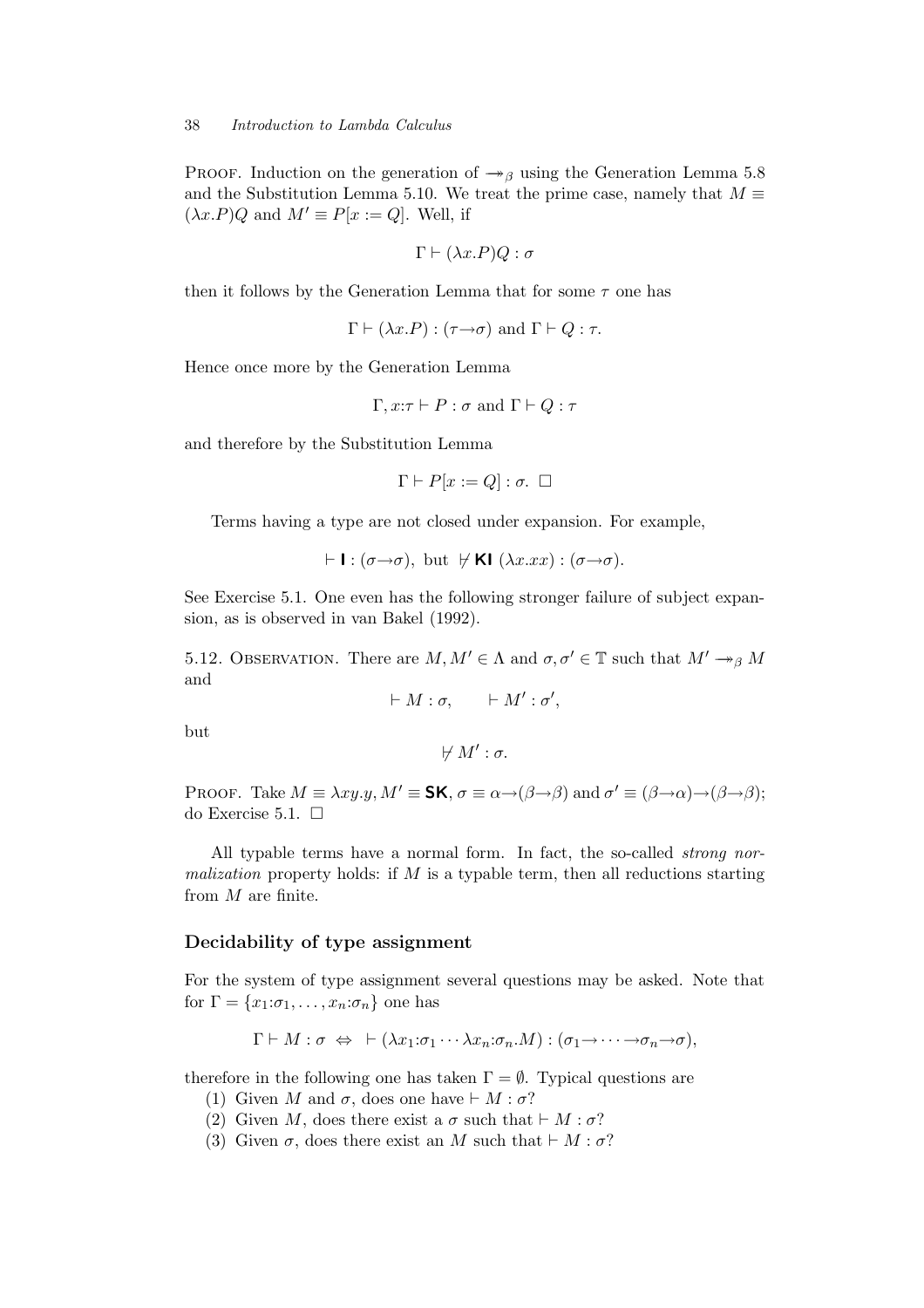These three problems are called type checking, typability and inhabitation respectively and are denoted by  $M : \sigma$ ?,  $M : ?$  and ? :  $\sigma$ .

Type checking and typability are decidable. This can be shown using the following result, independently due to Curry (1969), Hindley (1969), and Milner (1978).

5.13. THEOREM. (i) It is decidable whether a term is typable in  $\lambda \rightarrow$ .

(ii) If a term M is typable in  $\lambda \rightarrow$ , then M has a principal type scheme, i.e. a type  $\sigma$  such that every possible type for M is a substitution instance of  $\sigma$ . Moreover  $\sigma$  is computable from M.

5.14. COROLLARY. Type checking for  $\lambda \rightarrow i s$  decidable.

PROOF. In order to check  $M : \tau$  it suffices to verify that M is typable and that  $\tau$  is an instance of the principal type of M.  $\Box$ 

For example, a principal type scheme of **K** is  $\alpha \rightarrow \beta \rightarrow \alpha$ .

### Polymorphism

Note that in  $\lambda \rightarrow$  one has

$$
\vdash \mathbf{l} : \sigma \rightarrow \sigma \qquad \text{for all } \sigma \in \mathbb{T}.
$$

In the polymorphic lambda calculus this quantification can be internalized by stating

$$
\vdash\mathbf{I}:\forall\alpha.\alpha\mathbin{\rightarrow}\alpha.
$$

The resulting system is the polymorphic of second-order lambda calculus due to Girard (1972) and Reynolds (1974).

5.15. DEFINITION. The set of types of  $\lambda$ 2 (notation  $\mathbb{T} = \text{Type}(\lambda 2)$ ) is specified by the syntax

$$
\mathbb{T} = \mathbb{V} \mid \mathbb{B} \mid \mathbb{T} \rightarrow \mathbb{T} \mid \forall \mathbb{V}.\mathbb{T}.
$$

5.16. DEFINITION. The rules of type assignment are those of  $\lambda \rightarrow$ , plus

$$
\frac{M : \forall \alpha . \sigma}{M : \sigma[\alpha := \tau]} \qquad \qquad \frac{M : \sigma}{M : \forall \alpha . \sigma}
$$

In the latter rule, the type variable  $\alpha$  may not occur free in any assumption on which the premiss  $M : \sigma$  depends.

5.17. EXAMPLE. (i)  $\vdash$  I :  $\forall \alpha.\alpha \rightarrow \alpha$ .

(ii) Define Nat  $\equiv \forall \alpha . (\alpha \rightarrow \alpha) \rightarrow \alpha \rightarrow \alpha$ . Then for the Church numerals  $c_n \equiv$  $\lambda fx.f^n(x)$  we have  $\vdash c_n : Nat.$ 

The following is due to Girard (1972).

5.18. THEOREM. (i) The Subject Reduction property holds for  $\lambda$ 2. (ii)  $\lambda$ 2 is strongly normalizing.

Typability in  $\lambda 2$  is *not* decidable; see Wells (1994).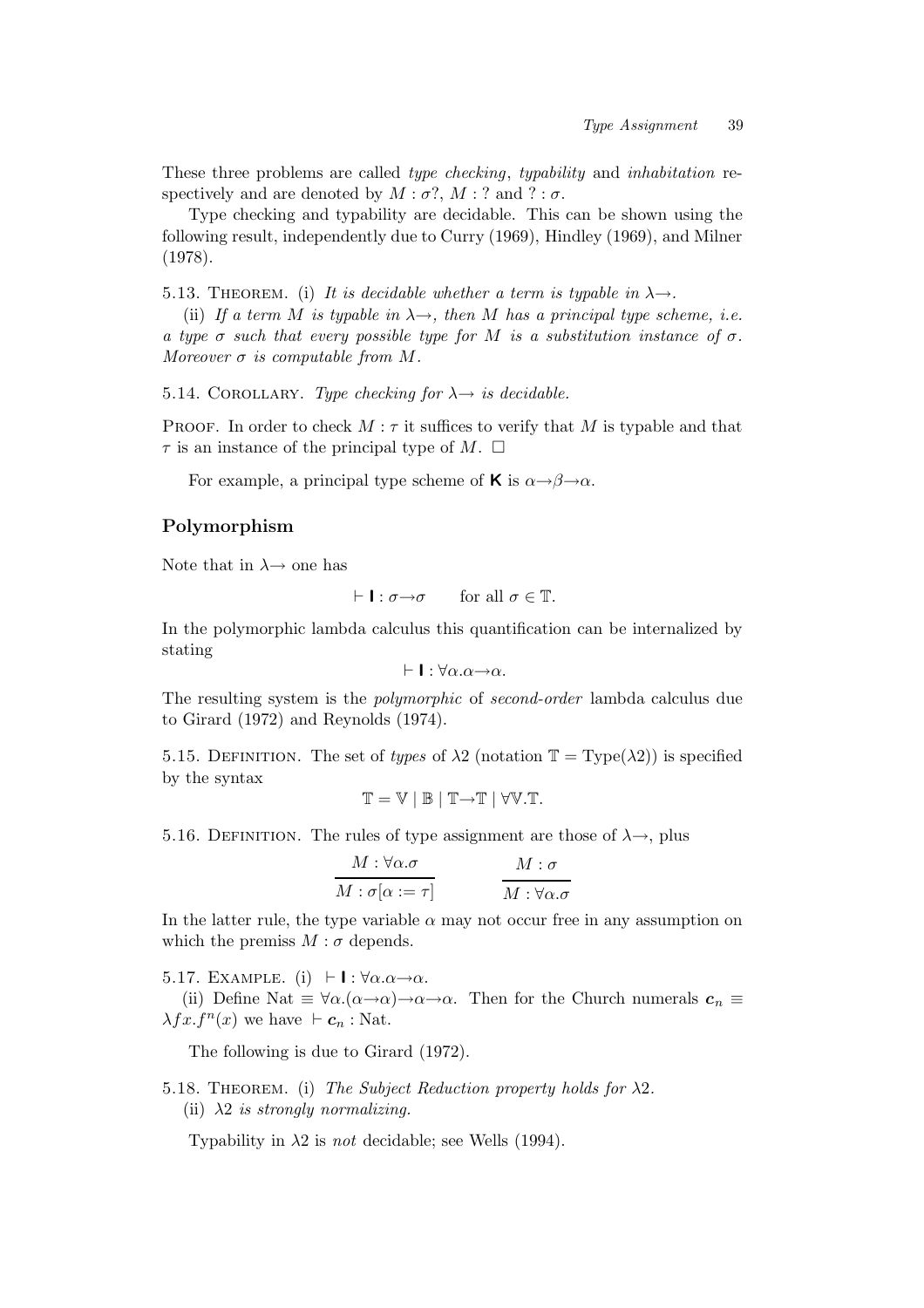### Exercises

5.1. (i) Give a derivation of

$$
\vdash \mathsf{SK} : (\alpha \rightarrow \beta) \rightarrow (\alpha \rightarrow \alpha).
$$

(ii) Give a derivation of

$$
\vdash \mathsf{KI} : \beta \rightarrow (\alpha \rightarrow \alpha).
$$

- (iii) Show that  $\nvdash$  **SK** :  $(\alpha \rightarrow \beta \rightarrow \beta)$ .
- (iv) Find a common  $\beta$ -reduct of **SK** and **KI**. What is the most general type for this term?
- 5.2. Show that  $\lambda x.xx$  and  $\mathsf{KI}(\lambda x.xx)$  have no type in  $\lambda \rightarrow$ .
- 5.3. Find the most general types (if they exist) for the following terms.
	- (i)  $\lambda xy.xyy.$
	- $(ii)$  SII.
	- (iii)  $\lambda xy.y(\lambda z.z(yx))$ .
- 5.4. Find terms  $M, N \in \Lambda$  such that the following hold in  $\lambda {\rightarrow} .$ (i)  $\vdash M : (\alpha \rightarrow \beta) \rightarrow (\beta \rightarrow \gamma) \rightarrow (\alpha \rightarrow \gamma).$ (ii)  $\vdash N : (((\alpha \rightarrow \beta) \rightarrow \beta) \rightarrow \beta) \rightarrow (\alpha \rightarrow \beta).$
- 5.5. Find types in  $\lambda$ 2 for the terms in the exercises 5.2 and 5.3.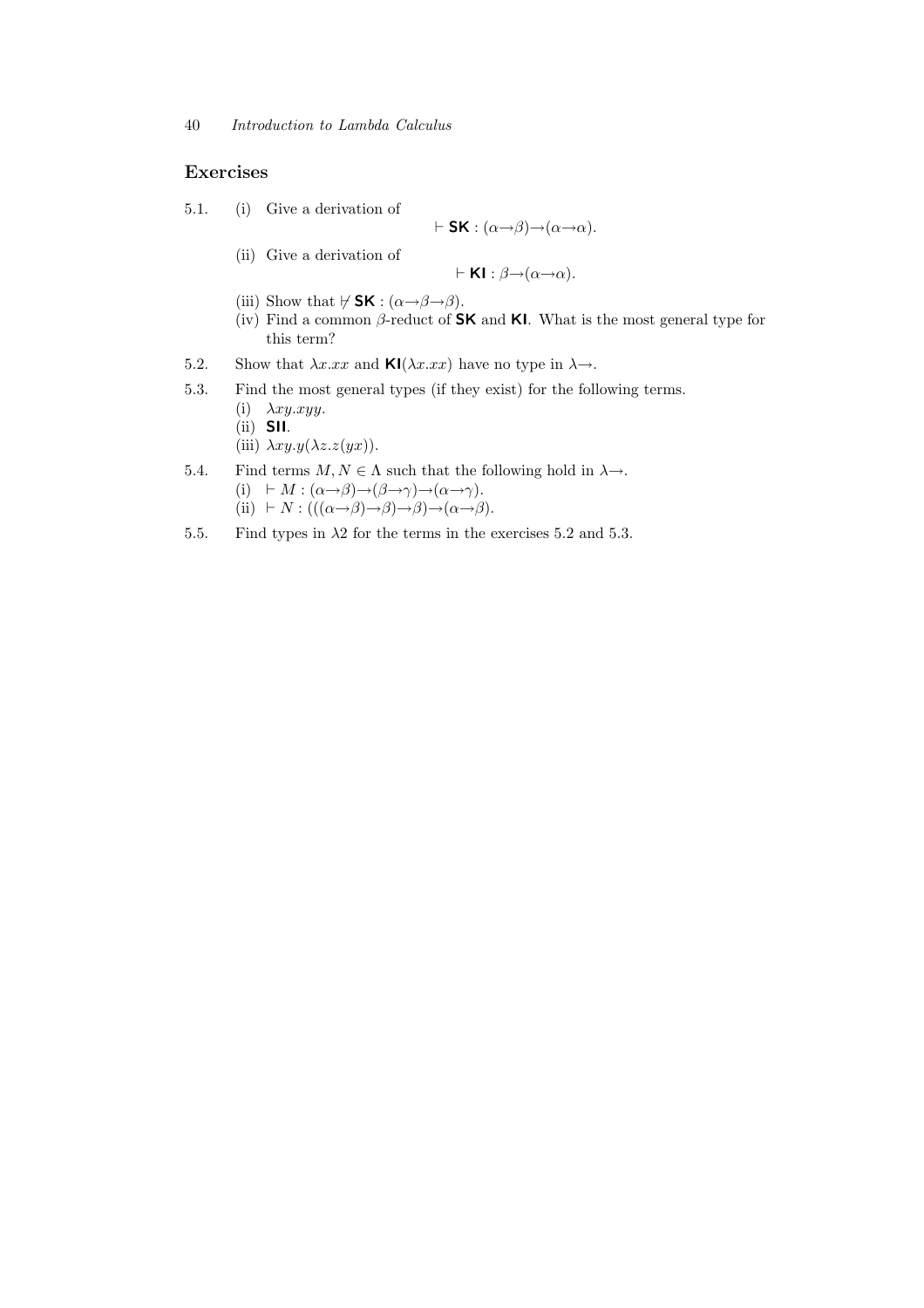## Chapter 6

# Extensions

In Chapter 3 we have seen that all computable functions can be expressed in the lambda calculus. For reasons of efficiency, reliability and convenience this language will be extended. The set of  $\lambda$ -terms  $\Lambda$  will be extended with constants. Some of the constants are selected to represent primitive data (such as numbers) and operations on these (such as addition). Some new reduction rules (the so called  $\delta$ -rules) are introduced to express the operational semantics of these operations. Even if these constants and operations can be implemented in the lambda calculus, it is worthwhile to have primitive symbols for them. The reason is that in an implementation of the lambda calculus addition of the Church numerals runs less efficient than the usual implementation in hardware of addition of binary represented numbers. Having numerals and addition as primitives therefore creates the possibility to interprete these efficiently.

From now on we allow constants in  $\lambda$ -terms. Let  $\mathbb C$  be a set of constants.

6.1. DEFINITION. The set of lambda terms with constants, notation  $\Lambda(\mathbb{C})$ , is defined inductively as follows.

$$
C \in \mathbb{C} \Rightarrow C \in \Lambda(\mathbb{C}),
$$
  
\n
$$
x \in V \Rightarrow x \in \Lambda(\mathbb{C}),
$$
  
\n
$$
M, N \in \Lambda(\mathbb{C}) \Rightarrow (MN) \in \Lambda(\mathbb{C}),
$$
  
\n
$$
M \in \Lambda(\mathbb{C}), x \in V \Rightarrow (\lambda x.M) \in \Lambda(\mathbb{C}).
$$

This definition given as an abstract syntax is as follows.

$$
\Lambda(\mathbb{C}) ::= \mathbb{C} | V | \Lambda(\mathbb{C}) \Lambda(\mathbb{C}) | \lambda V \Lambda(\mathbb{C}).
$$

6.2. DEFINITION ( $\delta$ -reduction). Let  $X \subseteq \Lambda(\mathbb{C})$  be a set of closed normal forms. Usually we take  $X \subseteq \mathbb{C}$ . Let  $f : X^k \to \Lambda$  be an 'externally defined' function. In order to represent f, a so-called  $\delta$ -rule may be added to the  $\lambda$ -calculus. This is done as follows.

- (1) A special constant in C is selected and is given some name, say  $\delta (= \delta_f)$ .
- (2) The following contraction rules are added to those of the  $\lambda$ -calculus:

$$
\delta M_1\cdots M_k\to f(M_1,\ldots,M_k),
$$

for  $M_1, \ldots, M_k \in X$ .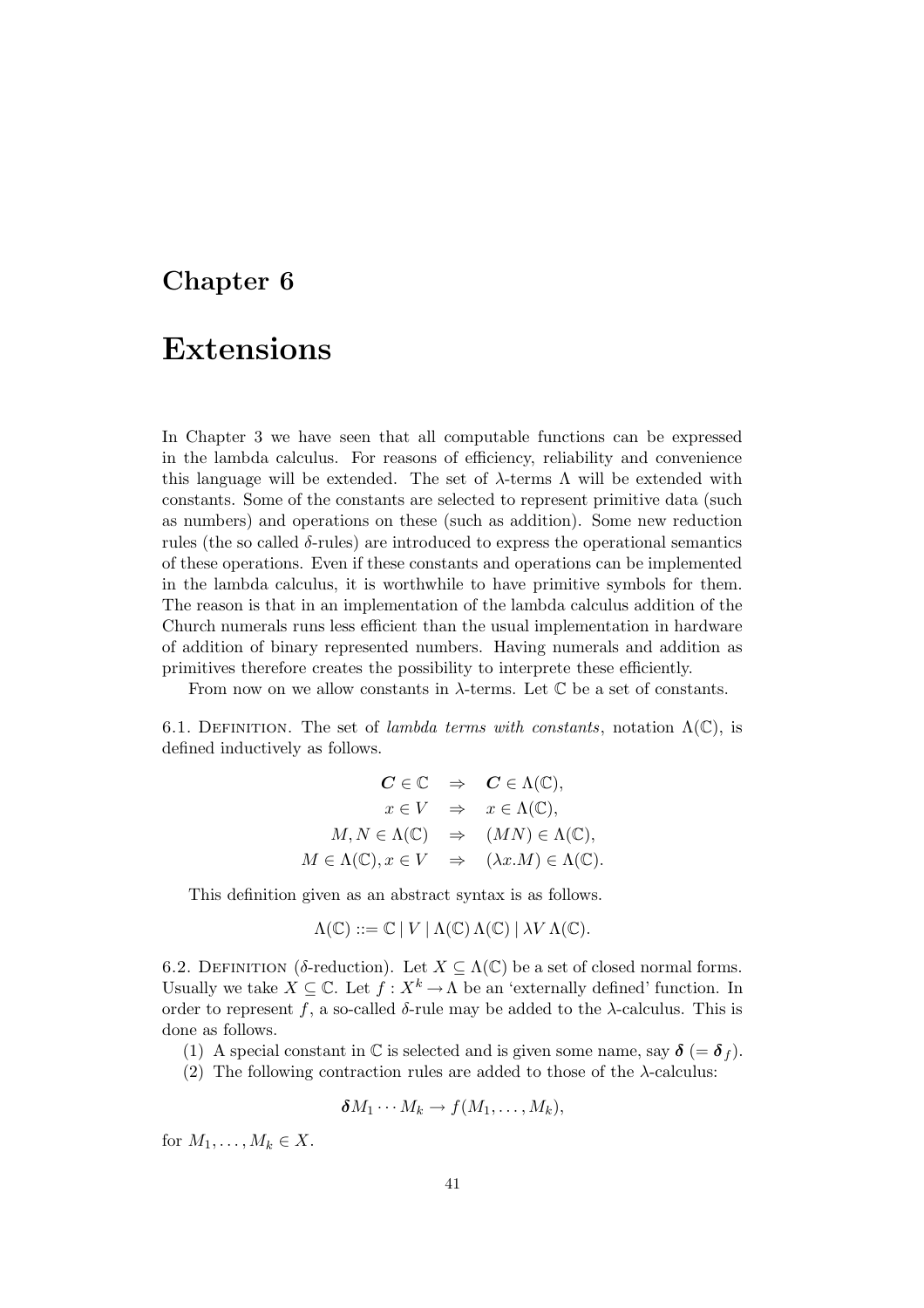Note that for a given function  $f$  this is not one contraction rule but in fact a rule schema. The resulting extension of the  $\lambda$ -calculus is called  $\lambda \delta$ . The corresponding notion of (one step) reduction is denoted by  $(\rightarrow_{\beta\delta}) \rightarrow_{\beta\delta}$ .

So  $\delta$ -reduction is not an absolute notion, but depends on the choice of f.

6.3. THEOREM (G. Mitschke). Let  $f$  be a function on closed normal forms. Then the resulting notion of reduction  $\rightarrow_{\beta\delta}$  satisfies the Church-Rosser property.

PROOF. Follows from Theorem 15.3.3 in Barendregt (1984).  $\Box$ 

The notion of normal form generalises to  $\beta\delta$ -normal form. So does the concept of leftmost reduction. The  $\beta\delta$ -normalforms can be found by a leftmost reduction (notation  $\rightarrow_{\ell\beta\delta}$ ).

6.4. THEOREM. If  $M \rightarrow_{\beta\delta} N$  and N is in  $\beta\delta$ -nf, then  $M \rightarrow_{\ell\beta\delta} N$ .

PROOF. Analogous to the proof of the theorem for  $\beta$ -normal forms (4.22).  $\Box$ 

6.5. EXAMPLE. One of the first versions of a  $\delta$ -rule is in Church (1941). Here X is the set of all closed normal forms and for  $M, N \in X$  we have

> $\delta_{\rm C}MN \rightarrow$  true, if  $M \equiv N$ ;  $\delta_{\rm C}MN \rightarrow$  false, if  $M \not\equiv N$ .

Another possible set of  $\delta$ -rules is for the Booleans.

6.6. Example. The following constants are selected in C.

 $true, false, not, and, it follows (for if then else).$ 

The following  $\delta$ -rules are introduced.

| not true $\rightarrow$ false;        |                                                                    |
|--------------------------------------|--------------------------------------------------------------------|
| not false $\rightarrow$ true;        |                                                                    |
| and true true $\rightarrow$ true;    |                                                                    |
| and true false $\rightarrow$ false;  |                                                                    |
| $and false true \rightarrow false;$  |                                                                    |
| $and false false \rightarrow false;$ |                                                                    |
|                                      | <i>ite true</i> $\rightarrow$ <b>true</b> $(\equiv \lambda xy.x);$ |
|                                      | <i>ite false</i> $\rightarrow$ false $(\equiv \lambda xy.x)$ .     |

It follows that

```
ite true xy \rightarrow x,
ite false xy \rightarrow y.
```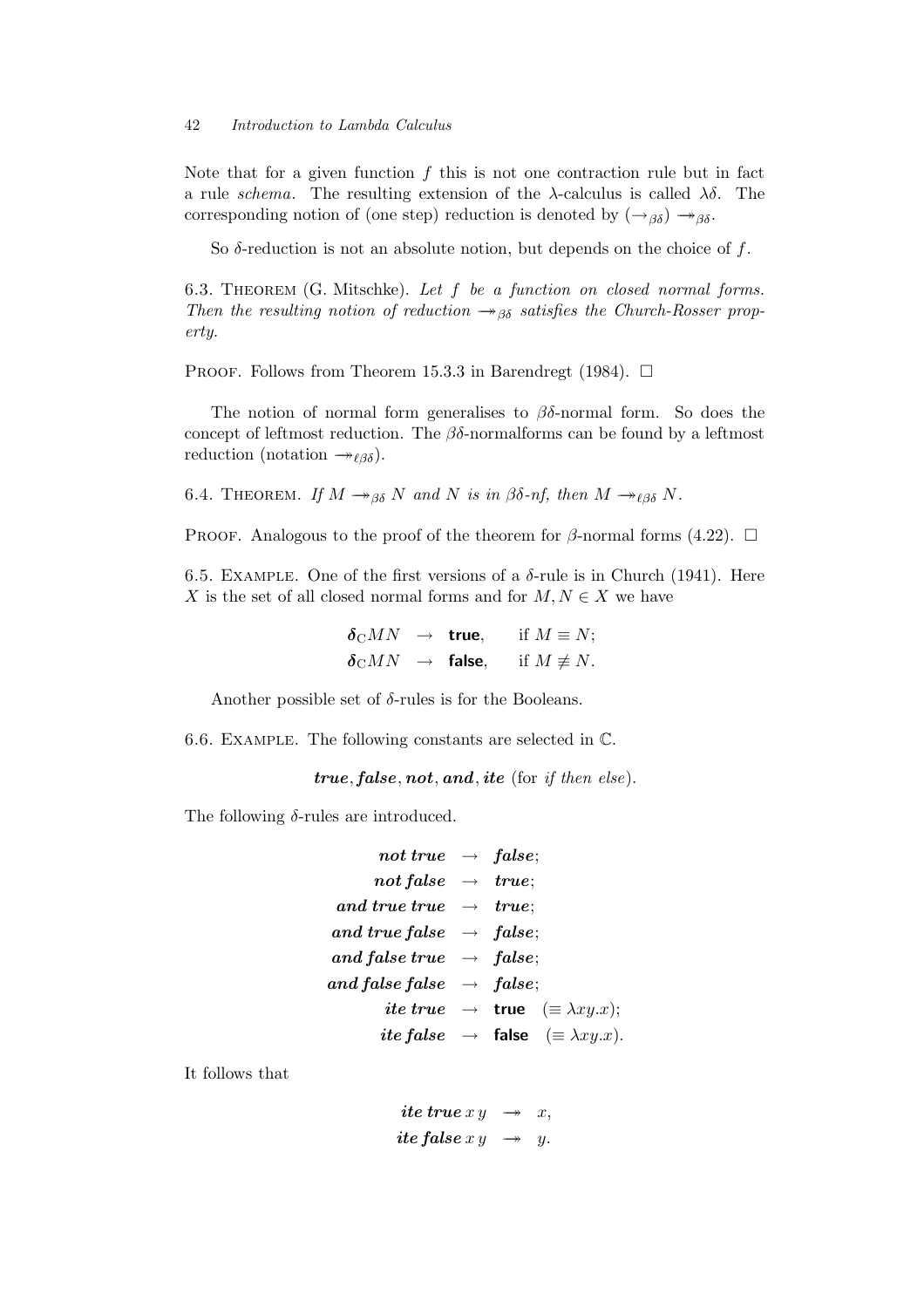Now we introduce as  $\delta$ -rules some operations on the set of integers

$$
\mathbb{Z} = \{\ldots, -2, -1, 0, 1, 2, \ldots\}.
$$

6.7. EXAMPLE. For each  $n \in \mathbb{Z}$  a constant in  $\mathbb C$  is selected and given the name n. (We will express this as follows: for each  $n \in \mathbb{Z}$  a constant  $n \in \mathbb{C}$  is chosen.) Moreover the following constants in C are selected:

#### plus, minus,times, divide, equal, error.

Then we introduce the following  $\delta$ -rules (schemes). For  $m, n \in \mathbb{Z}$ 

```
plus n m \rightarrow n + m;
minus\ n m \rightarrow n - m;times n m \rightarrow n * m;divide n m \rightarrow n \div m, if m \neq 0;
 divide~n0 \rightarrow error;
  equal \, n \rightarrow true;equal n m \rightarrow false, if n \neq m.
```
We may add rules like

#### plus n error  $\rightarrow$  error.

Similar  $\delta$ -rules can be introduced for the set of reals. Again another set of  $\delta$ -rules is concerned with characters.

6.8. EXAMPLE. Let  $\Sigma$  be some linearly ordered alphabet. For each symbol  $s \in \Sigma$  we choose a constant 's'  $\in \mathbb{C}$ . Moreover we choose two constants  $\delta_{\leq}$  and  $\delta$ <sub>=</sub> in C and formulate the following  $\delta$ -rules.

|  | $\delta_{\leq} s_1$ 's <sub>2</sub> ' $\rightarrow$ <b>true</b> , if $s_1$ precedes $s_2$ in the ordering of $\Sigma$ ; |
|--|-------------------------------------------------------------------------------------------------------------------------|
|  | $\delta_{\leq} s_1's_2' \rightarrow \text{false}, \text{ otherwise.}$                                                   |
|  | $\delta_{-} s_1's_2' \rightarrow true, \text{ if } s_1 = s_2;$                                                          |
|  |                                                                                                                         |

It is also possible to represent 'multiple valued' functions  $F$  by putting as  $\delta$ -rule

 $\delta n \to m$ , provided that  $F(n) = m$ .

Of course the resulting  $\lambda \delta$ -calculus does not satisfy the Church-Rosser theorem and can be used to deal with non-deterministic computations. We will not pursue this possibility, however.

We can extend the type assignment system  $\lambda \rightarrow$  to deal with constants by adding typing axioms of the form

 $C$  :  $\sigma$ .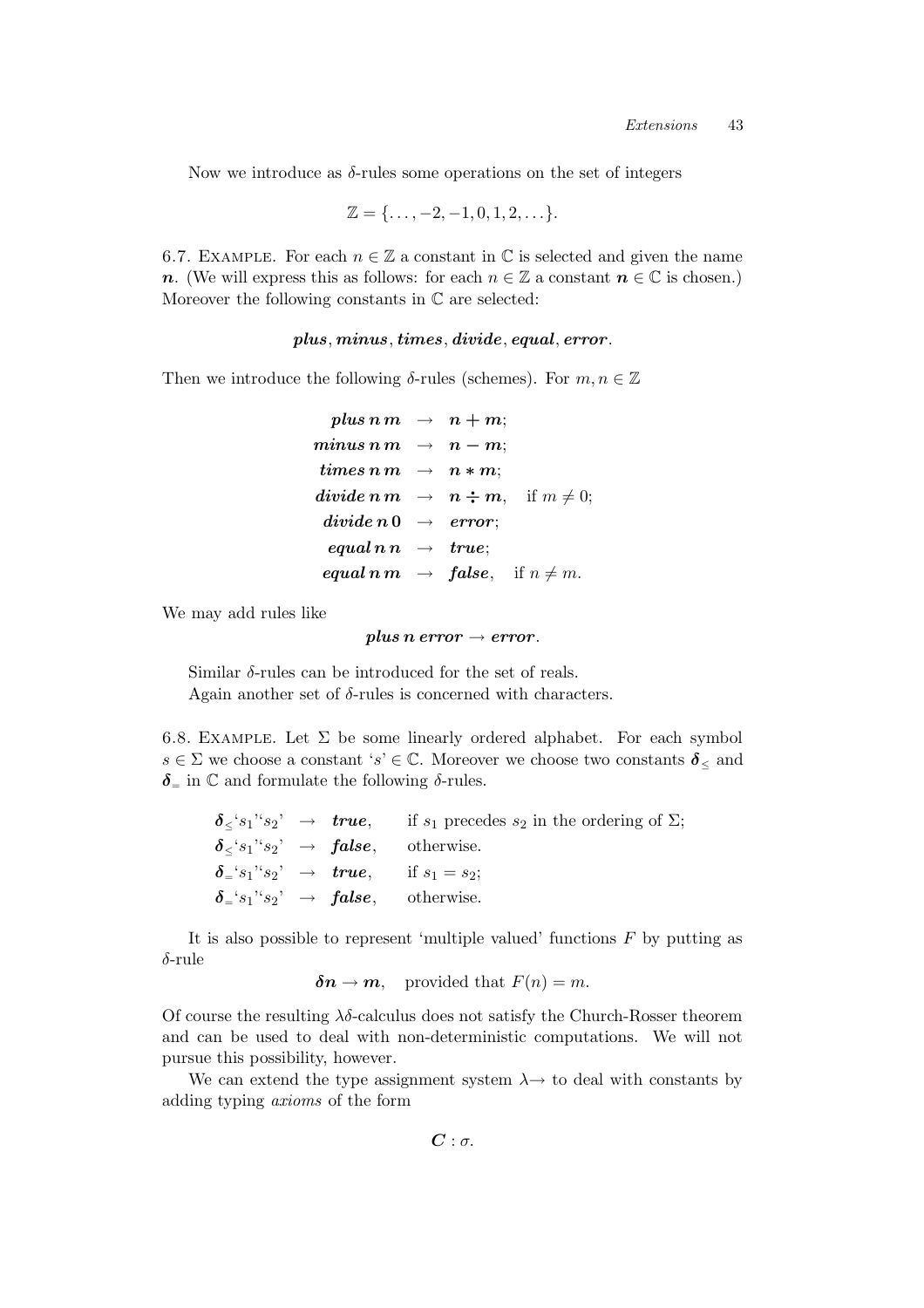For the system with integers this would result in the following. Let  $Z, B \in \mathbb{B}$ be basic type constants (with intended interpretation  $Z$  and booleans, respectively). Then one adds the following typing axioms to  $\lambda \rightarrow$ .

$$
\textit{true}: B, \quad \textit{false}: B, \\ \textit{not}: B \rightarrow B, \quad \textit{and}: B \rightarrow B \rightarrow B, \\ \textit{n}: Z, \quad \textit{error}: Z, \\ \textit{plus}: Z \rightarrow Z \rightarrow Z, \quad \textit{times}: Z \rightarrow Z \rightarrow Z, \\ \textit{equal}: Z \rightarrow Z \rightarrow B.
$$

6.9. EXAMPLE.  $\vdash \lambda xy \cdot \textbf{times } x(\textbf{plus } xy) : Z \rightarrow Z \rightarrow Z$ , as is shown by the following derivation.

 $times: \text{Z} {\rightarrow} \text{Z} {\rightarrow} \text{Z}$ (2) times  $x : Z \rightarrow Z$  $plus: \textsf{Z} {\rightarrow} \textsf{Z} {\rightarrow} \textsf{Z} \qquad \textcolor{red}{\textbf{\texttt{++Z}}^{(2)}}$  $plus x: Z \rightarrow Z$   $\qquad \qquad \rightarrow Z^{(1)}$  $plus xy : Z$  $times x(plus xy) : Z$  $\overline{\lambda y.\textit{times}~x(\textit{plus}~xy)}:\overline{\textsf{Z}\!\rightarrow\!\textsf{Z}}^{(1)}$  $\lambda xy.$ times  $x(\boldsymbol{plus}\; xy)$  : Z $\rightarrow$ Z $\rightarrow$ Z $^{(2)}$ 

The Strong Normalization property for (plain)  $\lambda \rightarrow$  implies that not all recursive functions are definable in the system. The same holds for the above  $\lambda \delta$ -calculus with integers. The following system of type assignment is such that all computable functions are representable by a typed term. Indeed, the system also assigns types to non-normalizing terms by introducing a primitive fixedpoint combinator Y having type  $(\sigma \rightarrow \sigma) \rightarrow \sigma$  for every  $\sigma$ .

6.10. DEFINITION. (i) The  $\lambda Y \delta$ -calculus is an extension of the  $\lambda \delta$ -calculus in which there is a constant  $Y$  with reduction rule

$$
\boldsymbol{Y} f \to f(\boldsymbol{Y} f).
$$

(ii) Type assignment to  $\lambda Y \delta$ -terms is defined by adding the axioms

 $Y : (\sigma \rightarrow \sigma) \rightarrow \sigma$ 

for each  $\sigma \in \mathbb{T}$ . The resulting system is denoted by  $\lambda Y \delta \rightarrow$ .

Because of the presence of  $Y$ , not all terms have a normal form. Without proof we state the following.

6.11. THEOREM. (i) The  $\lambda Y \delta$ -calculus satisfies the Church-Rosser property.

(ii) If a term in the  $\lambda Y \delta$ -calculus has a normal form, then it can be found using leftmost reduction.

(iii) The Subject Reduction property holds for  $\lambda Y \delta \rightarrow$ .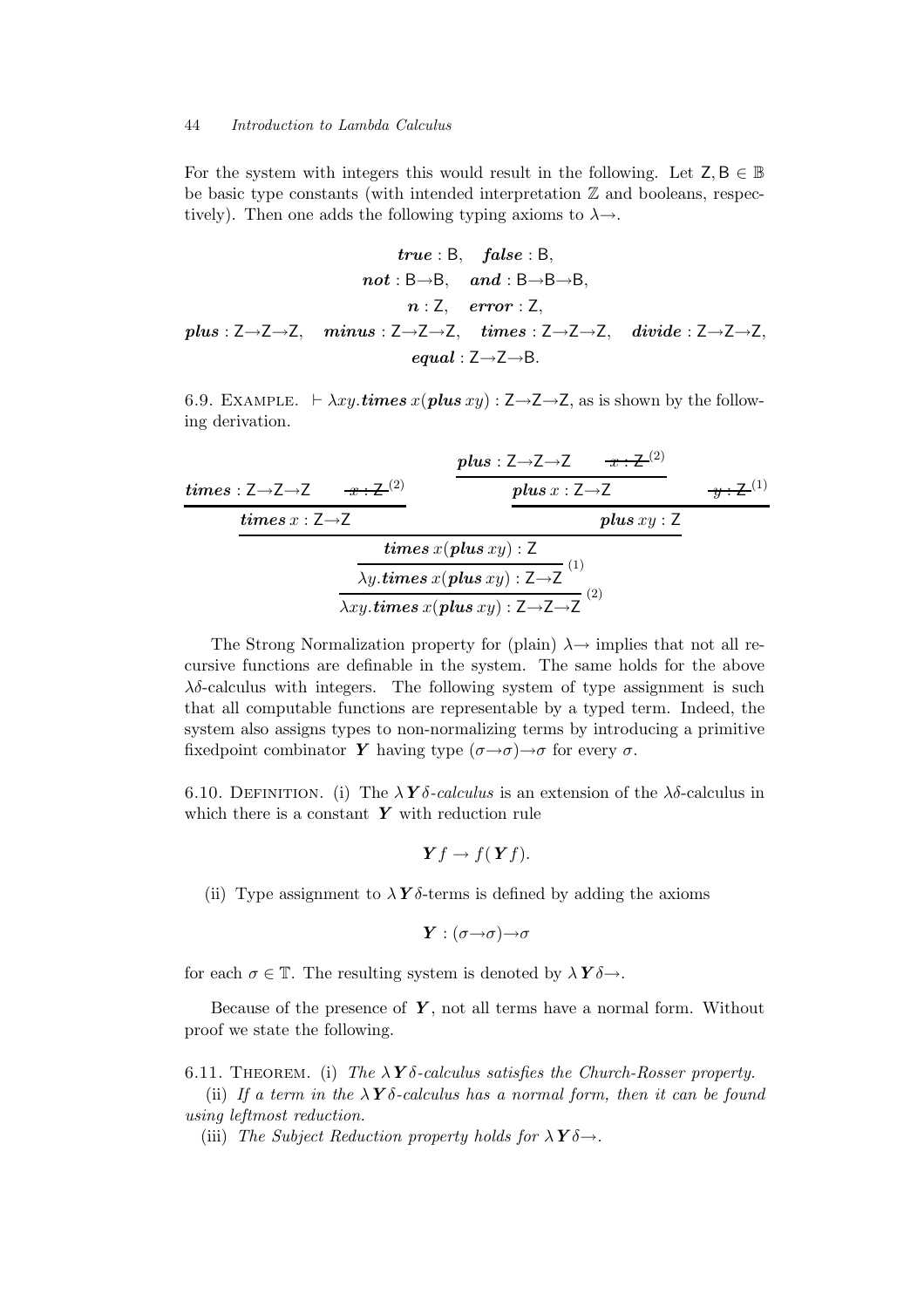6.12. THEOREM. All computable functions can be represented in the  $\lambda Y \delta$ calculus by a term typable in  $\lambda Y \delta \rightarrow$ .

PROOF. The construction uses the primitive numerals  $n$ . If we take  $S_{Y\delta}^+ \equiv$  $\lambda x.$ *plus*  $x \, 1$ ,  $P_{Y\delta}^- \equiv \lambda x.$ *minus*  $x \, 1$ , and **Zero** $_{Y\delta} \equiv \lambda x.$ *equal*  $x \, 0$ , then the proof of Theorem 3.13 can be imitated using  $Y$  instead of the fixedpoint combinator **Y**. The types for the functions defined using **Y** are natural.  $\Box$ 

One could also add  $Y$  to the system  $\lambda 2$  using the (single) axiom

$$
\boldsymbol{Y} : \forall \alpha.(\alpha \rightarrow \alpha) \rightarrow \alpha.
$$

### Exercises

- 6.1. Let  $k_n$  be defined by  $k_0 \equiv 1$  and  $k_{n+1} \equiv K(k_n)$ . Show that on the  $k_n$  the recursive functions can be represented by terms in the  $\lambda \delta_C$ -calculus.
- 6.2. Write down a  $\lambda \delta$ -term F in the system of Example 6.7 such that

$$
Fn \twoheadrightarrow n! + n.
$$

6.3. Write down a  $\lambda \delta$ -term F in the system of Example 6.8 such that for  $s_1, s_2, t_1, t_2 \in$ Σ we have

| $F[`s_1", `t_1"][`s_2", `t_2"] \;\;\twoheadrightarrow\;\; \textit{true},$ |  | if $(s_1, t_1)$ precedes $(s_2, t_2)$ in the         |
|---------------------------------------------------------------------------|--|------------------------------------------------------|
|                                                                           |  | lexicographical ordering of $\Sigma \times \Sigma$ ; |
|                                                                           |  | $\rightarrow$ <b>false</b> , otherwise.              |

6.4. Give suitable typing axioms (in  $\lambda \rightarrow$  and  $\lambda$ 2) for the constants in Example 6.6.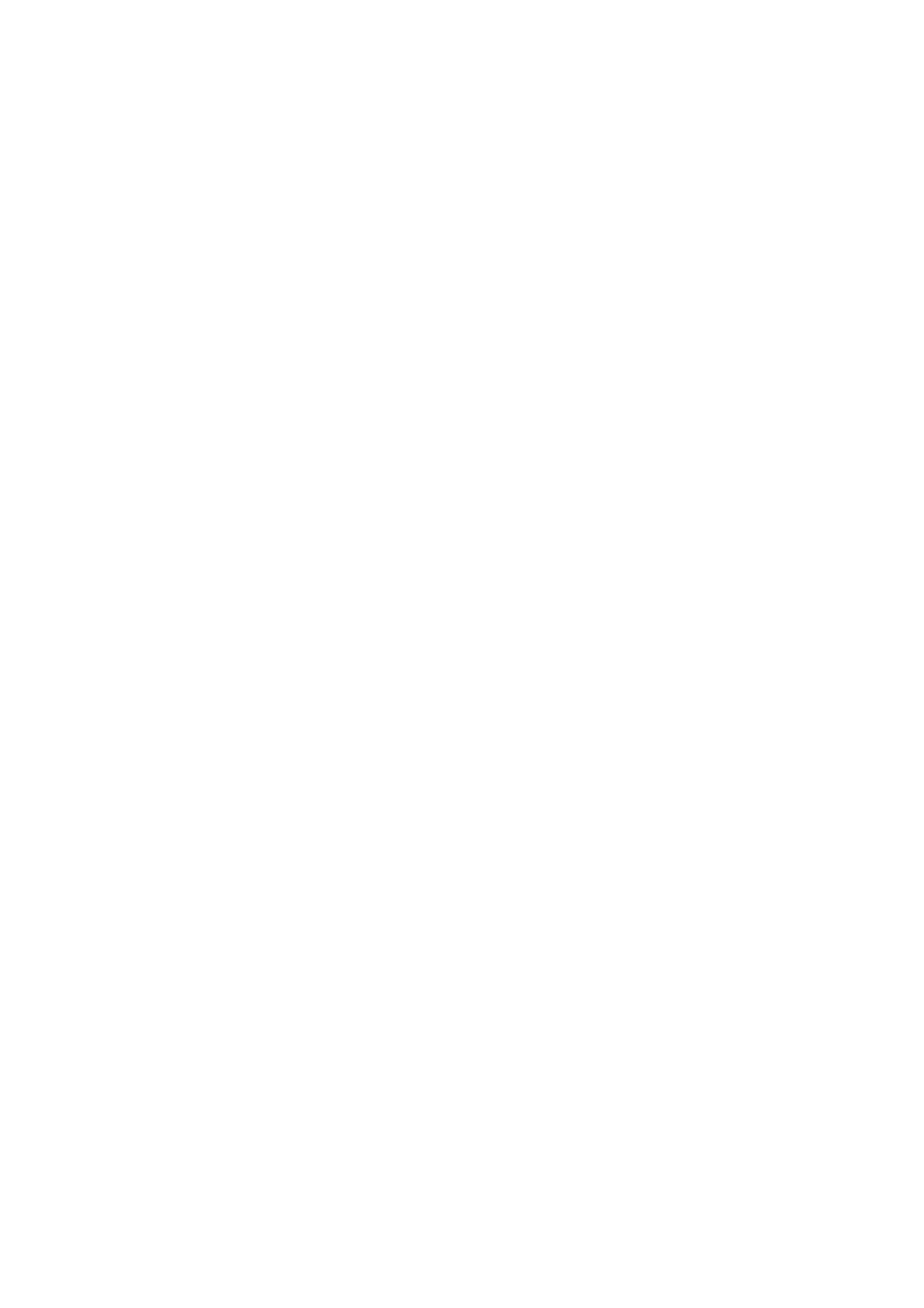## Chapter 7

# Reduction Systems

In this chapter we consider some alternative models of computation based on rewriting. The objects in these models are terms built up from constants with arity in N and variables, using application.

7.1. DEFINITION. Let  $C$  be a set of constants. The set of *terms over*  $C$  (notation  $\mathcal{T} = \mathcal{T}(\mathcal{C})$  is defined as follows.

$$
x \in V \quad \Rightarrow \quad x \in \mathcal{T},
$$
  

$$
C \in \mathcal{C}, t_1 \dots, t_k \in \mathcal{T} \quad \Rightarrow \quad C(t_1, \dots, t_n) \in \mathcal{T},
$$

where  $n = \text{arity}(C)$ .

#### Recursive programming schemes

The simplest reduction systems are recursive programming schemes (RPS).

The general form of an RPS has as language the terms  $\mathcal{T}(\mathcal{C})$ . On these a reduction relation is defined as follows.

$$
C_1(x_1,\ldots,x_{n_1}) \rightarrow t_1,
$$
  

$$
\vdots
$$
  

$$
C_k(x_1,\ldots,x_{n_k}) \rightarrow t_k,
$$

where  $n_i = \text{arity}(\boldsymbol{C}_i)$ . Here we have

- (1) The  $\mathbf{C}'$ 's are all different constants.
- (2) The free variables in  $t_i$  are among the  $x_1, \ldots, x_{n_i}$ .
- (3) In the t's there may be arbitrary  $C$ 's.

For example, the system

$$
\begin{array}{rcl}\n\boldsymbol{C}(x,y) & \rightarrow & \boldsymbol{D}(\boldsymbol{C}(x,x),y), \\
\boldsymbol{D}(x,y) & \rightarrow & \boldsymbol{C}(x,\boldsymbol{D}(x,y))\n\end{array}
$$

is an RPS.

The  $\lambda$ -calculus is powerful enough to 'implement' all these RPS's. We can find  $\lambda$ -terms with the specified reduction behaviour.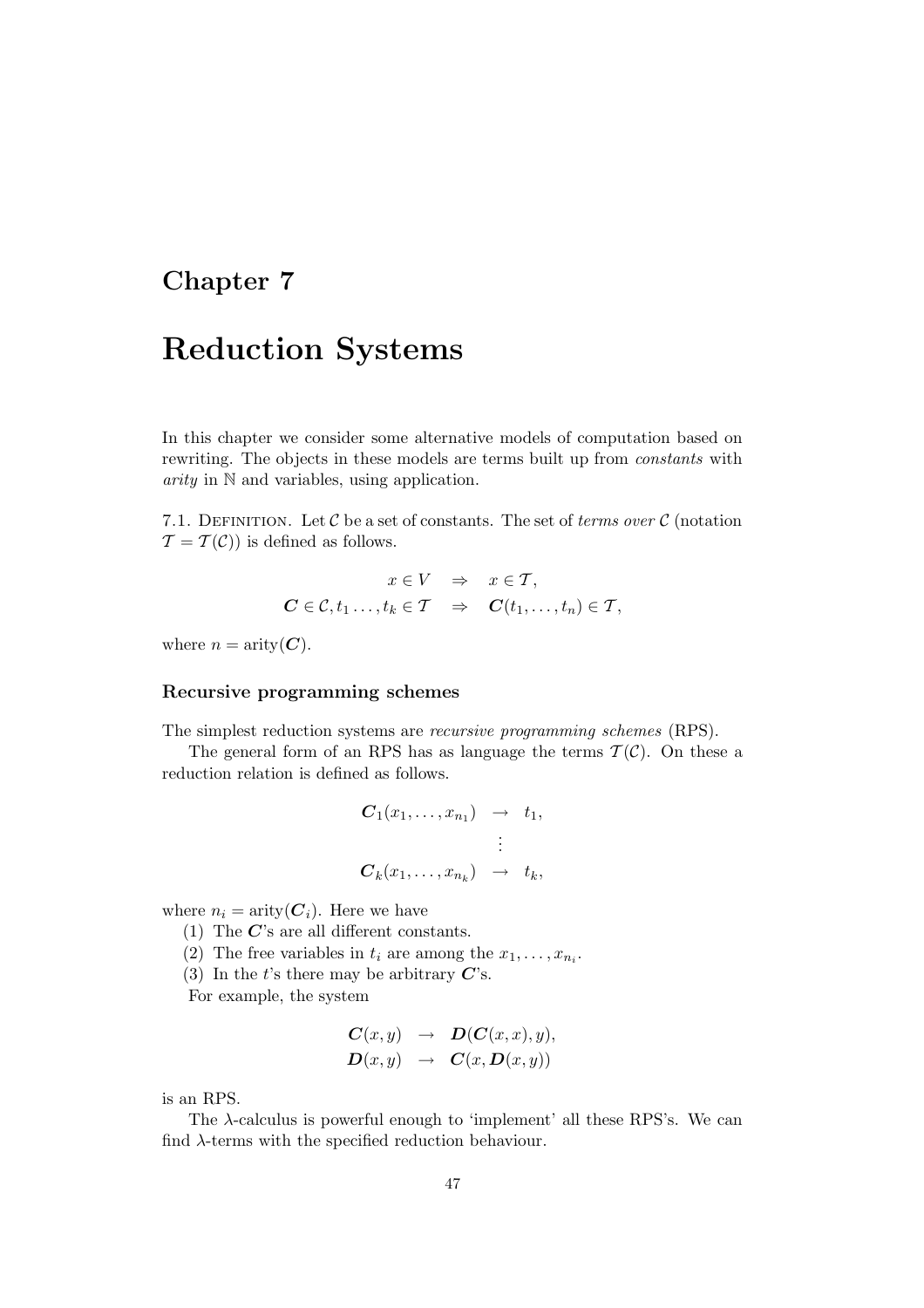7.2. THEOREM. Each RPS can be represented in  $\lambda$ -calculus. For example (see above), there are terms  $C$  and  $D$  such that

$$
\begin{array}{ccc}\n\mathbf{C} xy & \twoheadrightarrow_{\beta} & \mathbf{D}(\mathbf{C} xx)y, \\
\mathbf{D} xy & \twoheadrightarrow_{\beta} & \mathbf{C} x(\mathbf{D} xy).\n\end{array}
$$

PROOF. By the reducing variant 4.27 of the Multiple Fixedpoint Theorem.  $\Box$ 

Without proof we mention the following.

7.3. THEOREM. Every RPS satisfies the Church-Rosser theorem.

#### Term rewrite systems

More general than the RPS's are the so called *term rewrite systems* (TRS's), which use *pattern matching* in function definitions. A typical example is

$$
\begin{array}{rcl} \bm A(\bm 0,y) & \to & y, \\ \bm A(\bm S(x),y) & \to & \bm S(\bm A(x,y)). \end{array}
$$

Then, for example,  $A(S(0),S(S(0))) \rightarrow S(S(S(0))).$ 

The difference with RPS's is that in a TRS the arguments of a rewrite rule may have some structure. A constant in a TRS that does not have a contraction rule (i.e. no rewrite rule starts with that constant) is called a *constructor*. The other constants are called functions.

Not all TRS's satisfy the Church-Rosser property. Consider the system

$$
\begin{array}{rcl} A(x) & \rightarrow & B, \\ A(B) & \rightarrow & C. \end{array}
$$

Then  $A(B)$  reduces both to B and to C. It is said that the two rules *overlap*. The following rule overlaps with itself:

 $D(D(x)) \to E$ .

Then  $D(D(D)(D)))$  reduces to E and to  $D(E)$ .

See Klop (1992) for a survey and references on TRS's.

Combinatory logic (CL) is a reduction system related to  $\lambda$ -calculus. Terms in CL consist of (applications of) constants  $I, K, S$  and variables, without arity restrictions. The contraction rules are

$$
\begin{array}{rcl}\nIx & \to & x, \\
Kxy & \to & x, \\
Sxyz & \to & xz(yz).\n\end{array}
$$

(Note that KI is a nf.) Then  $KII \rightarrow I$ , and  $SII(SII)$  has no normal form. This CL can be represented as a TRS by considering  $I, K, S$  as (0-ary) constructors, together with a function  $Ap$  with arity 2, as follows.

$$
Ap(I, x) \rightarrow x,
$$
  
\n
$$
Ap(AP(K, x), y) \rightarrow x,
$$
  
\n
$$
Ap(AP(S, x), y), z) \rightarrow Ap(AP(x, z), Ap(y, z)).
$$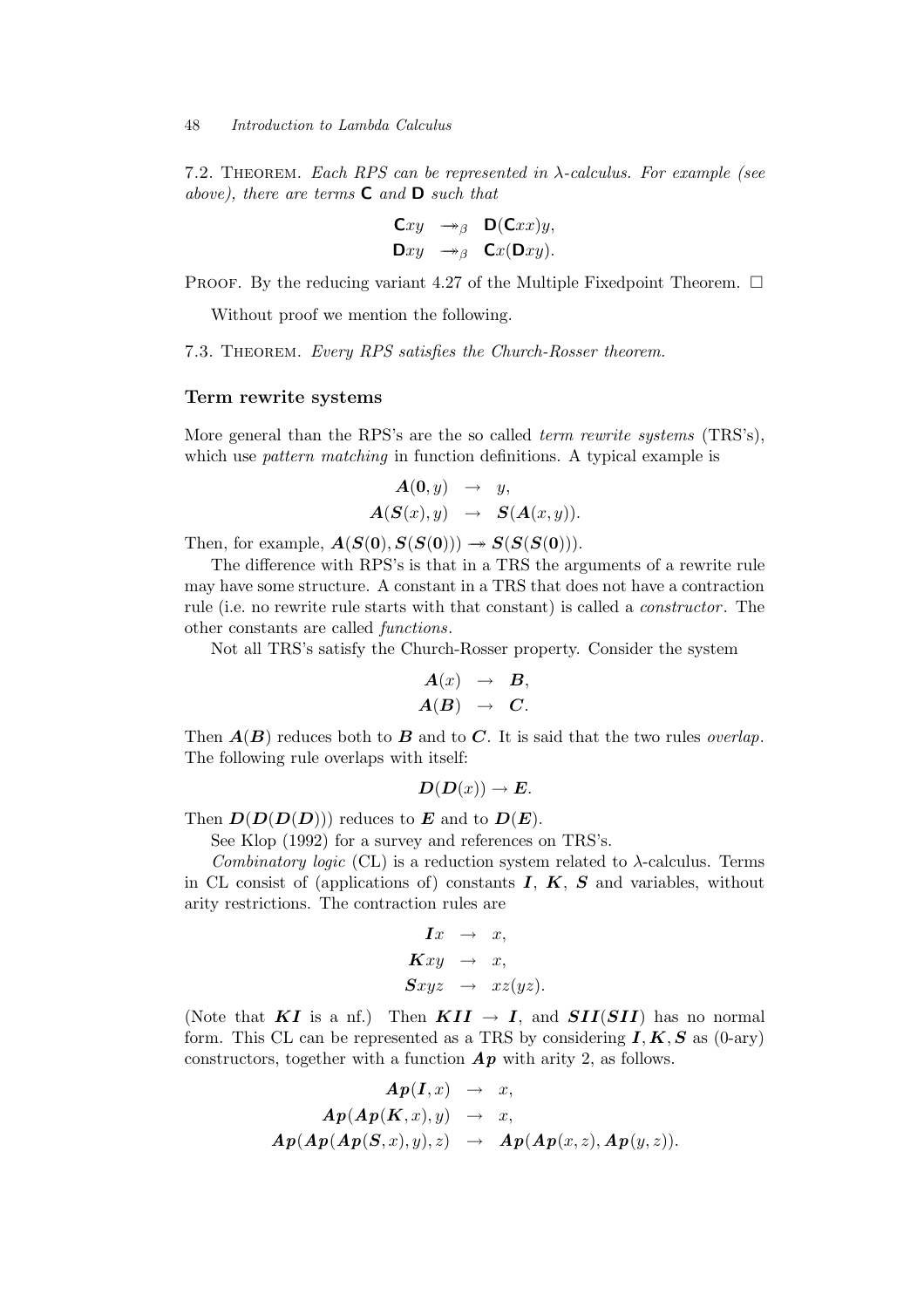The CL-term  $\boldsymbol{SII}(SII)$  is translated into  $\Omega \equiv \boldsymbol{Ap}(\omega, \omega)$  where  $\omega \equiv \boldsymbol{Ap}(\boldsymbol{Ap}(S, I), I)$ .

The Normalization Theorem does not extend to TRS's. Consider the above TRS-version of CL, together with the rules

$$
\begin{array}{rcl} or(x, true) & \rightarrow & true, \\ or (true, x) & \rightarrow & true, \\ or (false, false) & \rightarrow & false. \end{array}
$$

The expression

 $or(A, B)$ 

can, in general, not be normalized by contracting always the leftmost redex. In fact  $A$  and  $B$  have to be evaluated in parallel. Consider e.g. the terms

$$
\bm{or}(\underline{\bm{\Omega}}, \bm{Ap}(\bm{I},\bm{true}))
$$

and

 $or(Ap(I,true), \Omega).$ 

Therefore this system is called non-sequential.

### Combinatory reduction systems

Even more general than TRS's are the combinatory reduction systems (CRS) introduced in Klop (1980). These are TRS's together with arbitrary variable binding operations. We have in fact



#### Exercises

7.1. (Toyama et al. (1989a), see also (1989b)) A TRS is called strongly normalizing (SN) if there is no term that has an infinite reduction path. So (the TRS version of)  $CL(S, K)$  is not SN, but  $CL(I, K)$  (with the obvious reduction rules) is. Define the following two TRS's.  $\mathcal{R}_1$ :

$$
F(4,5,6,x) \rightarrow F(x,x,x,x),
$$
  

$$
F(x,y,z,w) \rightarrow 7,
$$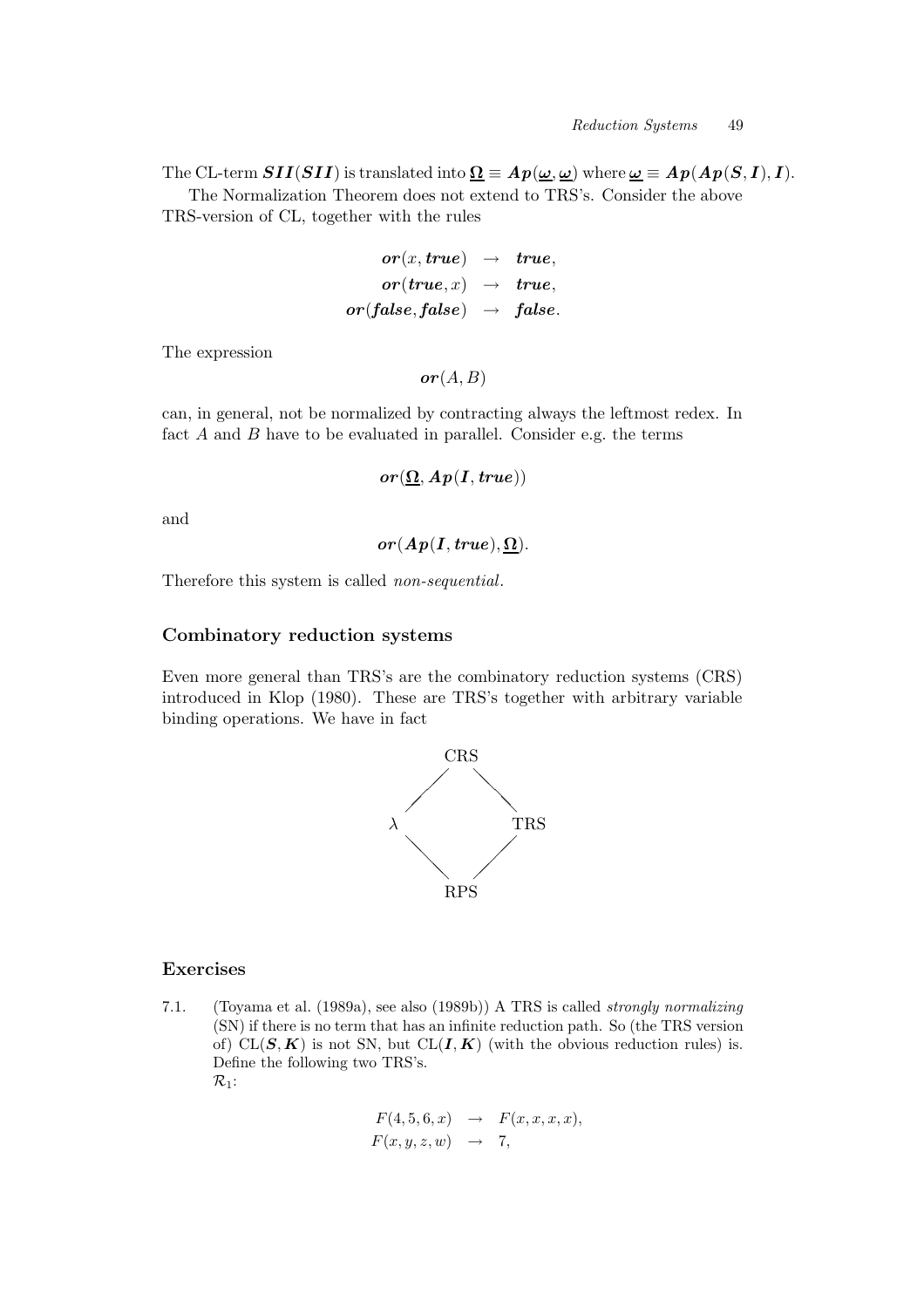

 $\mathcal{R}_2$ :

$$
G(x, x, y) \rightarrow x,
$$
  
\n
$$
G(x, y, x) \rightarrow x,
$$
  
\n
$$
G(y, x, x) \rightarrow x.
$$

Show that both  $\mathcal{R}_1$  and  $\mathcal{R}_2$  are SN, but the union  $\mathcal{R}_1 \cup \mathcal{R}_2$  is not.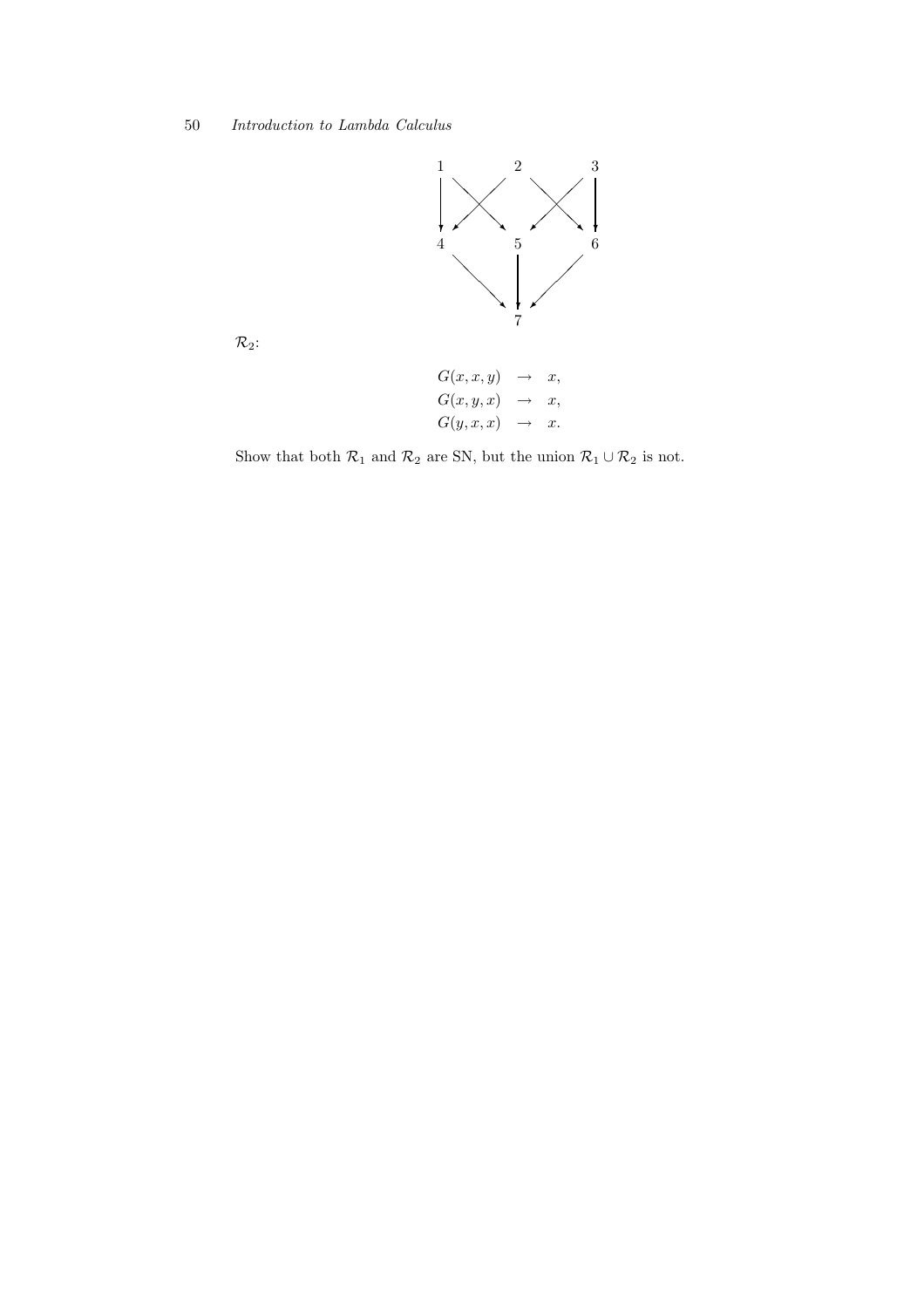# Bibliography

- Abramsky, S., D.M. Gabbay and T.S.E. Maibaum (eds.) (1992). Handbook of Logic in Computer Science, Vol. II, Oxford University Press.
- van Bakel, S.J. (1992). Complete restrictions of the intersection type discipline, Theoretical Computer Science 102, pp. 135–163.
- Barendregt, H.P. (1976). A global representation of the recursive functions in the lambda calculus, Theoretical Computer Science 3, pp. 225–242.
- Barendregt, H.P. (1984). The Lambda Calculus: Its Syntax and Semantics, Studies in Logic 103, second, revised edition, North-Holland, Amsterdam.
- Barendregt, H.P. (1990). Functional programming and lambda calculus, in: J. van Leeuwen (ed.), Handbook of Theoretical Computer Science, Vol. II, Elsevier/MIT Press.
- Barendregt, H.P. (1992). Lambda calculi with types, in: Abramsky et al. (1992), pp. 117–309.
- de Bruijn, N.G. (1970). The mathematical language automath, its usage and some of its extensions, in: M. Laudet, D. Lacombe and M. Schuetzenberger (eds.), Symposium on Automatic Demonstration, INRIA, Versailles, Lecture Notes in Computer Science 125, Springer-Verlag, Berlin, pp. 29–61. Also in Nederpelt et al. (1994).
- de Bruijn, N.G. (1980). A survey of the automath project, in: Hindley and Seldin (1980), pp. 580–606.
- Church, A. (1936). An unsolvable problem of elementary number theory, American Journal of Mathematics 58, pp. 354–363.
- Church, A. (1940). A formulation of the simple theory of types, Journal of Symbolic Logic 5, pp. 56–68.
- Church, A. (1941). The Theory of Lambda Conversion, Princeton University Press.
- Curry, H.B. (1934). Functionality in combinatory logic, Proceedings of the National Academy of Science USA 20, pp. 584–590.
- Curry, H.B. (1969). Modified basic functionality in combinatory logic, Dialectica 23, pp. 83–92.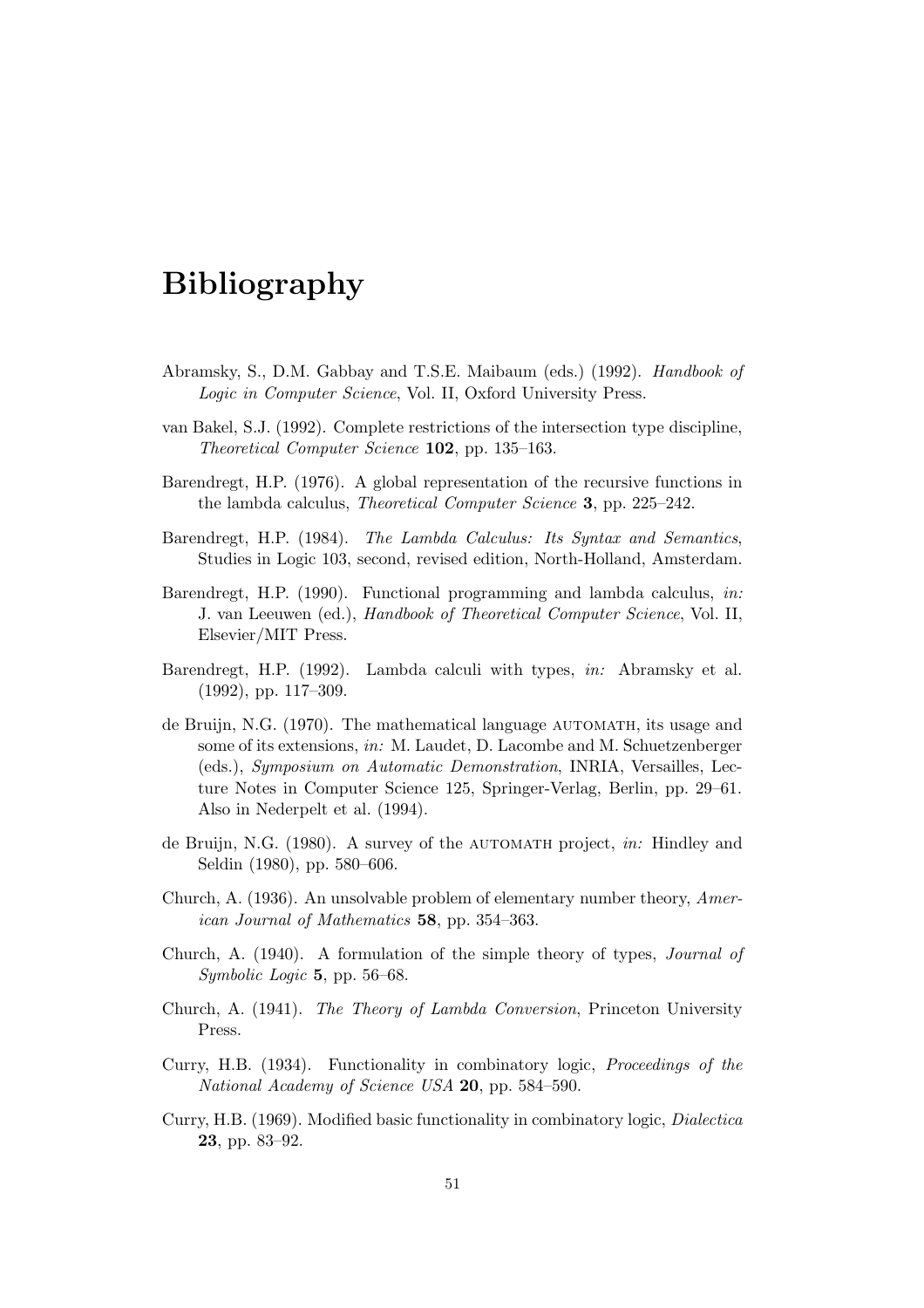- Curry, H.B. and R. Feys (1958). Combinatory Logic, Vol. I, North-Holland, Amsterdam.
- Curry, H.B., J.R. Hindley and J.P. Seldin (1972). Combinatory Logic, Vol. II, North-Holland, Amsterdam.
- Girard, J.-Y.  $(1972)$ . Interprétation fonctionelle et élimination des coupures dans l'arithmétique d'ordre supérieur, Dissertation, Université Paris VII.
- Hindley, J.R. (1969). The principal typescheme of an object in combinatory logic, Transactions of the American Mathematical Society 146, pp. 29–60.
- Hindley, J.R. and J.P. Seldin (eds.) (1980). To H.B. Curry: Essays on Combinatory Logic, Lambda-Calculus and Formalism, Academic Press, New York.
- Howard, W.A. (1980). The formulae-as-types notion of construction, in: Hindley and Seldin (1980), pp. 479–490.
- Kleene, S.C. (1936). λ-definability and recursiveness, Duke Mathematical Journal 2, pp. 340–353.
- Klop, J.W. (1980). Combinatory Reduction Systems, Dissertation, Utrecht University. CWI Tract, Amsterdam.
- Klop, J.W. (1992). Term rewrite systems, in: Abramsky et al. (1992).
- Läuchli, H. (1970). An abstract notion of realizability for which intuitionistic predicate logic is complete, in: G. Myhill, A. Kino and R. Vesley (eds.), Intuitionism and Proof Theory: Proceedings of the Summer School Conference, Buffalo, New York, North-Holland, Amsterdam, pp. 227–234.
- Milner, R. (1978). A theory of type polymorphism in programming, *Journal of* Computer and Systems Analysis 17, pp. 348–375.
- Milner, R. (1984). A proposal for standard ML, Proceedings of the ACM Symposium on LISP and Functional Programming, Austin, pp. 184–197.
- Nederpelt, R.P., J.H. Geuvers and R.C. de Vrijer (eds.) (1994). Selected Papers on Automath, Studies in Logic 133, North-Holland, Amsterdam.
- Prawitz, D. (1965). Natural Deduction: A Proof-Theoretical Study, Almqvist and Wiksell, Stockholm.
- Reynolds, J.C. (1974). Towards a theory of type structure, Colloque sur la Démonstration, Paris, Lecture Notes in Computer Science 19, Springer-Verlag, Berlin, pp. 408–425.
- Schönfinkel, M. (1924). Über die Bausteinen der mathematische Logik,  $Math$ ematische Annalen 92, pp. 305–316.